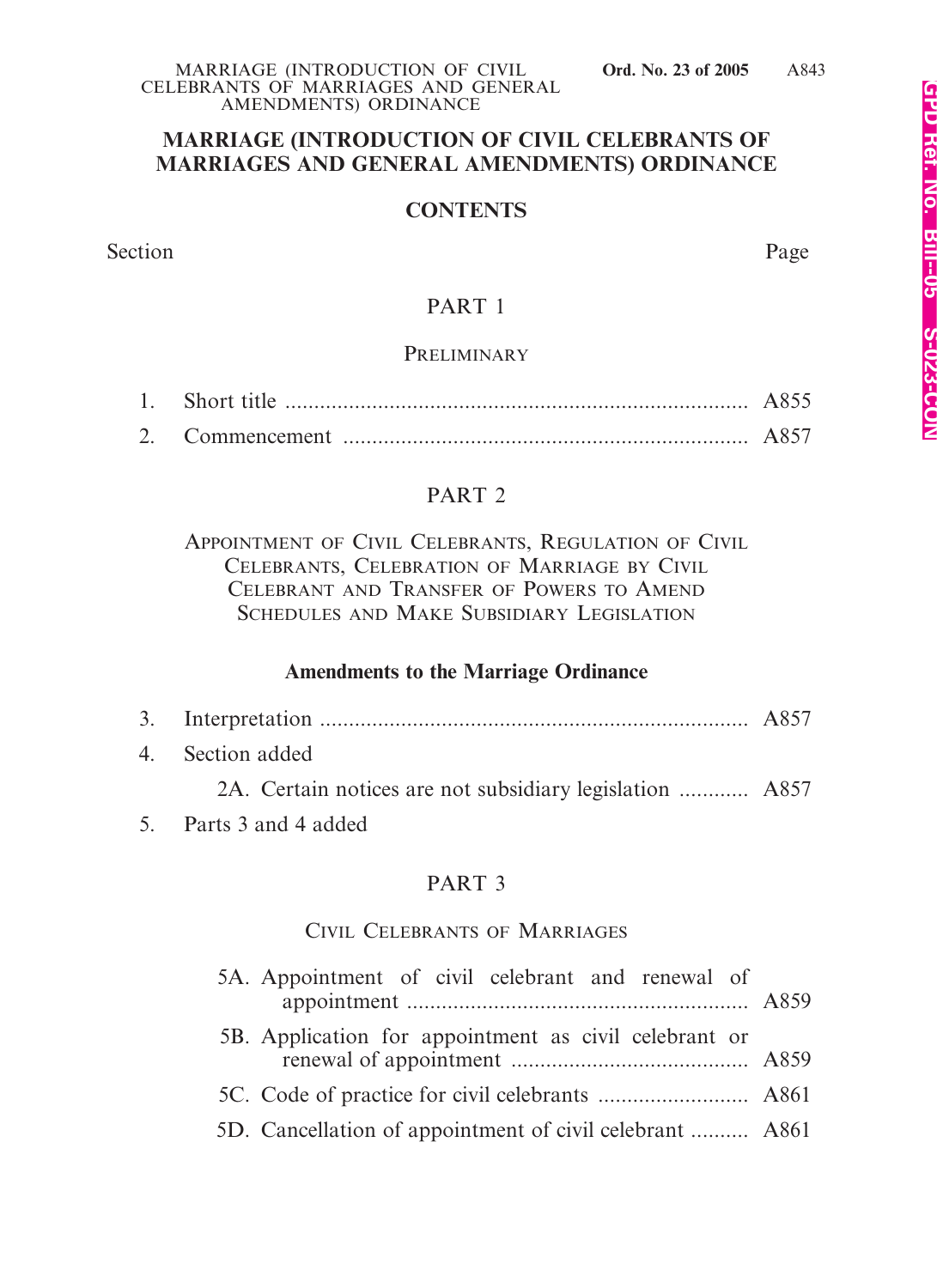| Section |                                                           | Page |
|---------|-----------------------------------------------------------|------|
|         |                                                           |      |
|         | 5F. Marriage not affected by defect in civil celebrant's  |      |
|         | 5G. Return documents to Registrar in case of cancellation |      |
|         |                                                           |      |
|         |                                                           |      |

# PART 4

# APPEALS RELATING TO APPOINTMENT OF CIVIL CELEBRANTS

|     | 5J. Civil Celebrant of Marriages Appointment Appeal                                                   |  |
|-----|-------------------------------------------------------------------------------------------------------|--|
|     |                                                                                                       |  |
|     |                                                                                                       |  |
|     |                                                                                                       |  |
| 6.  |                                                                                                       |  |
| 7.  | Section added                                                                                         |  |
|     | 6A. Provisions applicable where notice of intended<br>marriage is given through civil celebrant  A875 |  |
| 8.  |                                                                                                       |  |
| 9.  | Section substituted                                                                                   |  |
|     | 12. Affidavit prior to issue of certificate of the Registrar                                          |  |
| 10. |                                                                                                       |  |
| 11. | Section added                                                                                         |  |
|     | 20A. Certificates of marriage to be supplied to civil                                                 |  |
| 12. |                                                                                                       |  |
| 13. |                                                                                                       |  |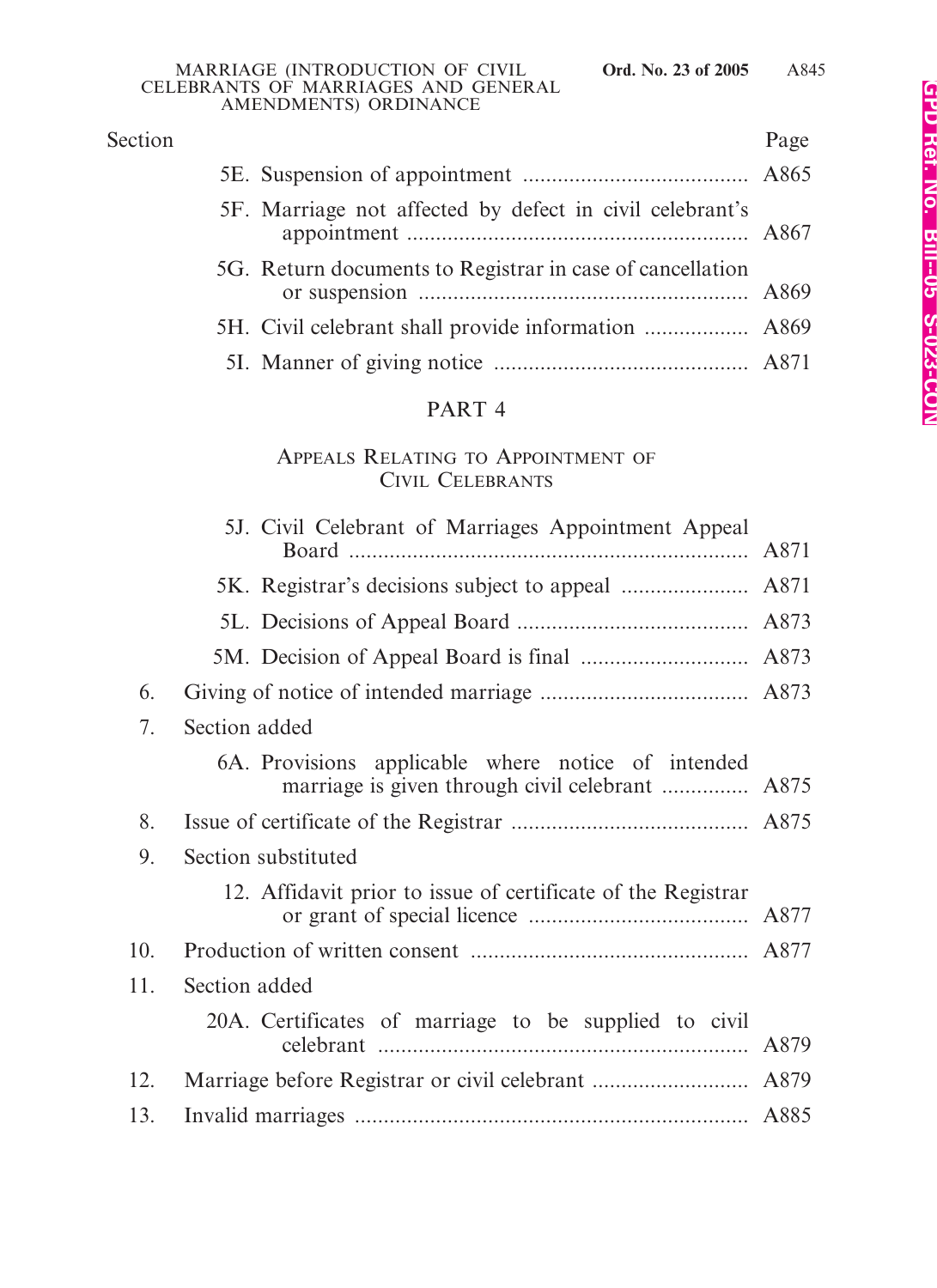|         | <b>CELEBRANTS OF MARRIAGES AND GENERAL</b><br>AMENDMENTS) ORDINANCE |      |
|---------|---------------------------------------------------------------------|------|
| Section |                                                                     | Page |
| 14.     |                                                                     |      |
| 15.     | Section substituted                                                 |      |
|         | 31. Offences for failure to transmit certificate, etc.  A887        |      |
| 16.     | Section added                                                       |      |
|         |                                                                     |      |
| 17.     | Sections added                                                      |      |
|         | 33A. Offence for providing false information in relation to         |      |
|         | 33B. Offence of falsely holding out as civil celebrant  A889        |      |
| 18.     | Section added                                                       |      |
|         |                                                                     |      |
| 19.     | Section substituted                                                 |      |
|         |                                                                     |      |
| 20.     | Section added                                                       |      |

# 42A. Amendment of Schedules .......................................... A893 21. Section added 44. Registrar may provide information relating to civil celebrant, etc. to professional bodies ..................... A893 22. Forms ..................................................................................... A893 23. Fees ......................................................................................... A903 24. Consent required to the marriage of a party of or over 16 and under 21 years of age .......................................................... A903 25. Schedule 4 added

Schedule 4 Eligibility criteria for civil celebrants .......... A903

# PART 3

## CONSEQUENTIAL AMENDMENTS

## **Specification of Public Offices**

| 26. |  |  |  |
|-----|--|--|--|
|-----|--|--|--|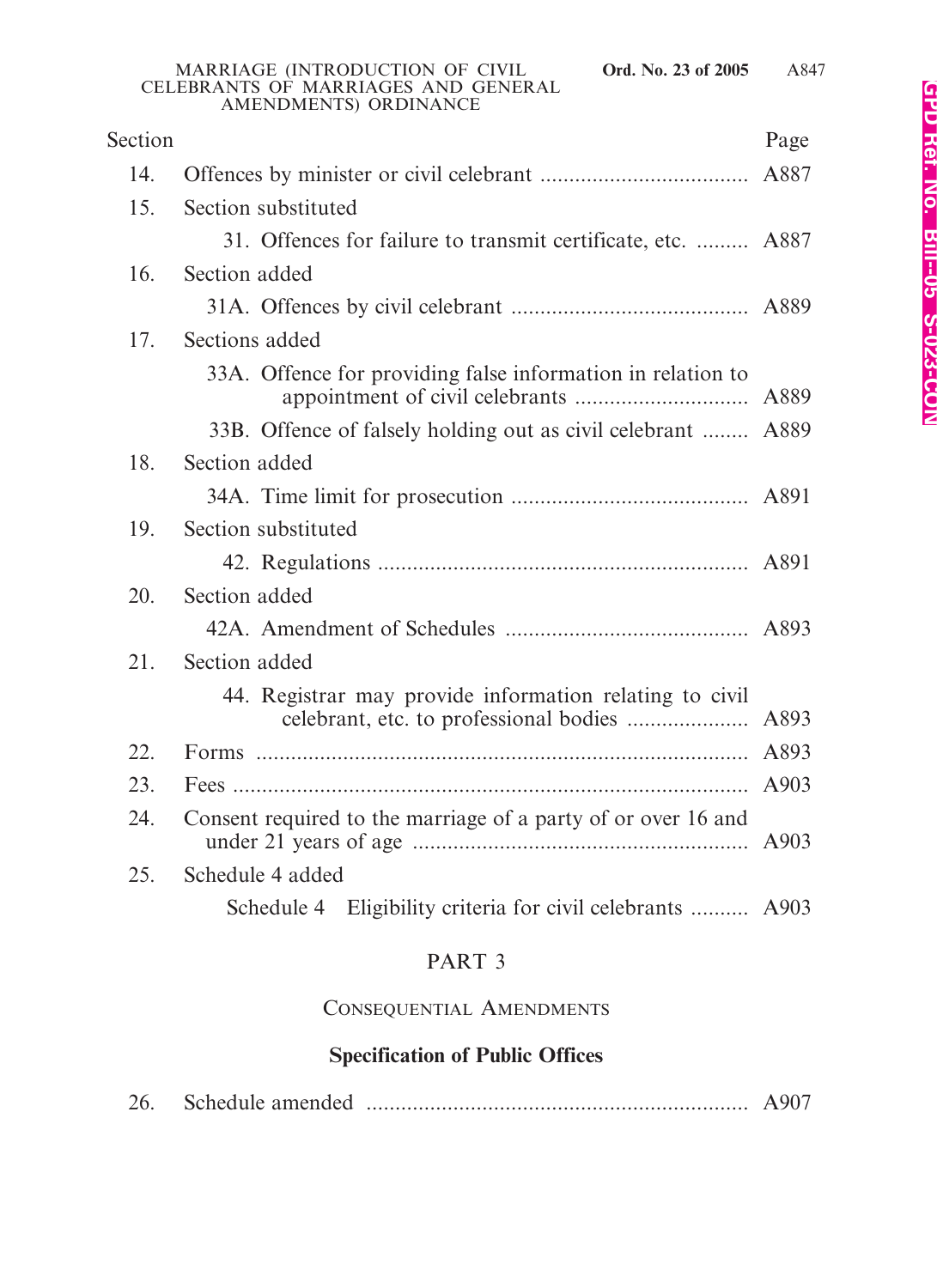### Section Page

### **Immigration Service Ordinance**

| 27. |  |  |  |
|-----|--|--|--|
|-----|--|--|--|

### **Electronic Transactions Ordinance**

| 28. | Proceedings in relation to which sections 5, 5A, 6, 7 and 8 of |  |
|-----|----------------------------------------------------------------|--|
|     | this Ordinance do not apply under section $13(1)$ of this      |  |
|     |                                                                |  |

### PART 4

MODERNIZING THE DRAFTING STYLE OF CERTAIN PROVISIONS OF THE MARRIAGE ORDINANCE AND MISCELLANEOUS AMENDMENTS

29. Part heading added (Part 1)

### PART 1

31. Part heading added (Part 2)

### PART 2

| AUTHORITIES FOR CELEBRATION OF MARRIAGE  A911 |  |
|-----------------------------------------------|--|
|                                               |  |

- 33. Notification of licence ............................................................. A911
- 34. Part heading added (Part 5)

### PART 5

### REQUIREMENTS RELATING TO PRE-CELEBRATION

| 36. Filing, exhibition and inspection of notice of intended |  |
|-------------------------------------------------------------|--|
|                                                             |  |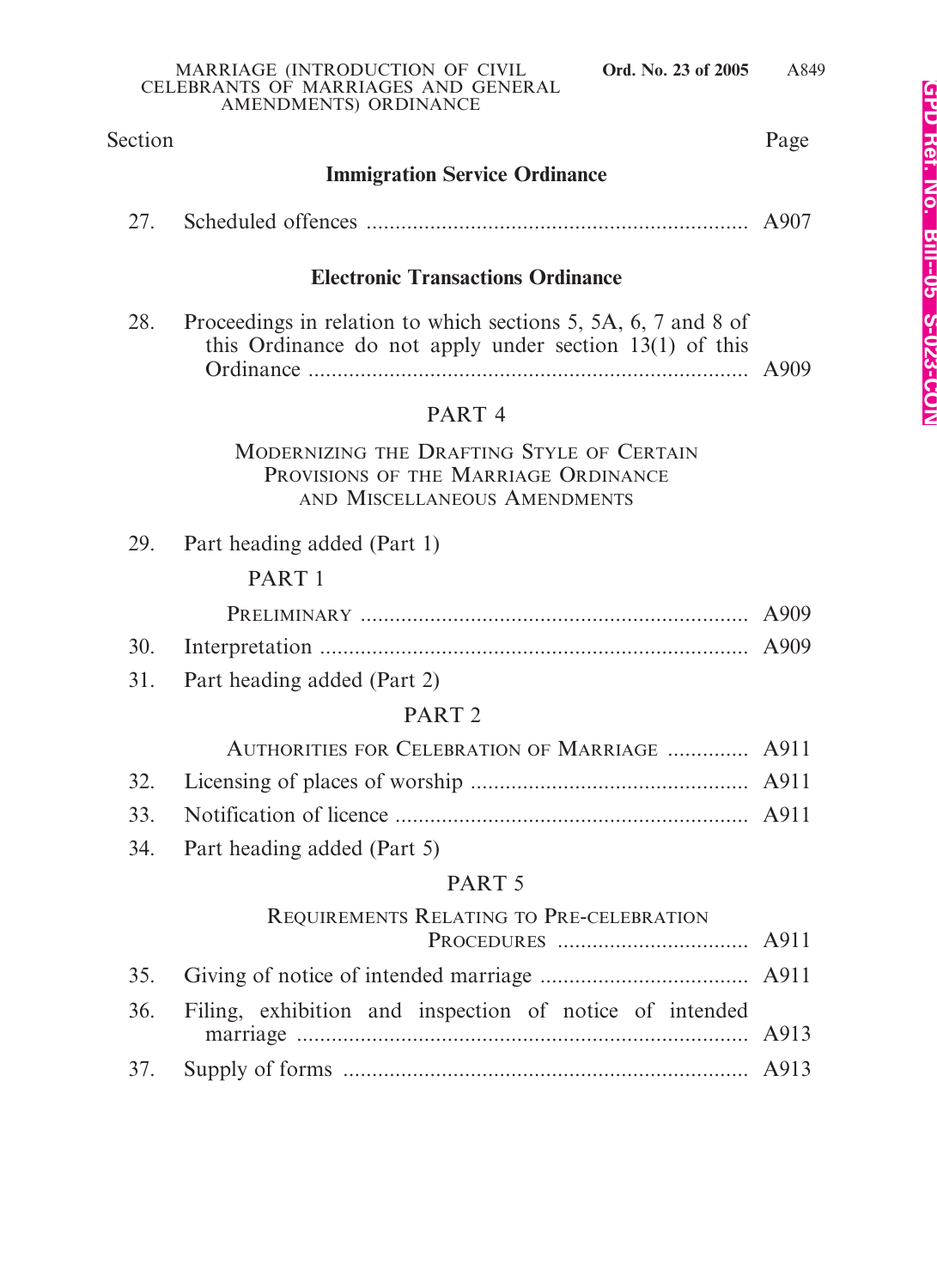| Section |                                                         | Page |
|---------|---------------------------------------------------------|------|
| 38.     |                                                         |      |
| 39.     | Notice of intended marriage void unless marriage within |      |
| 40.     |                                                         |      |
| 41.     |                                                         |      |
| 42.     |                                                         |      |
| 43.     |                                                         |      |
| 44.     |                                                         |      |
| 45.     |                                                         |      |
|         |                                                         |      |

46. Part heading added (Part 6)

# PART 6

|     | CELEBRATION OF MARRIAGE, CERTIFICATE OF<br>MARRIAGE AND VALIDITY OF MARRIAGE  A919 |      |
|-----|------------------------------------------------------------------------------------|------|
| 47. | Celebration of marriage in licensed place of worship  A919                         |      |
| 48. | Certificates of marriage for marriage celebrated in licensed                       | A919 |
| 49. |                                                                                    |      |
| 50. | Part heading added (Part 7)                                                        |      |
|     | PART <sub>7</sub>                                                                  |      |
|     |                                                                                    |      |
| 51. | Section substituted                                                                |      |
|     | 29. Marrying, etc., person under 21 without required                               |      |
| 52. |                                                                                    |      |
| 53. |                                                                                    |      |
| 54. | Penalty on unauthorized person celebrating marriage  A921                          |      |
| 55. | Part heading added (Part 8)                                                        |      |
|     | PART <sub>8</sub>                                                                  |      |
|     |                                                                                    |      |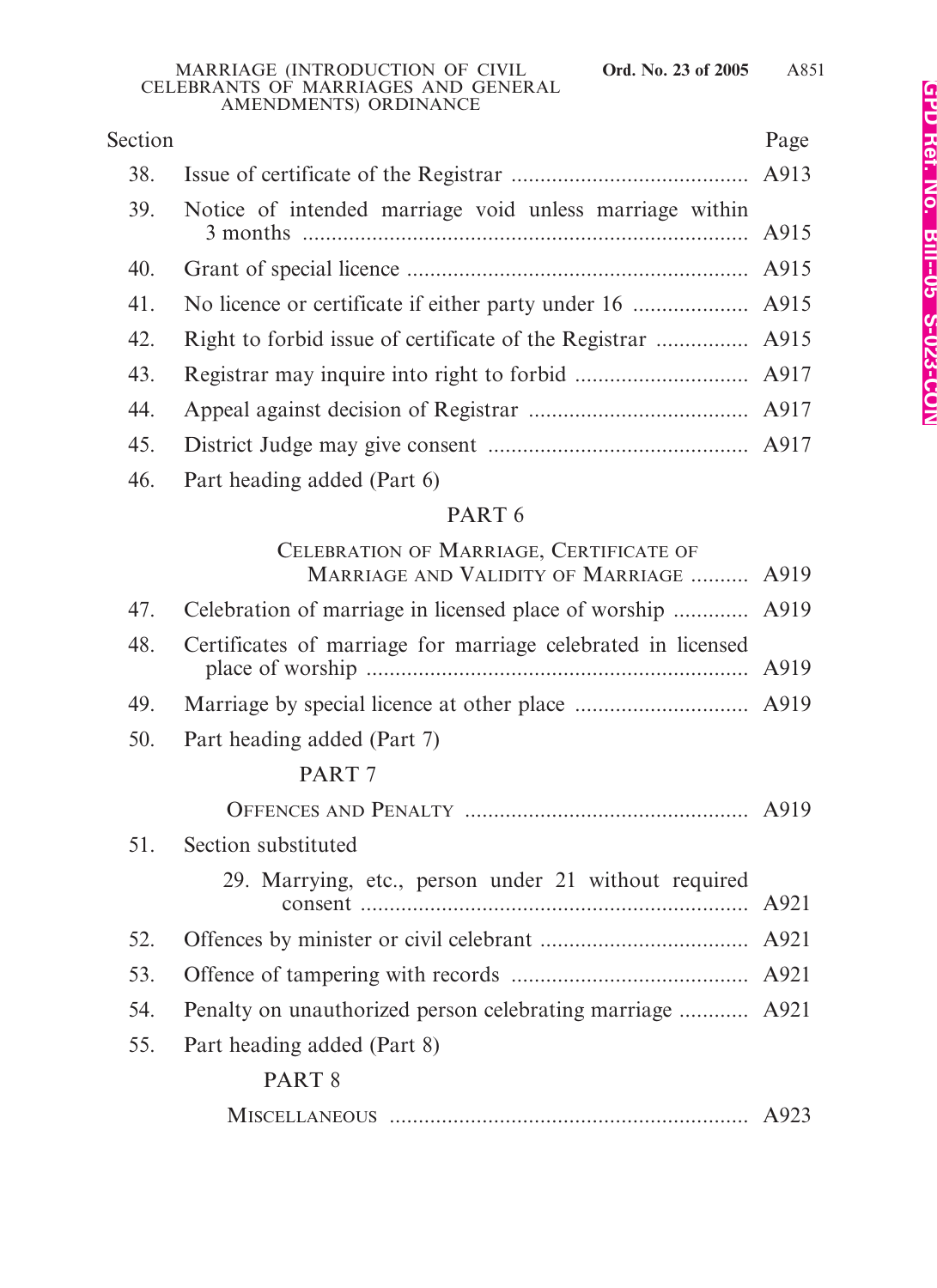| Section |                                                              | Page |
|---------|--------------------------------------------------------------|------|
| 56.     |                                                              |      |
|         |                                                              |      |
| 58.     | Marriage under this Ordinance of persons customarily         |      |
| 59.     | Cases in which marriage of a dying person may be celebrated, |      |
| 60.     | Section added                                                |      |
|         |                                                              |      |
| 61.     |                                                              |      |
| 62.     |                                                              |      |
| 63.     | Schedule 5 added                                             |      |
|         |                                                              |      |
|         |                                                              |      |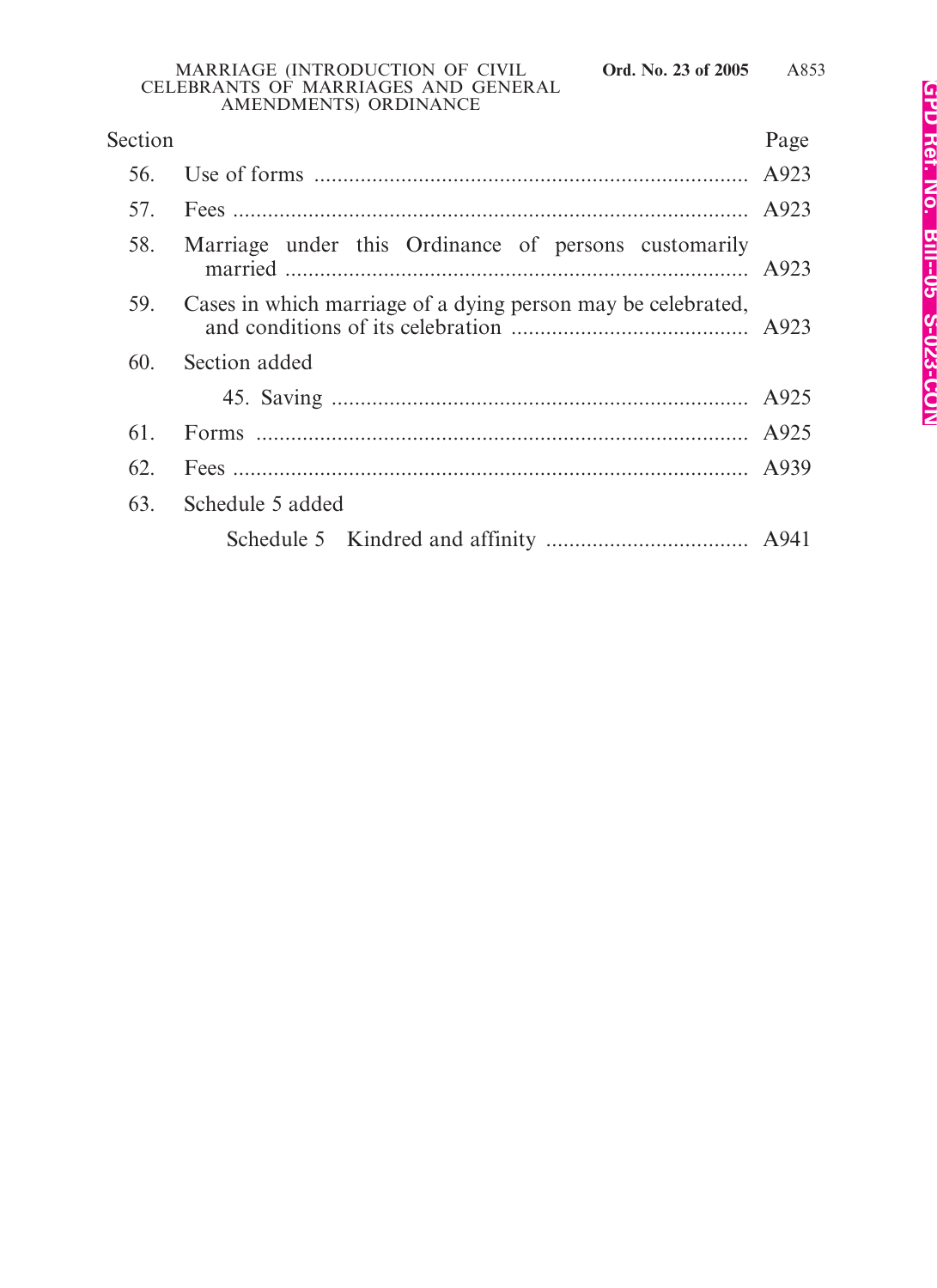# **HONG KONG SPECIAL ADMINISTRATIVE REGION**

ORDINANCE NO. 23 OF 2005



Donald TSANG Chief Executive 24 November 2005

An Ordinance to amend the Marriage Ordinance to—

- (*a*) provide for appointment of civil celebrants of marriages;
- (*b*) enable marriages to be celebrated by civil celebrants;
- (*c*) regulate the practice of civil celebrants;
- (*d*) transfer the power of the Chief Executive to make subsidiary legislation under that Ordinance to the Secretary for Security;
- (*e*) transfer the power of the Chief Executive to amend two Schedules to that Ordinance to the Secretary for Security;
- (*f*) modernize the drafting style of certain provisions of that Ordinance,

and to make related and consequential amendments to the Marriage Ordinance and other Ordinances.

 $[$   $]$ 

Enacted by the Legislative Council.

# PART 1

### **PRELIMINARY**

## **1. Short title**

This Ordinance may be cited as the Marriage (Introduction of Civil Celebrants of Marriages and General Amendments) Ordinance.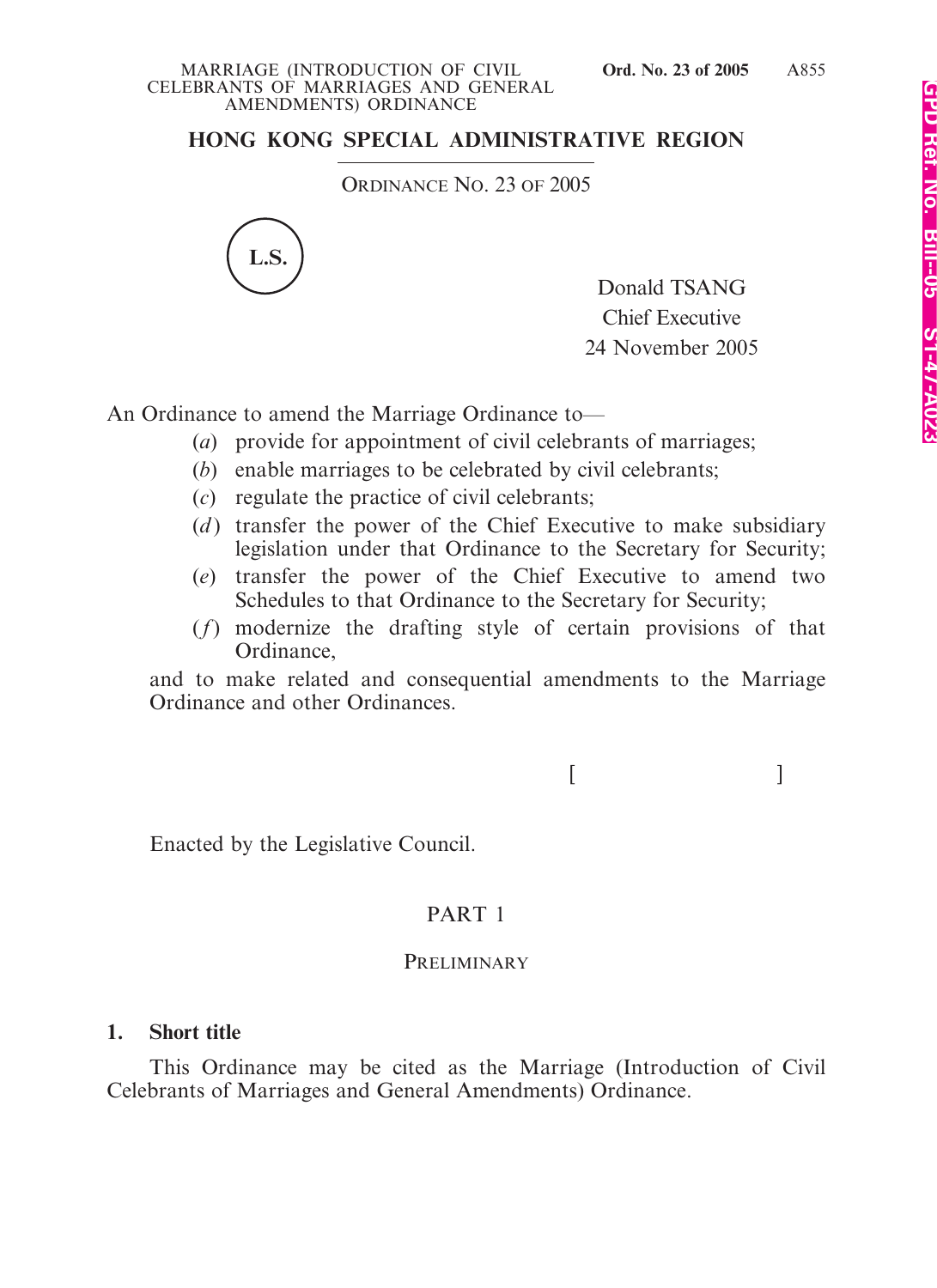# **2. Commencement**

This Ordinance shall come into operation on a day to be appointed by the Secretary for Security by notice published in the Gazette.

# PART 2

APPOINTMENT OF CIVIL CELEBRANTS, REGULATION OF CIVIL CELEBRANTS, CELEBRATION OF MARRIAGE BY CIVIL CELEBRANT AND TRANSFER OF POWERS TO AMEND SCHEDULES AND MAKE SUBSIDIARY LEGISLATION

### **Amendments to the Marriage Ordinance**

## **3. Interpretation**

Section 2 of the Marriage Ordinance (Cap. 181) is amended by adding— ""Appeal Board" (上訴委員會) means the Civil Celebrant of Marriages Appointment Appeal Board established under section 5J;

- "civil celebrant" (婚姻監禮人) means a civil celebrant of marriages appointed under section 5A whose appointment is for the time being valid;
- "code of practice" (實務守則) means a code of practice issued under section  $5C(1)$ ;
- "prescribed fee" (訂明費用) means, in relation to any matter provided for in this Ordinance, the fee specified in Schedule 2 in respect of the matter;
- "proposed date of marriage" (預定結婚日期) means the date on which an intended marriage is proposed to be contracted;

"Secretary" (局長) means the Secretary for Security;".

## **4. Section added**

The following is added—

### "**2A. Certain notices are not subsidiary legislation**

A notice under section 5, 5A(4)(*c*), 5C(3), 5D(8)(*a*), 5E(9) or 5J(5) is not subsidiary legislation.".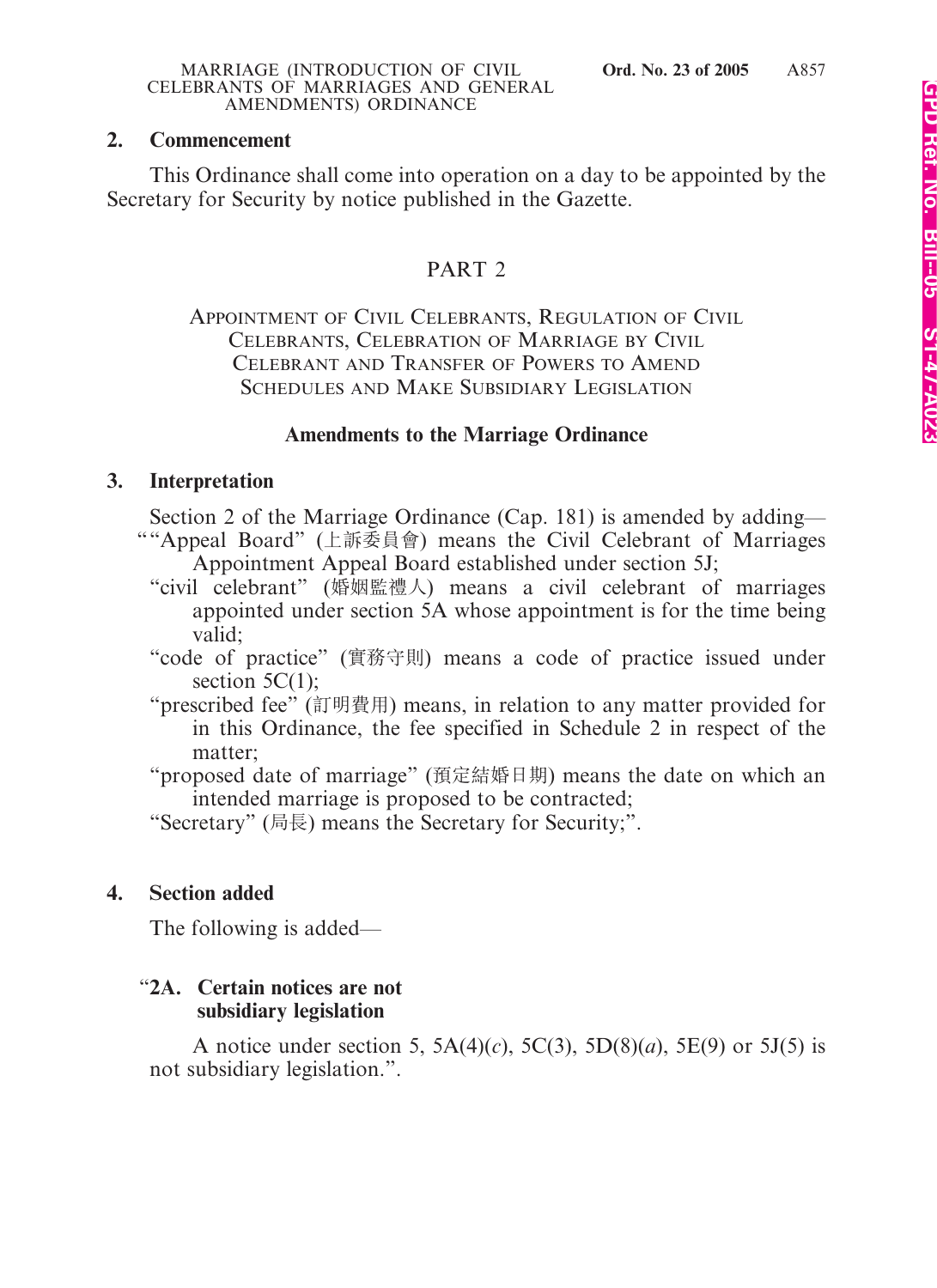### **5. Parts 3 and 4 added**

The following are added after section 5—

### "PART 3

### CIVIL CELEBRANTS OF MARRIAGES

### **5A. Appointment of civil celebrant and renewal of appointment**

(1) The Registrar may, upon application, appoint any person who meets all criteria prescribed for the time being in Schedule 4 as a civil celebrant of marriages.

(2) The Registrar may, upon application of a civil celebrant, renew his appointment as a civil celebrant if he meets all criteria prescribed for the time being in Schedule 4.

- (3) An appointment—
	- (*a*) made under subsection (1); or
	- (*b*) renewed under subsection (2),

is valid for 5 years. This period of 5 years shall not be affected by any suspension under section 5E.

- (4) The Registrar shall—
	- (*a*) effect an appointment by giving the applicant concerned a written notice;
	- (*b*) effect a renewal of appointment by giving the civil celebrant concerned a written notice; and
	- (*c*) publish an appointment or a renewal of appointment by notice in the Gazette.

### **5B. Application for appointment as civil celebrant or renewal of appointment**

(1) An application for appointment or renewal of appointment under section 5A shall be—

- (*a*) in such form as the Registrar may specify;
- (*b*) submitted in such manner as the Registrar may specify;
- (*c*) accompanied by such information or documents as the Registrar may specify or as he may reasonably require;
- (*d*) accompanied by the prescribed fee for application processing; and
- (*e*) accompanied by the prescribed fee for—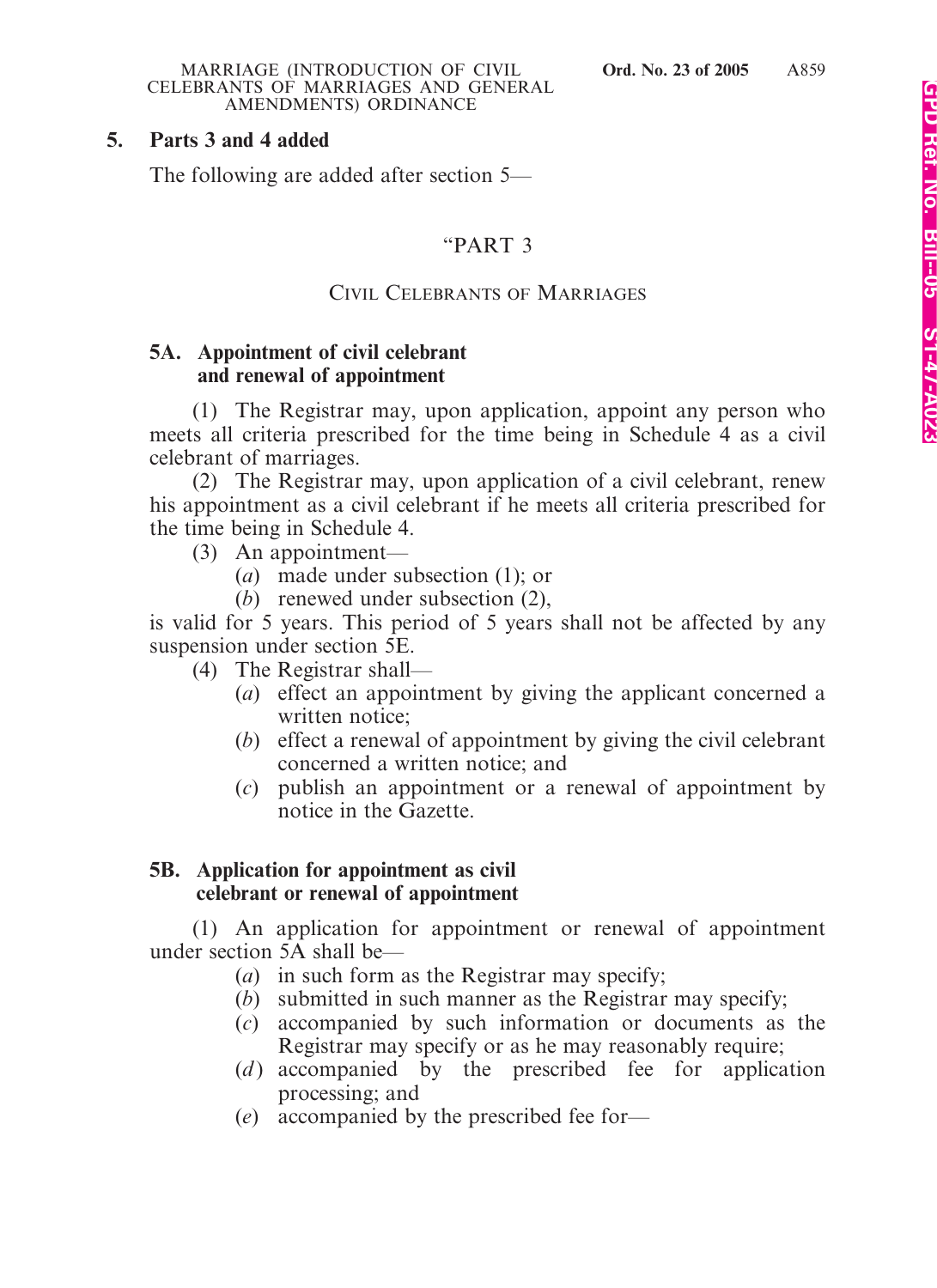- (i) appointment as civil celebrant; or
- (ii) renewal of appointment as civil celebrant,
- as may be appropriate.

(2) The Registrar may refuse to process an application if subsection (1) is not complied with in relation to it.

- (3) The Registrar shall refuse an application if—
	- (*a*) the applicant does not meet any criterion prescribed in Schedule 4; or
	- (*b*) a notice given under section 5D(9) is in force in relation to the applicant.
- (4) If an application is refused by the Registrar—
	- (*a*) he shall give the applicant a written notice of—
		- (i) the refusal; and
		- (ii) the reason for the refusal; and
	- (*b*) the prescribed fee for—
		- (i) appointment as civil celebrant; or
		- (ii) renewal of appointment as civil celebrant,
		- as may be appropriate, shall be refunded to the applicant.
- (5) Where—
	- (*a*) a person applies for appointment or renewal of appointment by virtue of a professional qualification prescribed in Schedule 4; and
	- (*b*) he is a member of a professional body which has statutory authority to regulate the relevant profession,

the Registrar may consult the body on whether the applicant meets any criterion prescribed in Schedule 4.

# **5C. Code of practice for civil celebrants**

(1) The Registrar may issue such code of practice as he considers appropriate for the purpose of providing practical guidance in respect of the professional conduct of civil celebrants.

(2) The Registrar may from time to time revise a code of practice.

- (3) The Registrar shall publish by notice in the Gazette—
	- (*a*) a code of practice and its commencement date; and
	- (*b*) the particulars of any revision under subsection (2) and its commencement date.

# **5D. Cancellation of appointment of civil celebrant**

- (1) The Registrar may cancel the appointment of a civil celebrant—
	- (*a*) if the civil celebrant ceases to meet any criterion prescribed in Schedule 4 as in force—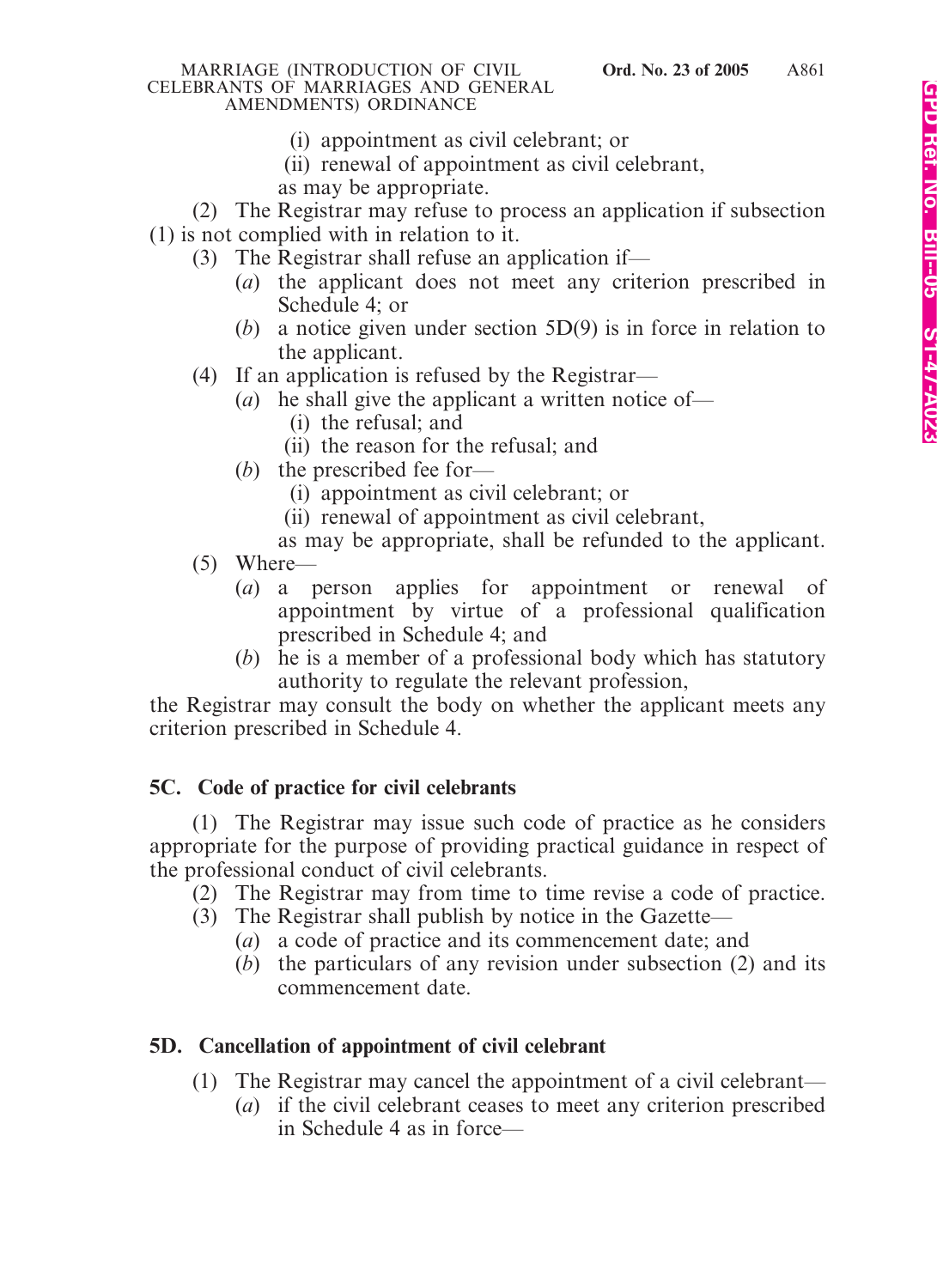- (i) at the time of the appointment; or
- (ii) at the time of the latest renewal of the appointment, as may be appropriate;
- (*b*) if he is satisfied that at the time of the appointment or renewal of appointment, as may be appropriate, the civil celebrant did not meet any criterion so prescribed;
- (*c*) if the civil celebrant contravenes a code of practice;
- (*d*) if the civil celebrant is convicted of an offence under this Ordinance;
- (*e*) upon a written request of the civil celebrant; or
- (*f*) if the civil celebrant dies.

(2) The Registrar may cancel the appointment of a civil celebrant under subsection (1) notwithstanding that the appointment has already been suspended under section 5E.

(3) Where a civil celebrant is a member of a professional body, the Registrar may consult the body on whether—

- (*a*) the civil celebrant ceases to meet any criterion prescribed in Schedule 4 as in force—
	- (i) at the time of his appointment; or
	- (ii) at the time of the latest renewal of his appointment,
	- as may be appropriate; or
- (*b*) the civil celebrant met any criterion so prescribed when—
	- (i) he was appointed a civil celebrant; or
	- (ii) his appointment was renewed,
	- as may be appropriate.

(4) Except where subsection (7) applies, if the Registrar intends to cancel the appointment of a person under subsection  $(1)(a)$ ,  $(b)$ ,  $(c)$  or  $(d)$ , the Registrar shall give the person a written notice of the intention and the reason for the proposed cancellation.

(5) If the Registrar gives a notice to a person under subsection (4), the person may, within 14 days after the date of the notice or such longer period as the Registrar may allow, make representation to the Registrar in the manner specified in the notice.

(6) The Registrar shall not cancel the appointment of a person until—

- (*a*) the 14-day period or longer period (if any) referred to in subsection (5) has expired and the person has not made any representation; or
- (*b*) the person has made representation and the Registrar has considered the representation.
- $(7)$  If—
	- (*a*) a civil celebrant—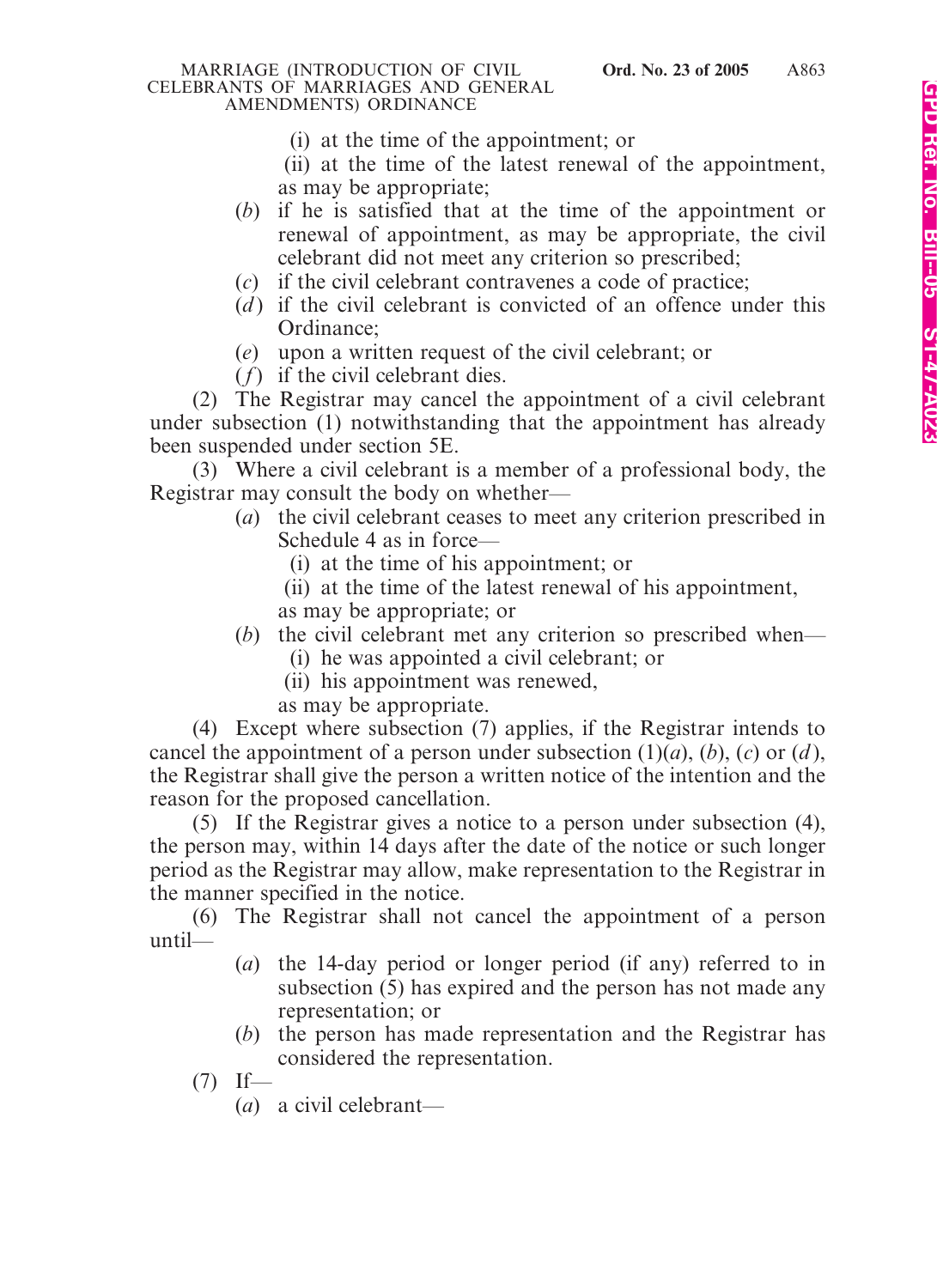- (i) was appointed by virtue of meeting the criterion prescribed in paragraph 1(*a*) of Schedule 4; and
- (ii) has his name struck off from the roll of the solicitors of the High Court; or
- (*b*) a civil celebrant—
	- (i) was appointed by virtue of meeting the criterion prescribed in paragraph 1(*b*) of Schedule 4; and
	- (ii) has his name struck off from the register of notaries public,

his appointment as a civil celebrant is deemed to be cancelled under subsection  $(1)$ .

- (8) If the Registrar cancels the appointment of a person, he shall—
	- (*a*) publish the cancellation by notice in the Gazette; and
	- (*b*) give the person a written notice of the cancellation.

(9) If the Registrar cancels the appointment of a person under subsection  $(1)(c)$  or  $(d)$ , he may, by giving the person a written notice, prohibit the person from applying for appointment under section 5B in such period as he may specify in the notice.

(10) A period specified under subsection (9) shall not be longer than 3 years.

(11) If an appointment is cancelled, no fee paid in accordance with section  $5B(1)(e)$  in respect of the appointment or the renewal of it shall be refunded.

## **5E. Suspension of appointment**

(1) If a civil celebrant contravenes a code of practice, the Registrar may, by giving the person a written notice, suspend the appointment of the civil celebrant for such period as the Registrar may specify in the notice.

(2) Subsection (1) is without prejudice to section  $5D(1)(c)$ .

(3) If the Registrar intends to suspend the appointment of a person under subsection (1), the Registrar shall give the person a written notice of—

- (*a*) the intention;
- (*b*) the reason for the proposed suspension; and
- (*c*) the length of the proposed suspension period.

(4) If the Registrar gives a notice to a person under subsection (3), the person may, within 14 days after the date of the notice or such longer period as the Registrar may allow, make representation to the Registrar in the manner specified in the notice.

(5) The Registrar shall not suspend the appointment of a person until—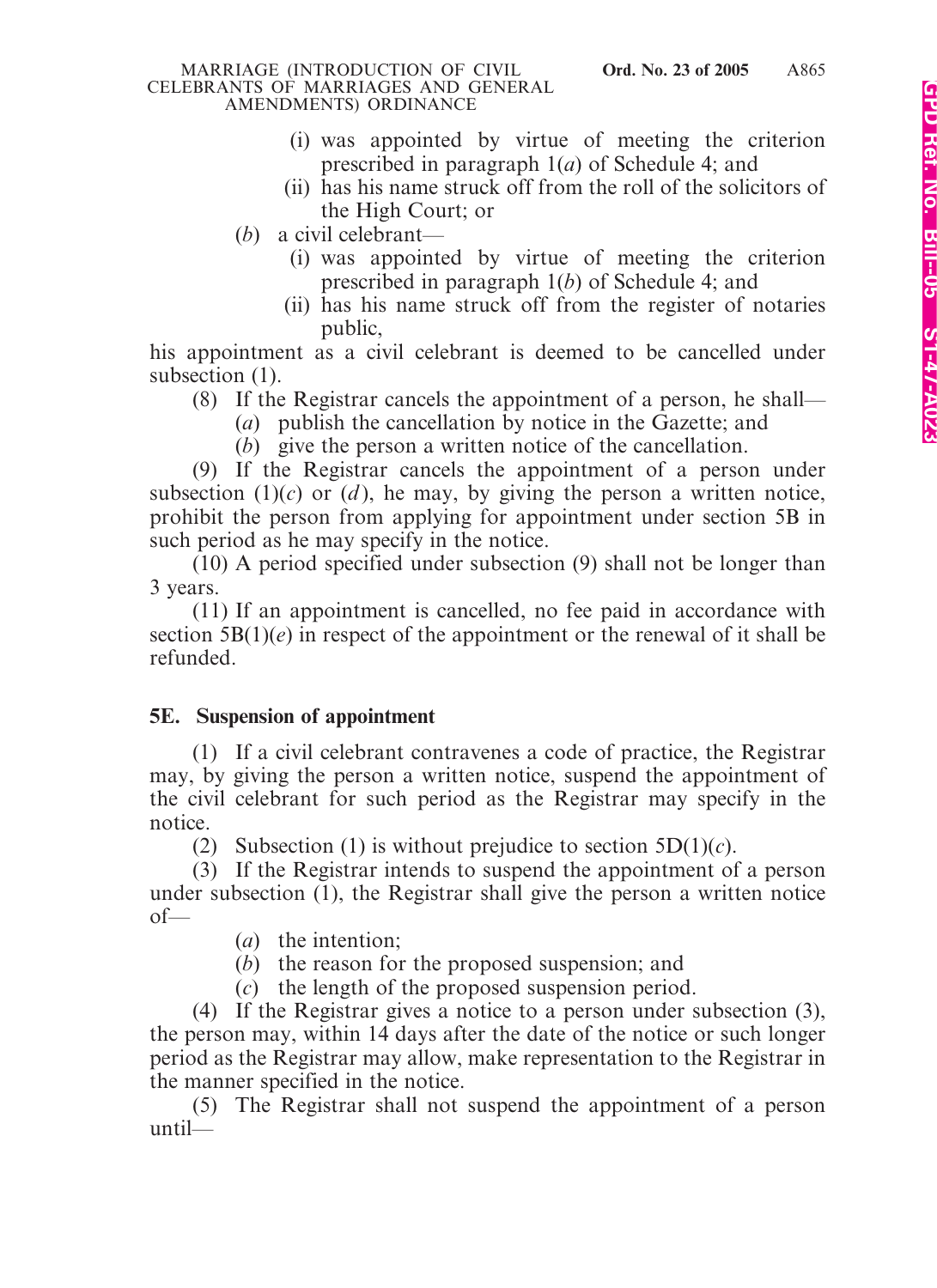- (*a*) the 14-day period or longer period (if any) referred to in subsection (4) has expired and the person has not made any representation; or
- (*b*) the person has made representation and the Registrar has considered the representation.
- (6) A period specified under subsection (1)—
	- (*a*) may be longer or shorter than the proposed suspension period referred to in subsection  $(3)(c)$ ; and
	- (*b*) shall not be longer than 18 months.
- $(7)$  If—
	- (*a*) a person—
		- (i) is appointed as a civil celebrant by virtue of meeting the criterion prescribed in paragraph 1(*a*) of Schedule 4; and
		- (ii) is subsequently suspended from practice as a solicitor for any period by a Solicitors Disciplinary Tribunal under section 10 of the Legal Practitioners Ordinance (Cap. 159); or
	- (*b*) a person—
		- (i) is appointed as a civil celebrant by virtue of meeting the criterion prescribed in paragraph 1(*b*) of Schedule 4; and
		- (ii) is subsequently suspended from practice as a notary public for any period by a Notaries Public Disciplinary Tribunal under section 40J of the Legal Practitioners Ordinance (Cap. 159),

his appointment as a civil celebrant shall be suspended during that period.

(8) An appointment suspended under this section shall not, during the suspension period, be regarded as valid for the purposes of the definition of "civil celebrant" in section 2.

(9) If the appointment of a civil celebrant is suspended, the Registrar shall publish the suspension by notice in the Gazette.

(10) If an appointment is suspended, no fee paid in accordance with section  $5B(1)(e)$  in respect of the appointment or the renewal of it shall be refunded.

## **5F. Marriage not affected by defect in civil celebrant's appointment**

Without prejudice to the generality of section 27(3), the validity of a marriage celebrated by a civil celebrant shall not be affected by—

(*a*) any irregularity in the appointment of the civil celebrant by the Registrar;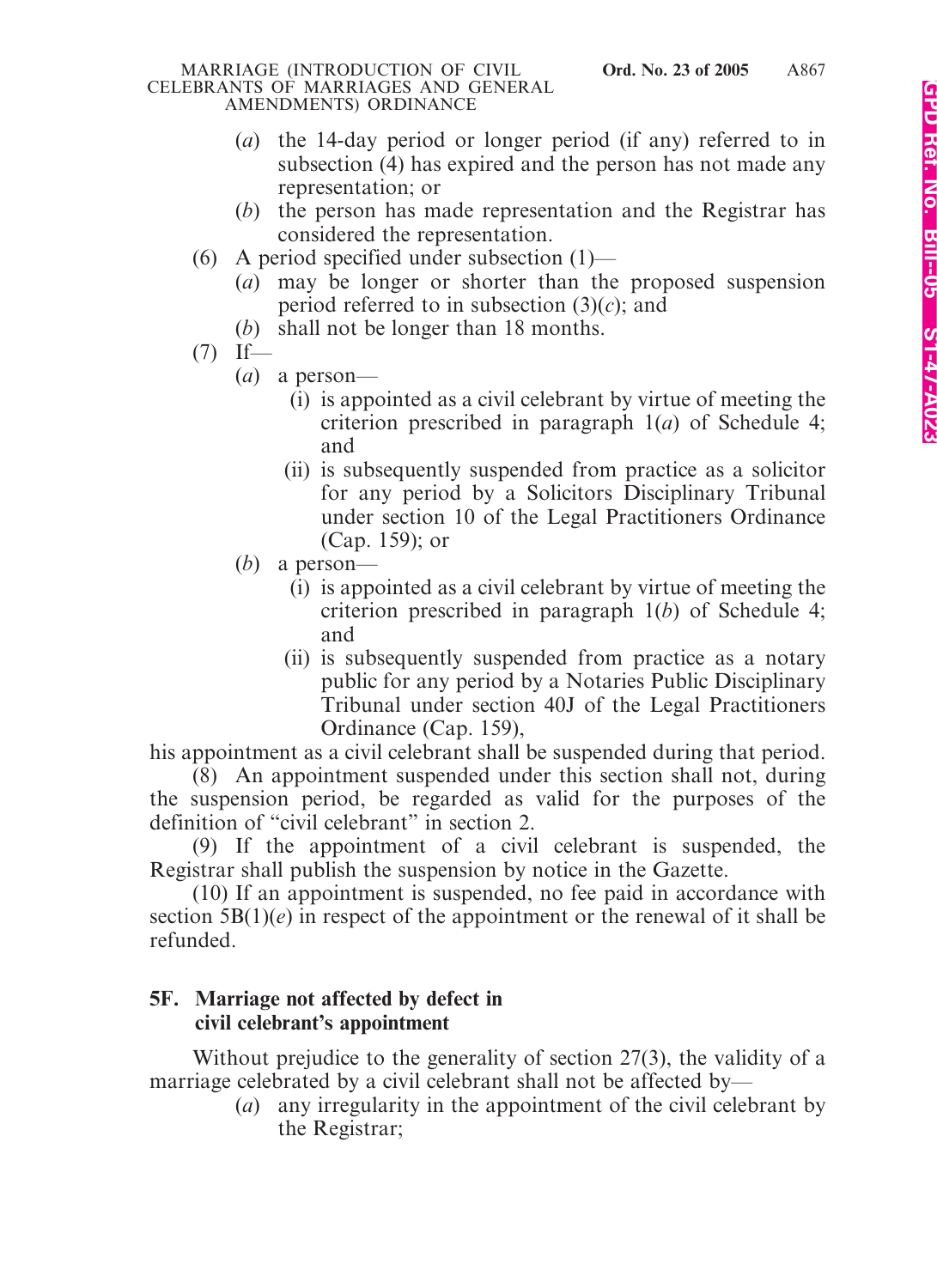- (*b*) the fact that the civil celebrant was not—
	- (i) eligible for appointment at the time of his appointment; or
	- (ii) eligible for having his appointment renewed at the time of renewal of his appointment, as may be appropriate; or
- (*c*) the fact that the appointment of the civil celebrant was, at the time of the celebration, liable to be cancelled or suspended.

# **5G. Return documents to Registrar in case of cancellation or suspension**

(1) A civil celebrant whose appointment is cancelled under section 5D(1) or suspended under section 5E shall deliver—

- (*a*) the notice of appointment or renewal of appointment given to him by the Registrar;
- (*b*) all notices of intended marriage supplied to him under section 8 (including those which have been cancelled); and
- (*c*) all marriage certificates supplied to him under section 20A that have not been issued (including those which have been cancelled),

to the Registrar within 14 days after such cancellation or suspension.

- (2) Where—
	- (*a*) the appointment of a civil celebrant is suspended for a period; and
	- (*b*) the civil celebrant delivers any notice of appointment or renewal of appointment to the Registrar in accordance with subsection  $(1)(a)$ ,

the Registrar shall return such notice to the civil celebrant as soon as practicable after the expiry of that period.

# **5H. Civil celebrant shall provide information**

(1) For the purpose of investigating and obtaining evidence of any suspected offence under this Ordinance or of any suspected contravention of a code of practice, the Registrar may request a civil celebrant to provide information in relation to the practice of the civil celebrant. The civil celebrant shall provide such information as soon as practicable upon receiving the request of the Registrar.

(2) If a civil celebrant ceases to meet any criterion prescribed in Schedule 4 as in force—

(*a*) at the time of his appointment; or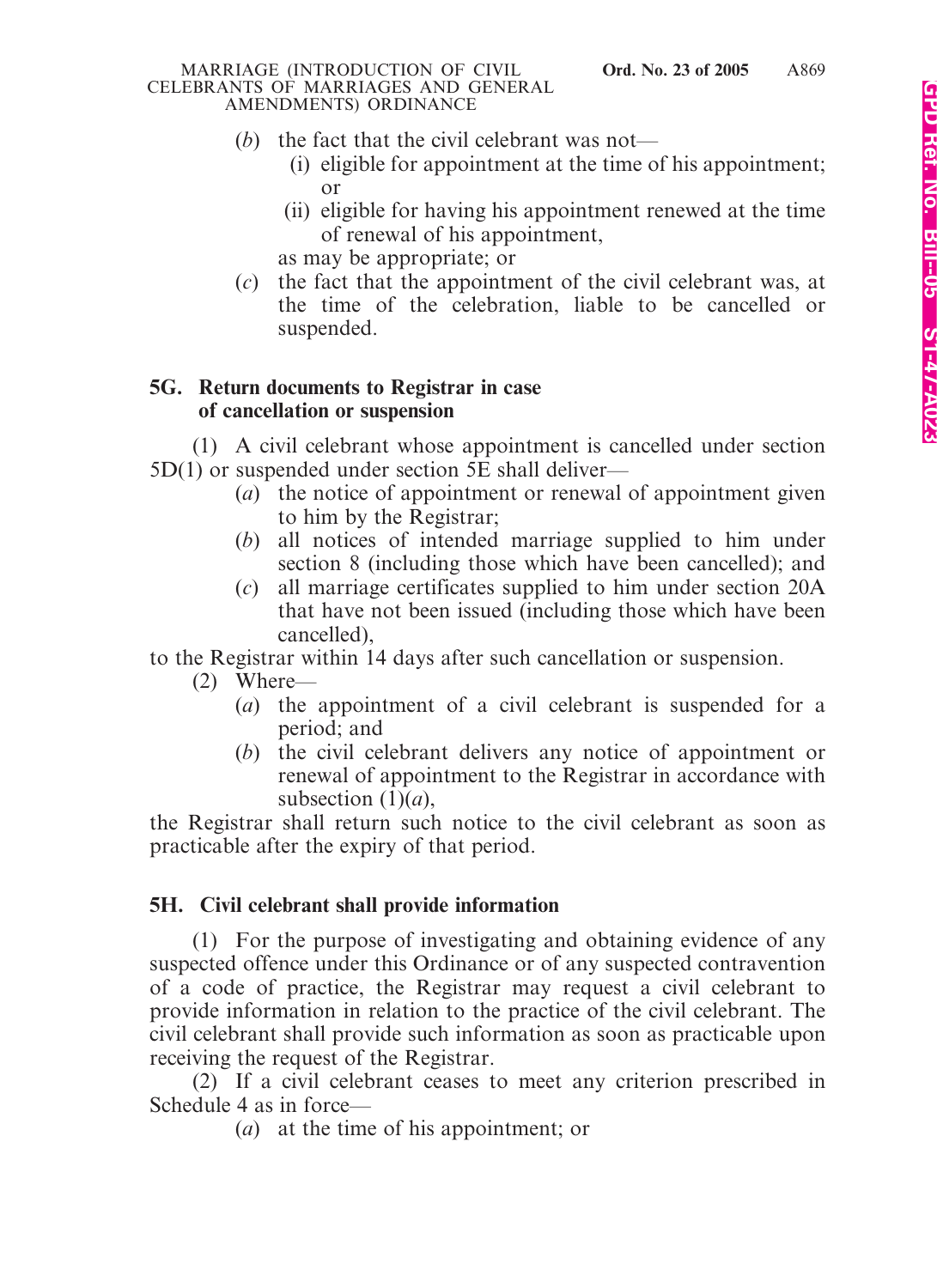(*b*) at the time of the latest renewal of his appointment, as may be appropriate, he shall, within 14 days of such cessation, notify the Registrar in writing of such cessation.

# **5I. Manner of giving notice**

A written notice that may be given or is required to be given under this Part to a person shall be sent by post to the person's last address known to the Registrar.

# PART 4

# APPEALS RELATING TO APPOINTMENT OF CIVIL CELEBRANTS

# **5J. Civil Celebrant of Marriages Appointment Appeal Board**

(1) There shall be a Civil Celebrant of Marriages Appointment Appeal Board.

(2) The Appeal Board comprises—

- (*a*) a Chairperson;
- (*b*) such number of Deputy Chairpersons as the Secretary considers necessary; and
- (*c*) such number of members as the Secretary considers necessary.

(3) The Chairperson, Deputy Chairpersons and members of the Appeal Board shall be appointed by the Secretary for a term specified in the instrument of appointment.

(4) A public officer shall not be appointed under subsection (3).

(5) The Secretary shall give notice of all appointments made under subsection (3) in the Gazette.

(6) The function of the Appeal Board is to hear and determine appeals lodged under section 5K.

(7) The Chairperson, Deputy Chairpersons and members of the Appeal Board shall be paid such remuneration as the Secretary may determine.

# **5K. Registrar**'**s decisions subject to appeal**

(1) An applicant who is aggrieved by the refusal of his application under section 5B(3) may appeal to the Appeal Board against the decision of the Registrar.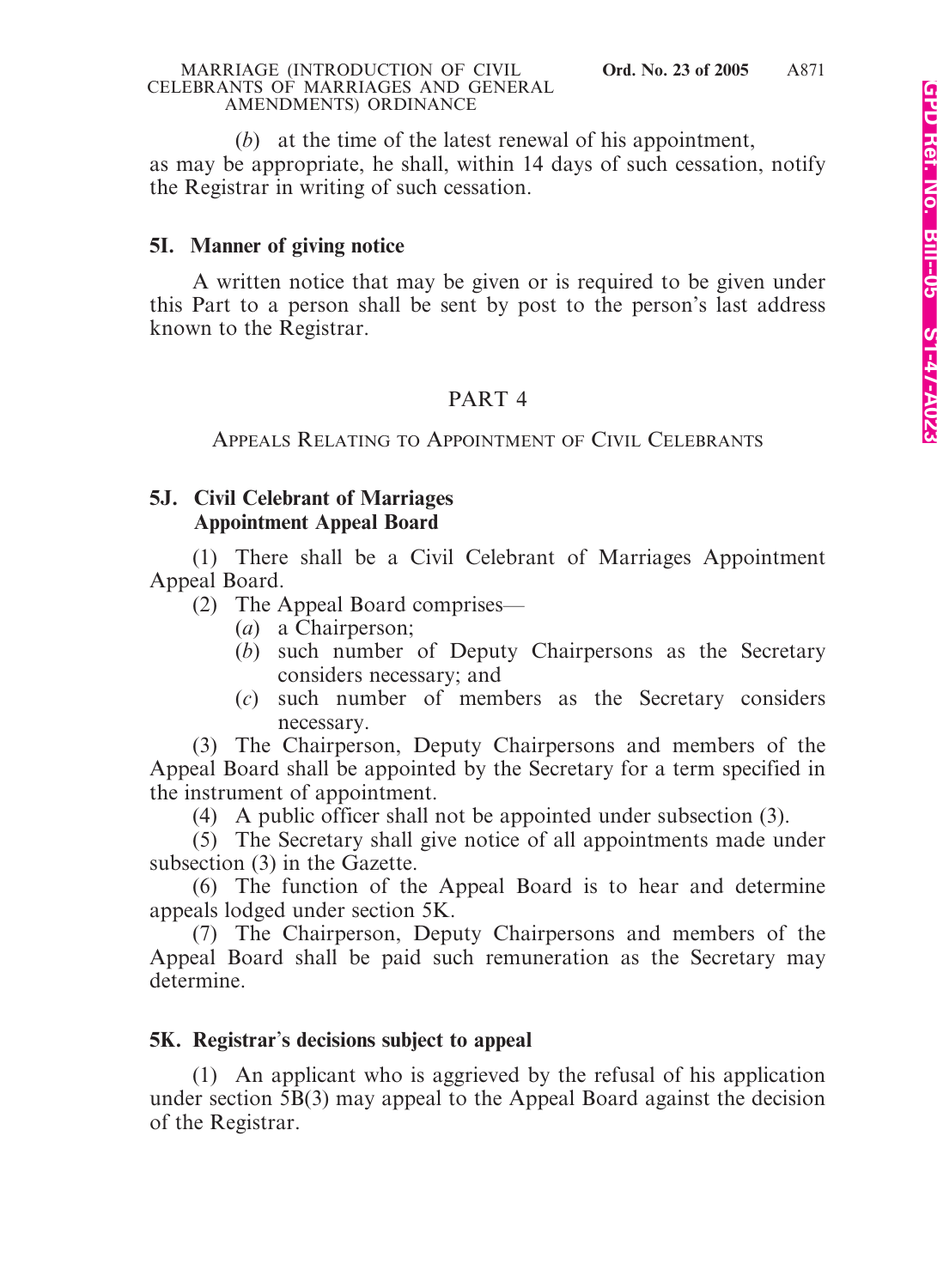(2) A civil celebrant who is aggrieved by the cancellation of his appointment under section 5D(1) (except by virtue of section 5D(7)) may appeal to the Appeal Board against the decision of the Registrar.

(3) A person who is aggrieved by a notice given to him under section 5D(9) may appeal to the Appeal Board against the decision of the Registrar.

(4) A civil celebrant who is aggrieved by a suspension of his appointment under section 5E(1) may appeal to the Appeal Board against the decision of the Registrar.

(5) An appeal under subsection (2), (3) or (4) does not suspend the decision of the Registrar appealed against.

# **5L. Decisions of Appeal Board**

(1) The Appeal Board may, on an appeal lodged under section 5K against a decision of the Registrar—

- (*a*) confirm the decision appealed against and dismiss the appeal accordingly;
- (*b*) revoke the decision appealed against and substitute any decision that the Registrar could have made for the decision appealed against; or
- (*c*) revoke the decision appealed against.

(2) An appointment cancelled under subsection (1)(*b*) shall, for the purposes of other provisions of this Ordinance (except section 5K), be regarded as being cancelled under section 5D(1).

(3) If the Appeal Board gives under subsection (1)(*b*) a notice that the Registrar could have given under section 5D(9), the notice shall, for the purposes of other provisions of this Ordinance (except section 5K), be regarded as a notice given under section 5D(9).

(4) An appointment suspended under subsection (1)(*b*) shall, for the purposes of other provisions of this Ordinance (except section 5K), be regarded as being suspended under section 5E(1).

# **5M. Decision of Appeal Board is final**

The decision of the Appeal Board on an appeal shall be final.".

## **6. Giving of notice of intended marriage**

(1) Section 6(1) is amended by repealing "the prescribed form" and substituting "Form 1 in Schedule 1 either directly or through a civil celebrant".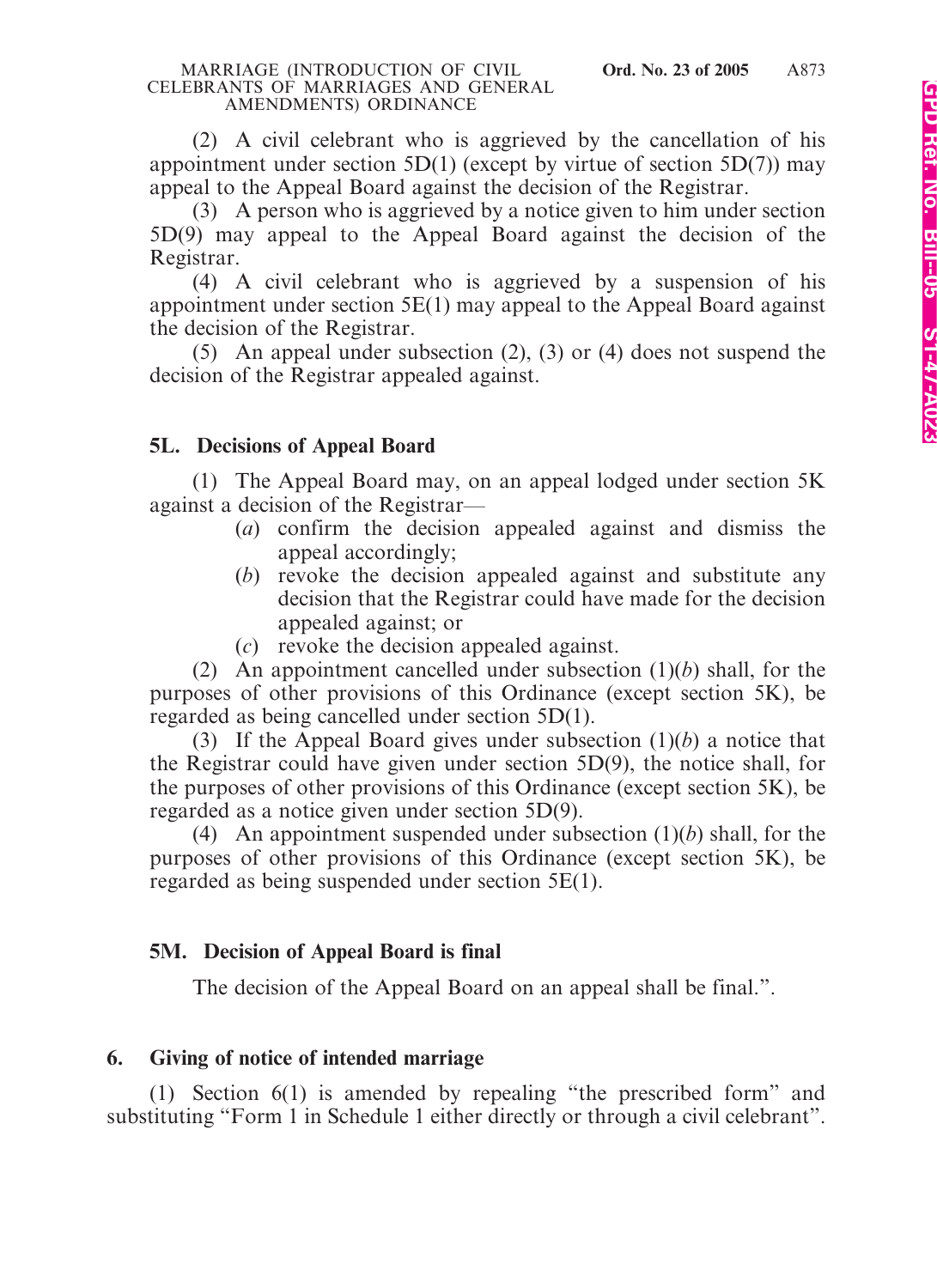(2) Section 6 is amended by adding—

"(3) A notice of intended marriage given through a civil celebrant shall—

- (*a*) be accompanied by the prescribed fee for filing and exhibition of the notice; and
- (*b*) subject to section 6A(*c*), be given within the period of 3 months preceding the proposed date of marriage.".

# **7. Section added**

The following is added—

# "**6A. Provisions applicable where notice of intended marriage is given through civil celebrant**

Where a civil celebrant agrees to be a civil celebrant through whom a notice of intended marriage is given to the Registrar, the civil celebrant shall, as soon as practicable—

- (*a*) accept the notice if it is duly completed and accompanied by the prescribed fee for filing and exhibition of the notice;
- (*b*) collect the prescribed fee on behalf of the Registrar; and
- (*c*) transmit—
	- (i) the notice;
	- (ii) the prescribed fee;
	- (iii) the affidavit taken under section 12 in respect of the intended marriage; and
	- (iv) (where applicable) the written consent produced to him under section 14(1A),
	- to the Registrar.".

# **8. Issue of certificate of the Registrar**

Section 9 is amended by adding—

"(1A) The Registrar may refuse to issue a certificate of the Registrar in relation to an intended marriage if—

- (*a*) any prescribed fee that is due is not paid; or
- (*b*) the affidavit taken under section 12 in respect of the intended marriage or (where applicable) the written consent produced to him under section 14(1A) is not in order.

(1B) If the issue of a certificate of the Registrar is forbidden under section 16(1), it shall not be issued.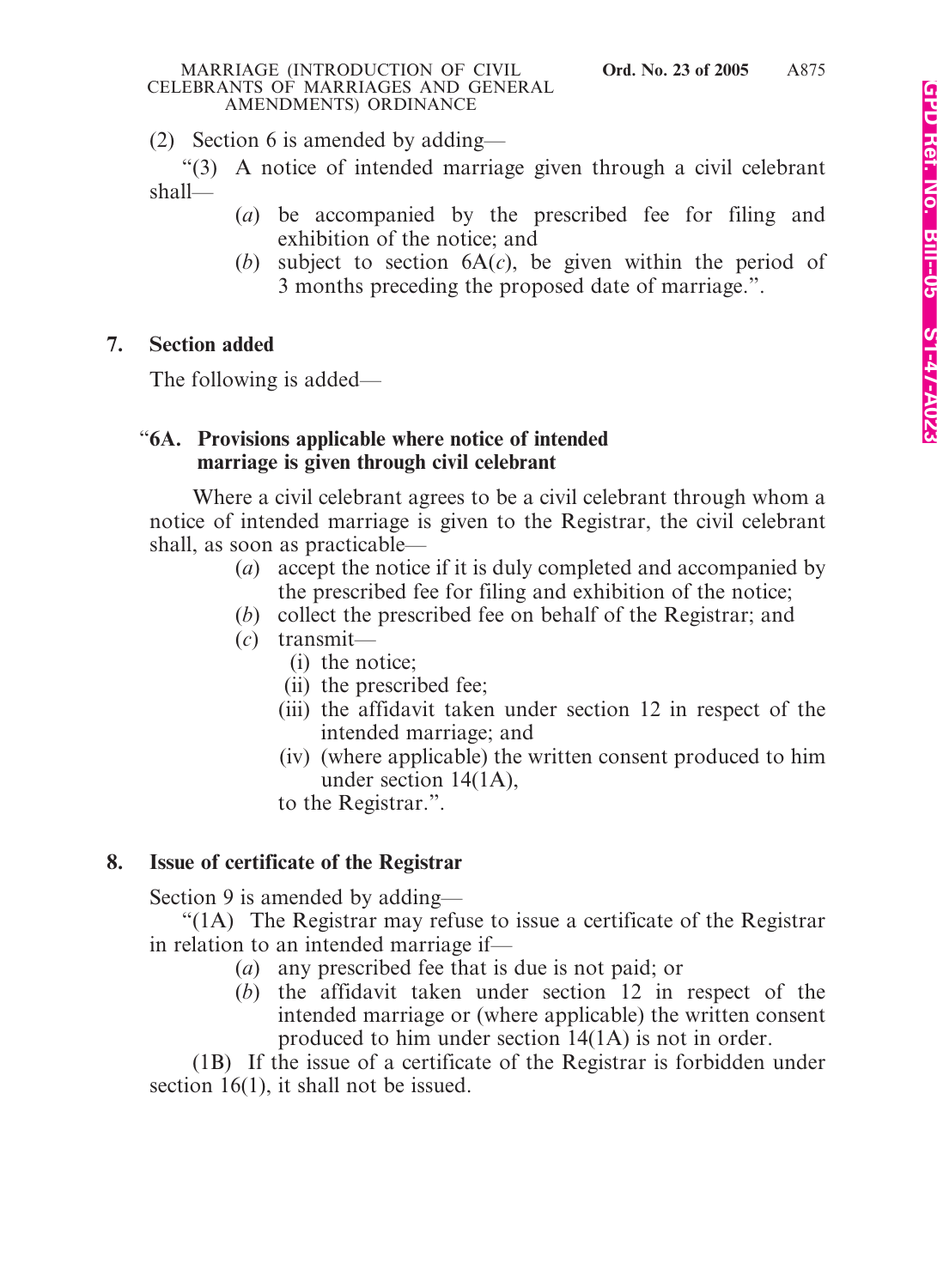(1C) If the intended marriage is to be contracted before a minister, the certificate of the Registrar shall be issued to either of the proposed parties.

(1D) If the intended marriage is to be contracted before a civil celebrant, the certificate of the Registrar shall be issued to either of the proposed parties through a civil celebrant nominated by either of the proposed parties.

(1E) A civil celebrant through whom a certificate of the Registrar is issued under subsection (1D) shall forward it as soon as practicable to either of the proposed parties.".

### **9. Section substituted**

Section 12 is repealed and the following substituted—

### "**12. Affidavit prior to issue of certificate of the Registrar or grant of special licence**

(1) After a notice of intended marriage is given but before a certificate of the Registrar is issued or a special licence is granted in respect of an intended marriage, one of the proposed parties to the intended marriage shall—

- (*a*) appear personally before the Registrar or a civil celebrant; and
- (*b*) make before the Registrar or the civil celebrant, as the case may be, an affidavit—
	- (i) that the party believes that there is no impediment of kindred or affinity as provided in section 27(1) or any other lawful hindrance to the marriage; and
	- (ii) that—
		- (A) the consent to the marriage required by section 14 has been obtained; or
		- (B) the marriage does not require any consent under section 14.

(2) The Registrar and any civil celebrant shall have power to take an affidavit referred to in subsection (1)(*b*).".

## **10. Production of written consent**

Section 14(1) is repealed and the following substituted—

"(1) This section applies in relation to an intended marriage if any proposed party to the intended marriage—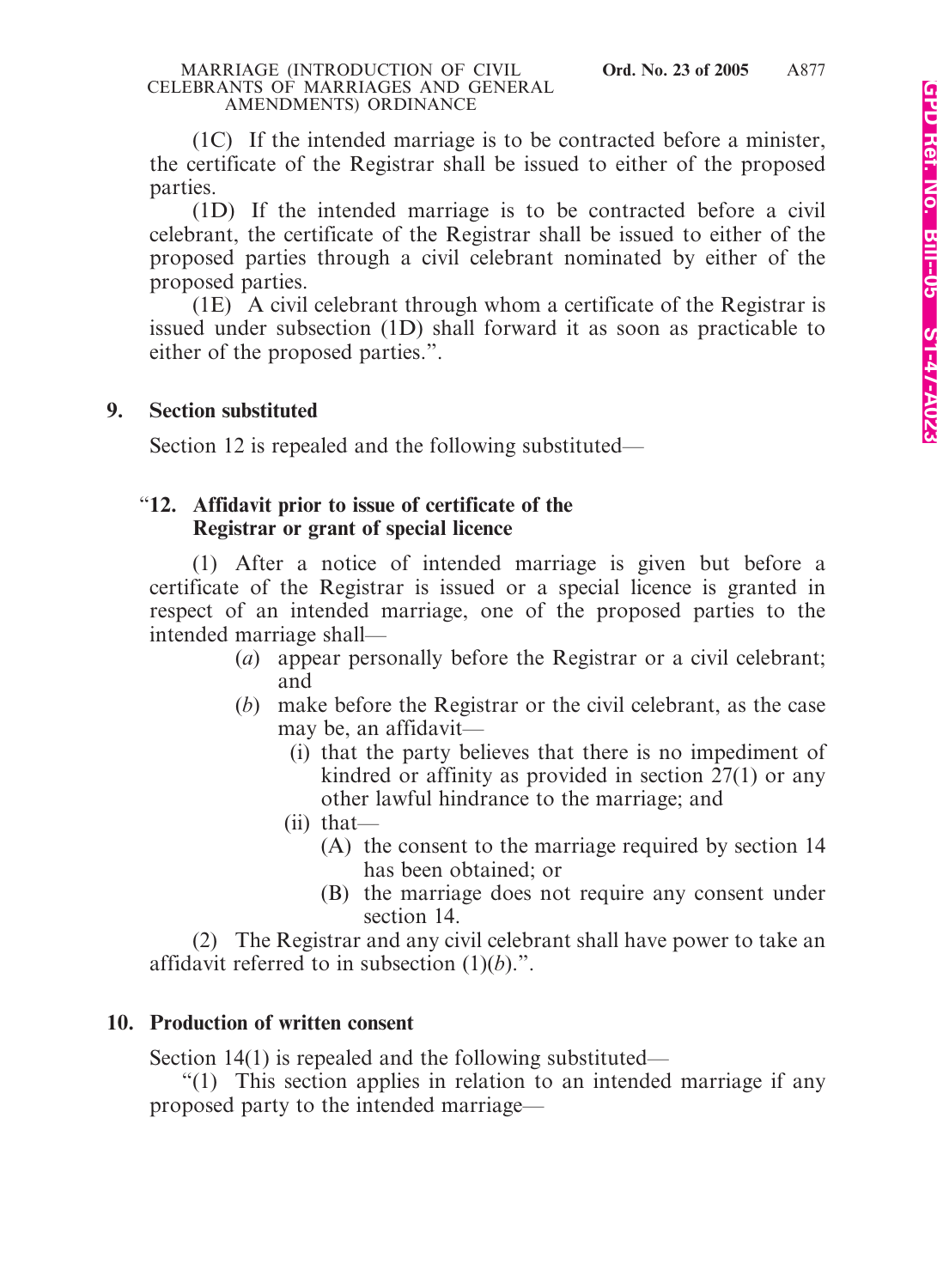- (*a*) is of or over 16 and under 21 years of age as at the date of marriage; and
- (*b*) is not a widower or widow.

(1A) The written consent of the relevant person specified in Schedule 3 to the intended marriage—

- (*a*) shall be produced to the Registrar or a civil celebrant before a certificate of the Registrar may be issued; or
- (*b*) shall be produced to the Registrar before a special licence may be granted.".

## **11. Section added**

The following is added—

# "**20A. Certificates of marriage to be supplied to civil celebrant**

The Registrar shall cause to be prepared and supplied upon request to any civil celebrant books of marriage certificates in Form 7 in Schedule 1 in duplicate and with butts in such form as may be specified by the Registrar.".

## **12. Marriage before Registrar or civil celebrant**

(1) Section 21(1) is amended by repealing everything after "of a certificate" and substituting "of the Registrar or the grant of a special licence, the parties may, subject to subsection (1A), contract a marriage before the Registrar or a civil celebrant.".

(2) Section 21 is amended by adding—

"(1A) Before a marriage is—

- (*a*) celebrated by the Registrar, each of the parties shall sign a written declaration in the presence of the Registrar;
- (*b*) celebrated by a civil celebrant, each of the parties shall sign a written declaration in the presence of the civil celebrant.

(1B) If a declaration is signed before the Registrar or a civil celebrant, he shall witness the signature.

(1C) A declaration referred to in subsection (1A) shall be in Form 5 in Schedule 1.".

(3) Section 21(2) is amended by repealing "Such declaration" and substituting "A declaration referred to in subsection (1A)".

(4) Section 21(2) is amended by adding "or a civil celebrant, as the case may be" after "the Registrar".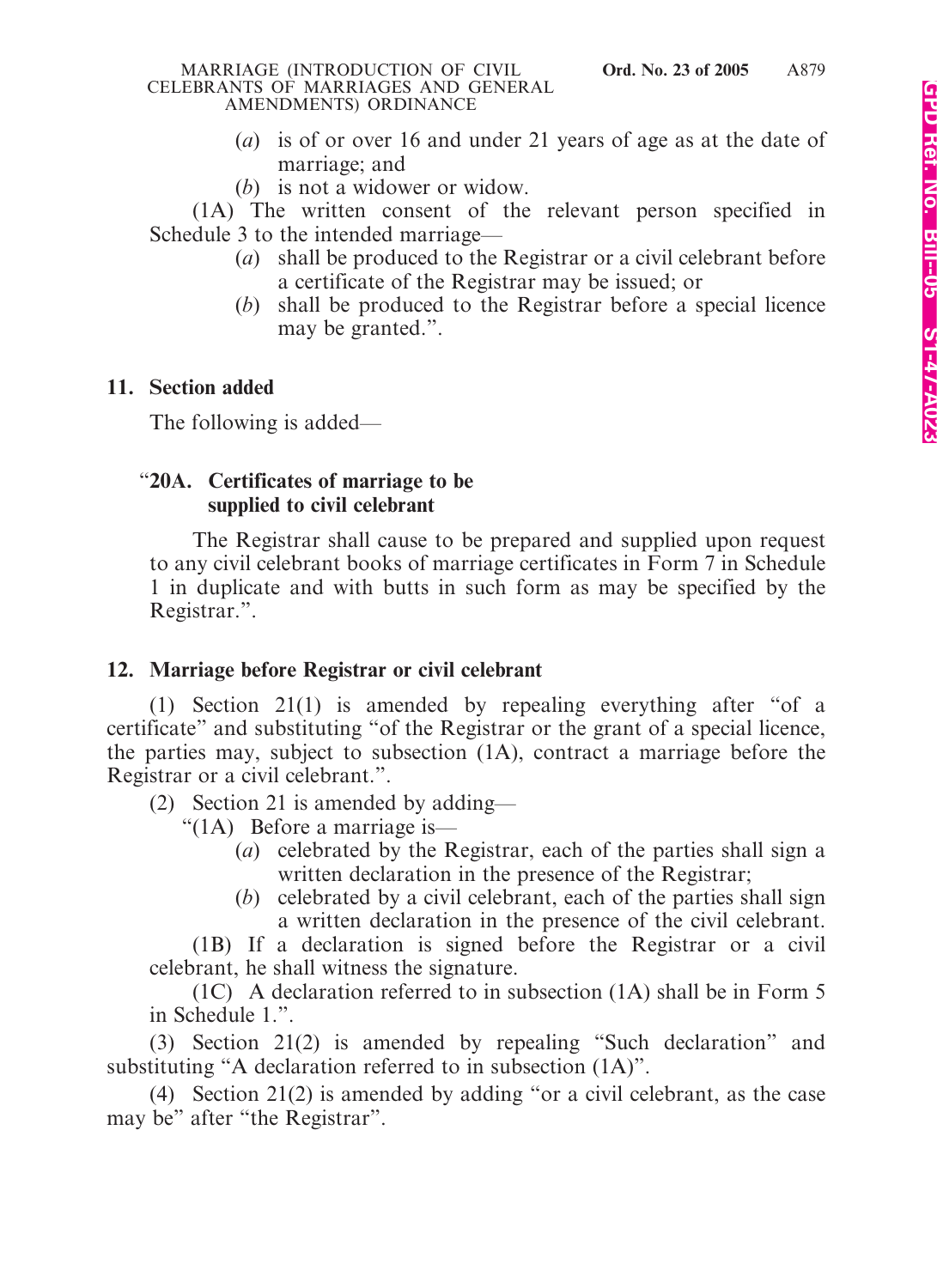(5) Section 21(3) is amended by repealing "The marriage shall take place in the office of the Registrar" and substituting "A marriage celebrated by the Registrar shall take place in his office".

(6) Section 21 is amended by adding—

"(3A) A marriage celebrated by a civil celebrant—

- (*a*) may take place at any hour; and
- (*b*) shall take place at any place which is a place in Hong Kong other than the office of the Registrar and a licensed place of worship.".

(7) Section 21(4)(*a*) is amended by repealing "The marriage" and substituting "A marriage celebrated by the Registrar or a civil celebrant".

(8) Section  $21(4)(a)(i)$  is amended by adding "or the civil celebrant, as the case may be," after "the Registrar".

(9) Section  $21(4)(a)(i)$  is amended by repealing "in this Registry (or place)" and substituting "contracted under the Marriage Ordinance".

(10) Section  $21(4)(a)(i)$  is amended by repealing "A.B., and C.D." and substituting "[*name of the male party*], and [*name of the female party*]".

(11) Section 21(4)(*a*)(ii) is repealed and the following substituted—

- "(ii) the male party shall then say to the female party either—
	- (A) in Chinese—

"我請在場各人見證:我 [男方姓名] 願以妳 [女方姓名] 為我合法妻  $\vec{\mathrm{f}}$   $\cdot$  ": or

(B) in English—

"I call upon all persons here present to witness that I, [*name of the male party*], do take thee, [*name of the female party*], to be my lawful wedded wife."; and

# (iii) the female party shall then say to the male party either—

- (A) in Chinese— "我請在場各人見證:我 [女方姓名] 願以你 [男方姓名] 為我合法丈 夫。"; or
- (B) in English—

"I call upon all persons here present to witness that I, [*name of the female party*], do take thee, [*name of the male party*], to be my lawful wedded husband.".".

(12) Section 21(4)(*b*) is amended by repealing everything after "the Registrar" and substituting—

"or the civil celebrant, as the case may be—

(i) is satisfied that the parties and witnesses all understand the Chinese language, the marriage may be celebrated in the Chinese language; or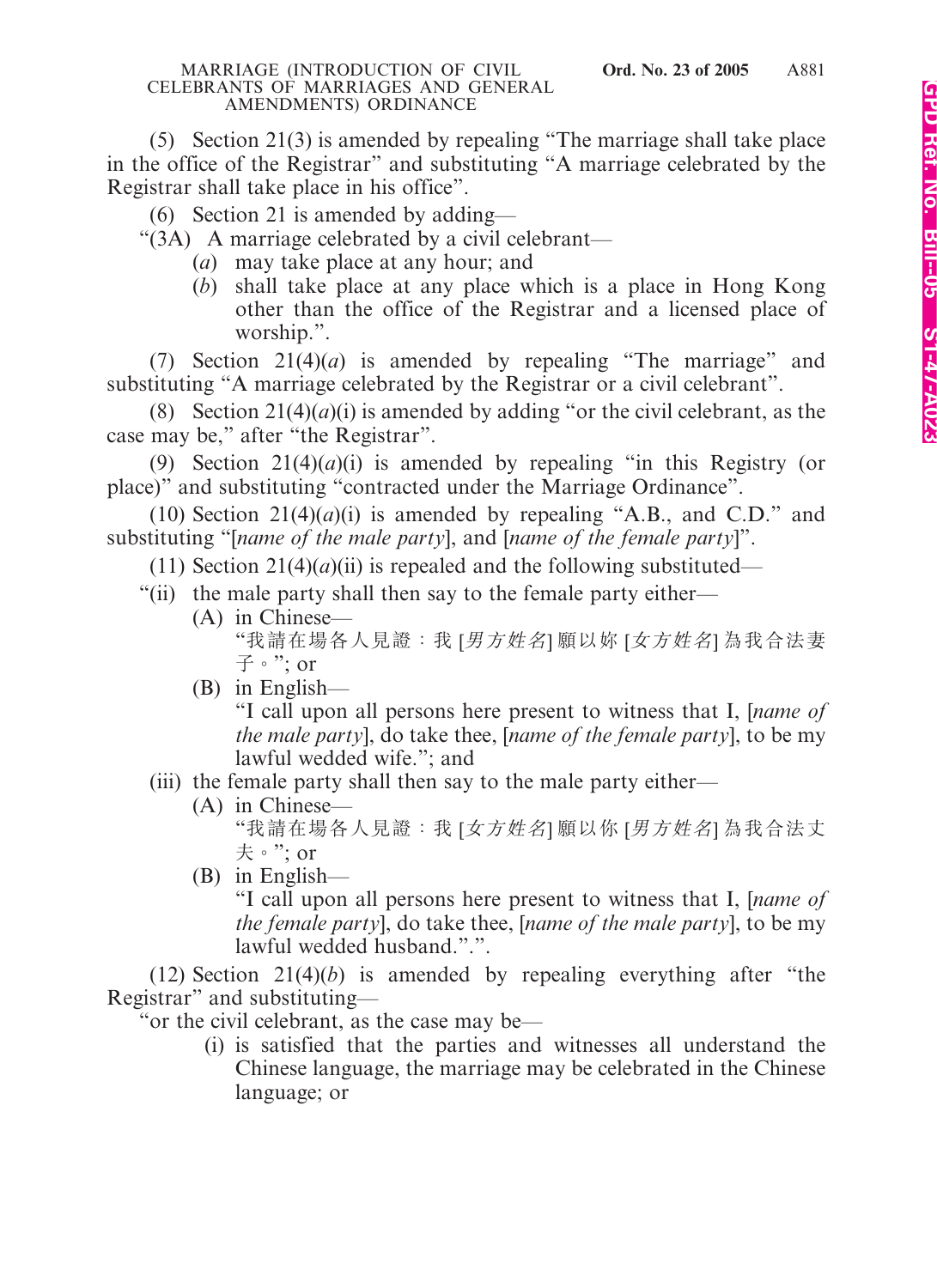(ii) is satisfied that the parties and witnesses all understand the English language, the marriage may be celebrated in the English language.".

(13) Section 21 is amended by adding—

"(4A) Where a male party is unable to make the statement required by subsection  $(4)(a)(ii)$  because of any physical disability (whether permanent or temporary) or because he is neither Chinese-speaking nor English-speaking, if—

- (*a*) a person other than the male party, the female party, the Registrar or the civil celebrant says to the female party either—
	- (i) in Chinese—

"現代表 [*男方姓名*] 聲明如下: 我請在場各人見證: 我 [*男方* 姓名] 願以妳 [女方姓名] 為我合法妻子。"; or

(ii) in English—

"It is declared on behalf of [*name of the male party*] as follows: I call upon all persons here present to witness that I, [*name of the male party*], do take thee, [*name of the female party*], to be my lawful wedded wife."; and

(*b*) upon inquiry by the Registrar or the civil celebrant, the male party signifies, in whatever manner and by whatever means, to the satisfaction of the Registrar or the civil celebrant, as the case may be, that what was said reflects his will to marry the female party,

the male party shall be regarded as having complied with subsection  $(4)(a)(ii)$ .

(4B) Where a female party is unable to make the statement required by subsection (4)(*a*)(iii) because of any physical disability (whether permanent or temporary) or because she is neither Chinese-speaking nor English-speaking, if—

- (*a*) a person other than the female party, the male party, the Registrar or the civil celebrant says to the male party either—
	- (i) in Chinese—

"現代表 [女方姓名] 聲明如下:我請在場各人見證:我 [女方 姓名 願以你 [男方姓名] 為我合法丈夫。"; or

(ii) in English—

"It is declared on behalf of [*name of the female party*] as follows: I call upon all persons here present to witness that I, [*name of the female party*], do take thee, [*name of the male party*], to be my lawful wedded husband."; and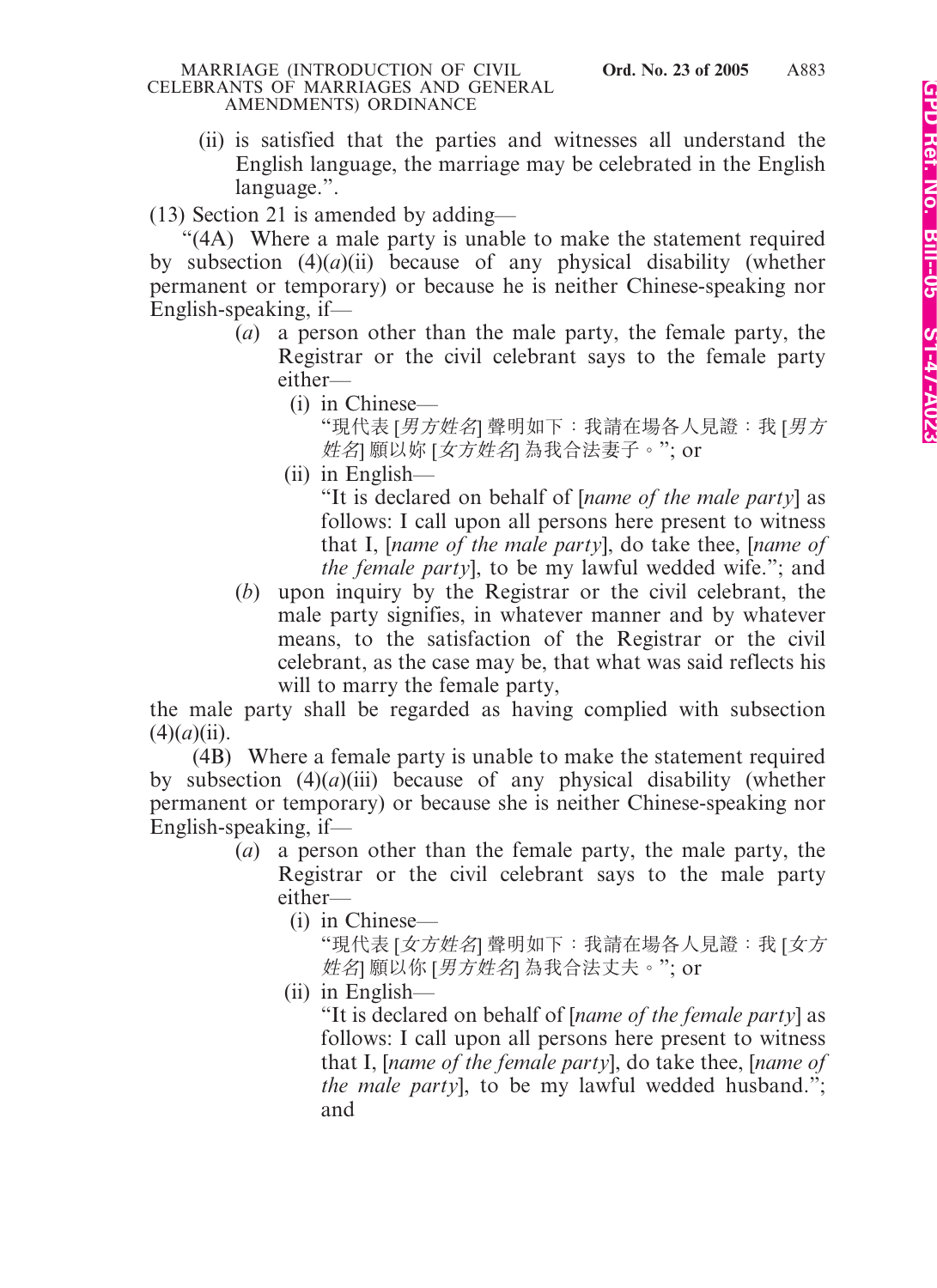(*b*) upon inquiry by the Registrar or the civil celebrant, the female party signifies, in whatever manner and by whatever means, to the satisfaction of the Registrar or the civil celebrant, as the case may be, that what was said reflects her will to marry the male party,

the female party shall be regarded as having complied with subsection  $(4)(a)(iii)$ .".

- $(14)$  Section 21(5) is repealed and the following substituted—
	- "(5) Upon subsection (4) being complied with—
		- (*a*) the Registrar or the civil celebrant, as may be appropriate;
		- (*b*) the parties; and
		- (*c*) the witnesses referred to in subsection  $(4)(a)$ ,

shall sign a certificate of marriage in Form 7 in Schedule 1 in duplicate.".

- (15) Section 21(6) is repealed and the following substituted—
- "(6) If a marriage is celebrated by the Registrar, he shall—
	- (*a*) deliver one certificate of marriage signed in accordance with subsection (5) to the parties immediately after it has been signed; and
	- (*b*) file the other certificate of marriage in his office.".
- (16) Section 21 is amended by adding—
	- "(7) If a marriage is celebrated by a civil celebrant—
		- (*a*) the civil celebrant shall—
			- (i) deliver one certificate of marriage signed in accordance with subsection (5) to the parties immediately after it has been signed;
			- (ii) enter in the butt the names of the parties and the date of marriage; and
			- (iii) transmit—
				- (A) the other certificate of marriage; and
				- (B) the declaration signed by the parties in accordance with subsection (1A)(*b*),
				- to the Registrar within 7 days after the marriage; and
		- (*b*) the Registrar shall file the certificate transmitted to him in accordance with paragraph (*a*)(iii) in his office.

(8) For the avoidance of doubt, if a marriage is celebrated by a civil celebrant, the civil celebrant shall not act as a witness to that marriage.".

# **13. Invalid marriages**

(1) Section 27(1) is repealed and the following substituted—

"(1) A marriage shall be null and void on the ground of kindred or affinity as provided in Schedule 5.".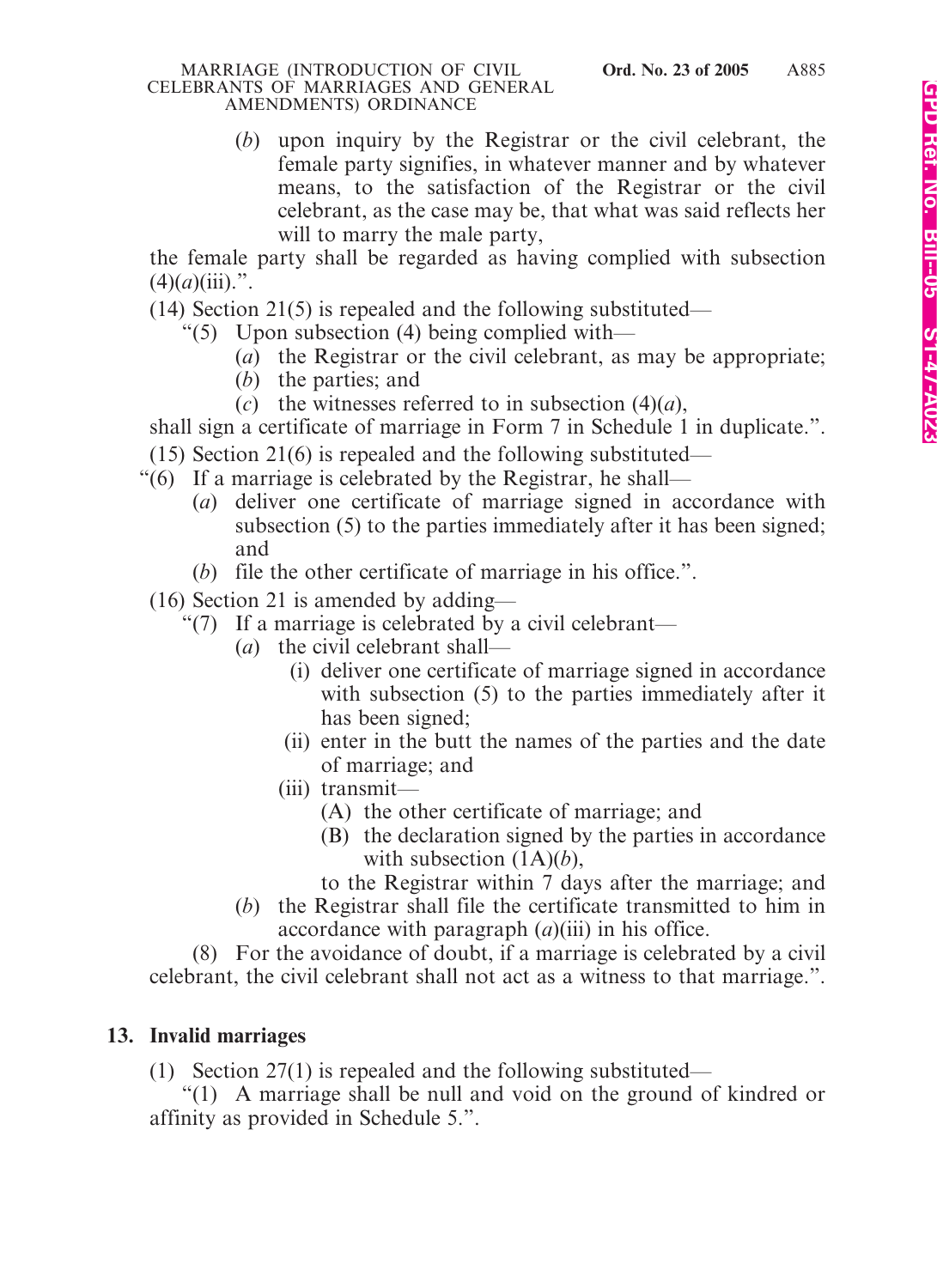- (2) Section 27(2) is repealed and the following substituted—
- "(2) A marriage shall be null and void—
	- (*a*) if—
		- (i) it is not celebrated—
			- (A) by the Registrar in the office of the Registrar;
			- (B) by a competent minister in a licensed place of worship; or
			- (C) by a civil celebrant in accordance with section 21(3A), and it is not—
			- (D) authorized by a special licence;
			- (E) celebrated under paragraph (*b*) of the proviso to section  $21(3)$ ; or
			- (F) celebrated under section 39;
		- (ii) it is celebrated under a false name; or
		- (iii) no certificate of the Registrar has been issued or no special licence has been granted in respect of the marriage,

and both parties knowingly and wilfully acquiesce in its celebration in such circumstances; or

(*b*) if at the time of its celebration any party is under 16 years of age.".

# **14. Offences by minister or civil celebrant**

Section 30 is amended by adding "or civil celebrant" after "Any minister".

# **15. Section substituted**

Section 31 is repealed and the following substituted—

# "**31. Offences for failure to transmit certificate, etc.**

(1) Any minister who fails to transmit a certificate of marriage to the Registrar in accordance with section 20(3) shall be guilty of an offence and shall be liable to a fine at level 1.

- (2) Any civil celebrant who—
	- (*a*) fails to transmit the documents referred to in section 6A(*c*) in accordance with that section; or
	- (*b*) fails to transmit a certificate or declaration in accordance with section  $21(7)(a)(iii)$ ,

shall be guilty of an offence and shall be liable to a fine at level 1.".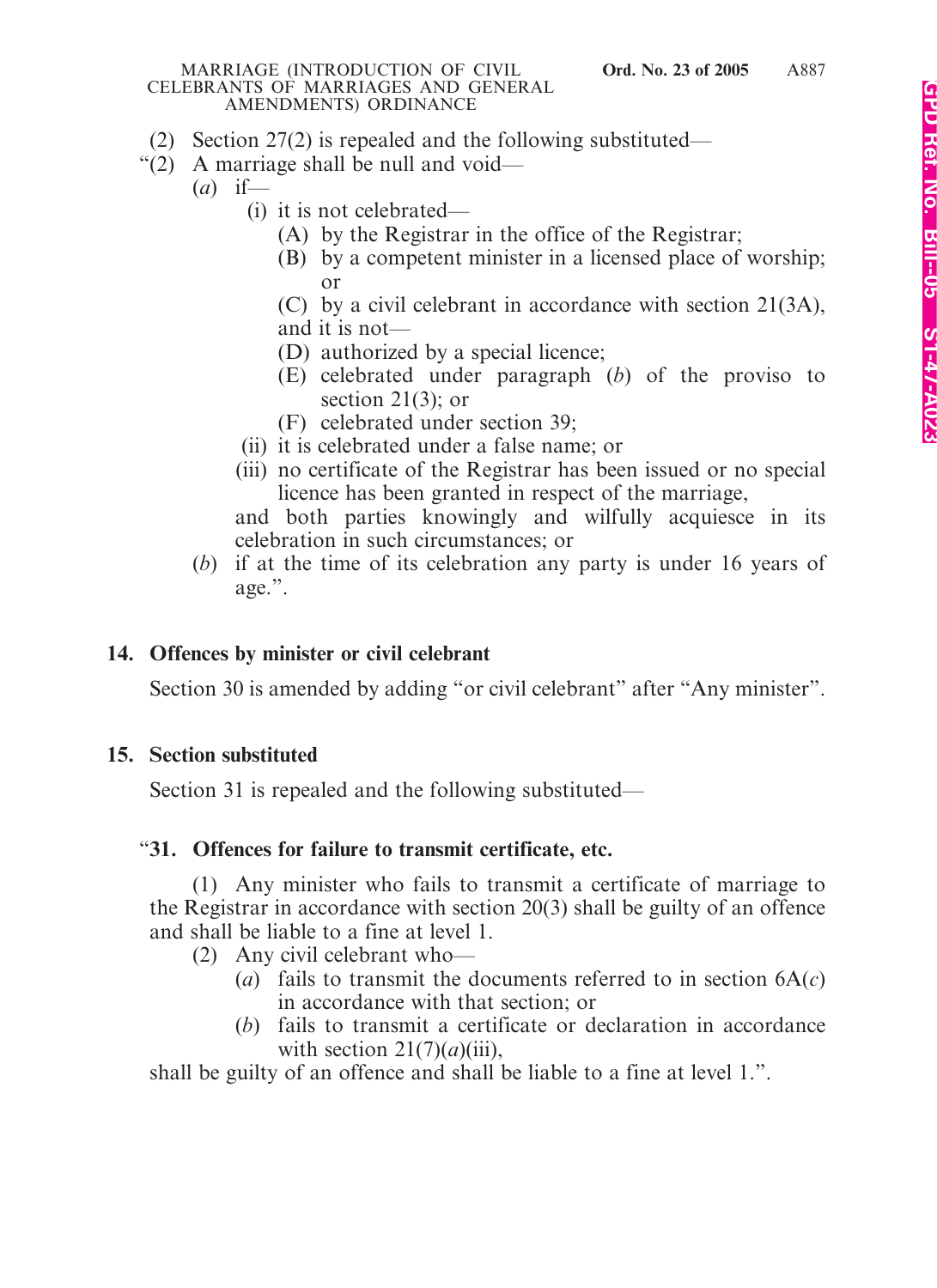### **16. Section added**

The following is added—

# "**31A. Offences by civil celebrant**

(1) Any civil celebrant who without reasonable excuse contravenes section 5G(1) shall be guilty of an offence and shall be liable to a fine at level 3.

(2) Any civil celebrant who without reasonable excuse contravenes section 5H(1) shall be guilty of an offence and shall be liable to a fine at level 1.

(3) Any civil celebrant who without reasonable excuse contravenes section 5H(2) shall be guilty of an offence and shall be liable to a fine at level 3.

(4) Any civil celebrant who without reasonable excuse contravenes section 9(1E) shall be guilty of an offence and shall be liable to a fine at level 4.".

## **17. Sections added**

The following are added—

### "**33A. Offence for providing false information in relation to appointment of civil celebrants**

- (1) Any person who provides any false information which—
	- (*a*) he knows to be false; or
	- (*b*) he has no reasonable ground to believe to be true,

to the Registrar for specified purposes shall be guilty of an offence and shall be liable to a fine at level 5 and to imprisonment for 2 years.

- (2) In subsection (1), "specified purposes" (指明目的) means—
	- (*a*) procuring the appointment of any person as a civil celebrant or renewal of such appointment;
	- (*b*) avoiding the cancellation or suspension of the appointment of any civil celebrant; or
	- (*c*) avoiding the giving of a notice under section 5D(9) in respect of any person.

## **33B. Offence of falsely holding out as civil celebrant**

Any person who, not being a civil celebrant—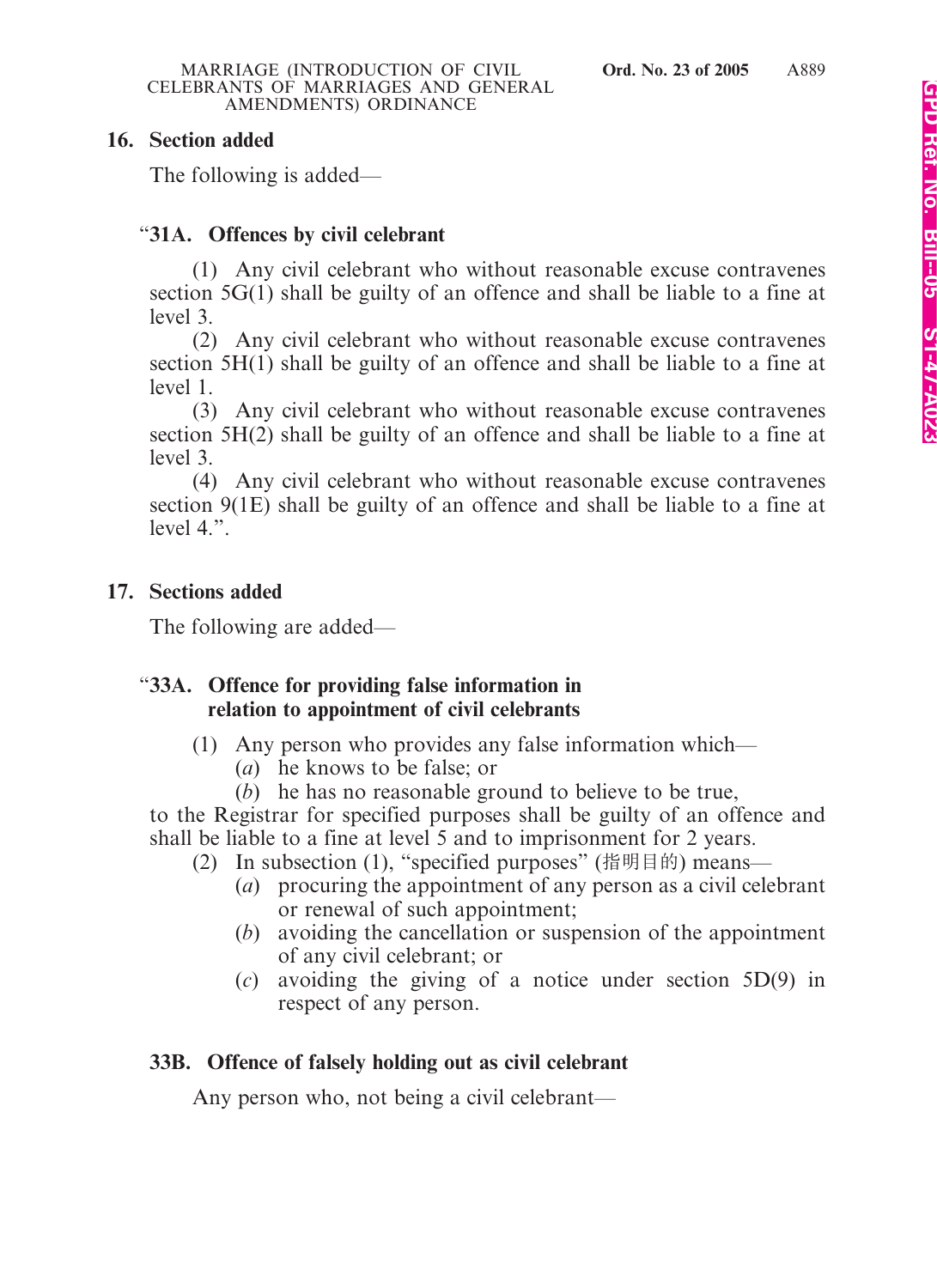- (*a*) advertises or represents himself as a civil celebrant; or
- (*b*) knowingly permits himself to be advertised or represented as a civil celebrant,

shall be guilty of an offence and shall be liable to a fine at level 5 and imprisonment for 2 years.".

### **18. Section added**

The following is added—

### "**34A. Time limit for prosecution**

Notwithstanding section 26 of the Magistrates Ordinance (Cap. 227), proceedings for an offence against section 29, 30(*a*), 30(*b*), 32, 33, 33A(1), 33B, 39(3)(*a*) or 39(3)(*b*) may be brought within 6 months after the act or omission alleged to be constituting the offence is discovered by or comes to the notice of the prosecutor.".

### **19. Section substituted**

Section 42 is repealed and the following substituted—

## "**42. Regulations**

The Secretary may make regulations—

- (*a*) to provide for the composition of the Appeal Board for hearing appeals;
- (*b*) to provide for the operation of the Appeal Board;
- (*c*) to provide for the practice and procedure for handling of appeals by the Appeal Board;
- (*d*) to provide for legal representation of parties to an appeal;
- (*e*) to provide for the appointment and function of the Secretary of the Appeal Board;
- (*f*) to provide for the delegation of functions of the Appeal Board to the Secretary of the Appeal Board;
- (*g*) to provide for the powers that the Appeal Board may exercise in relation to appeals;
- (*h*) to provide for matters ancillary or incidental to the matters specified in paragraph  $(a)$ ,  $(b)$ ,  $(c)$ ,  $(d)$ ,  $(e)$ ,  $(f)$  or  $(g)$ ; and
- (*i*) generally for the better carrying out of this Ordinance.".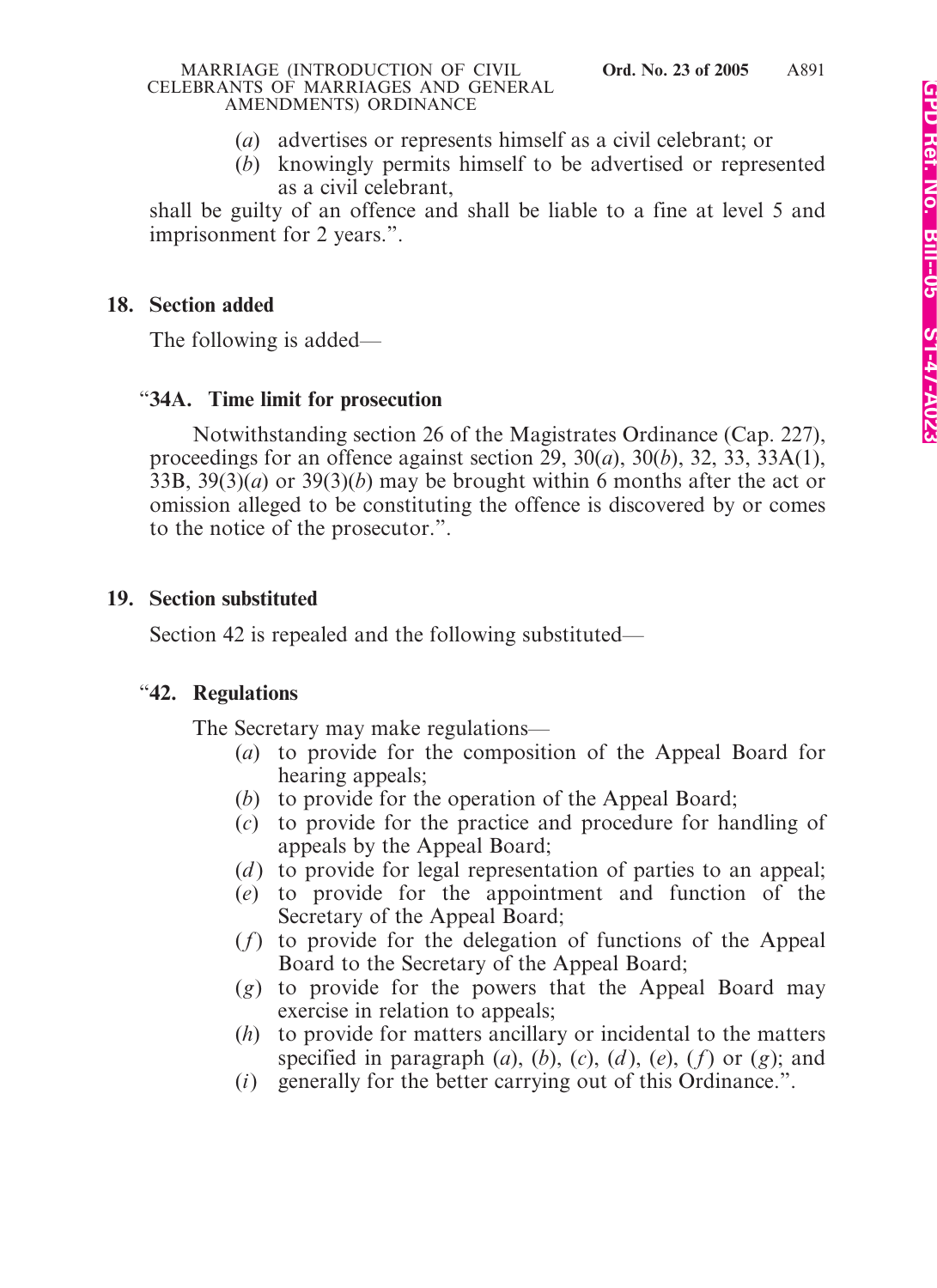### **20. Section added**

The following is added—

### "**42A. Amendment of Schedules**

The Secretary may, by notice published in the Gazette, amend Schedule 1, Schedule 3 or Schedule 4.".

### **21. Section added**

The following is added—

### "**44. Registrar may provide information relating to civil celebrant, etc. to professional bodies**

The Registrar may provide—

- (*a*) any information relating to the performance of any function as a civil celebrant by any person who—
	- (i) is a civil celebrant; or
	- (ii) has been a civil celebrant; or
- (*b*) any information relating to any improper conduct of any person in his application for appointment or renewal of appointment as civil celebrant,

to any professional body for its use in connection with any disciplinary proceedings or prospective disciplinary proceedings against the person on such terms as the Registrar may specify.".

## **22. Forms**

(1) The First Schedule is amended by repealing—

"FIRST SCHEDULE [s. 35]"

and substituting—

| "SCHEDULE 1 | [ss. 2, 6, 9, 11, 20, 20A, |
|-------------|----------------------------|
|             | 21, 35, 39 & 42A]          |

FORMS".

(2) Schedule 1 is amended by repealing Form 1 and substituting—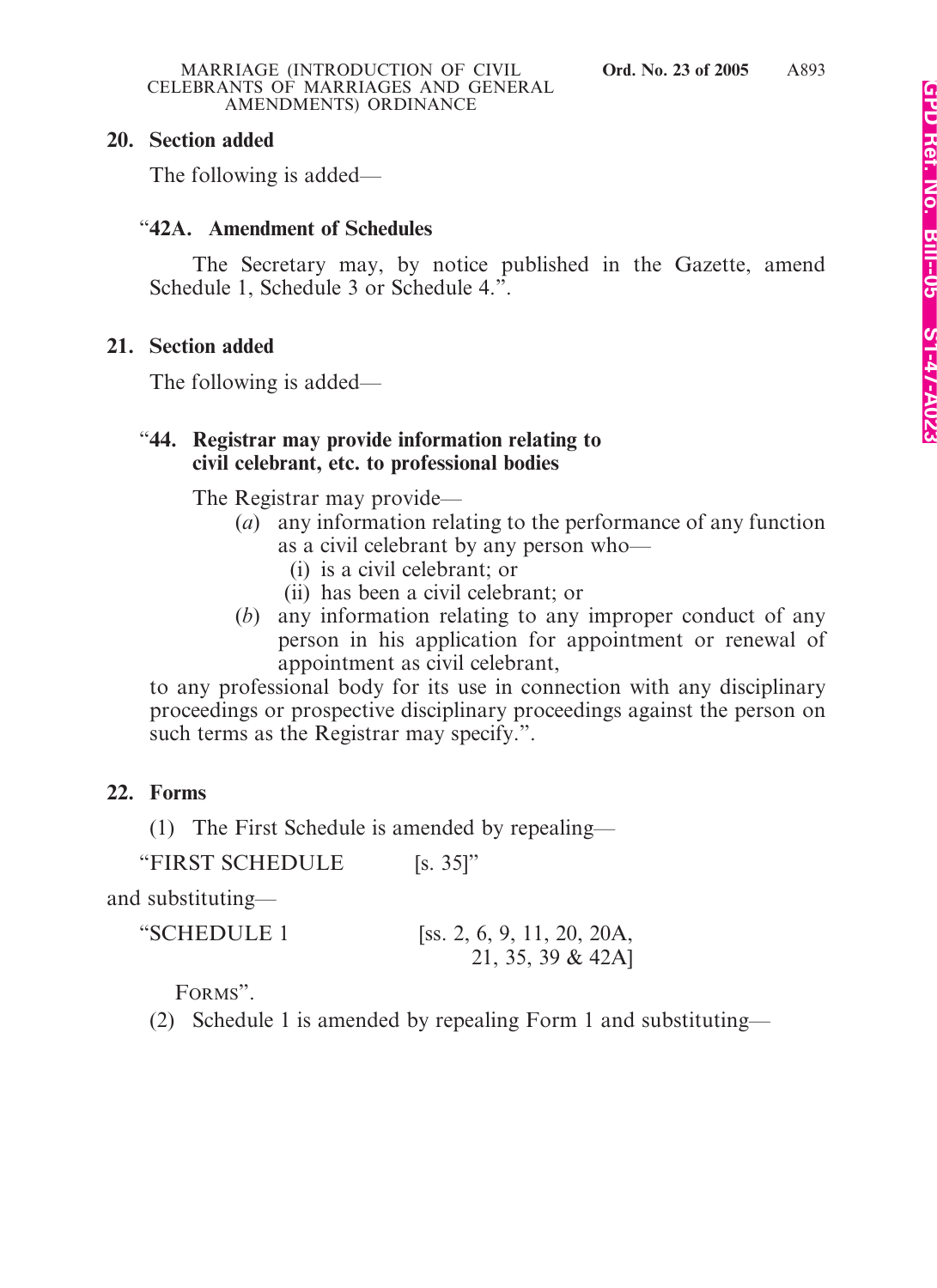#### A895

### MARRIAGE (INTRODUCTION OF CIVIL **Ord. No. 23 of 2005** CELEBRANTS OF MARRIAGES AND GENERAL AMENDMENTS) ORDINANCE

### "FORM  $1$  [s. 6] NOTICE OF INTENDED MARRIAGE 擬結婚通知書

(Marriage Ordinance (Cap. 181)) (《婚姻條例》(第181章))

To : The Registrar of Marriages, Hong Kong.<br>致 : 香 港 婚 姻 登 記 官<br>Take notice that the parties named in this notice intend to contract a marriage within 3 months from the date of this notice.<br>現謹通告名列本通知書的雙方擬在自本通知書日期起計的3個月內結婚。

| Part I<br>第 I 部分                                                                |                                                  |                                                |  |
|---------------------------------------------------------------------------------|--------------------------------------------------|------------------------------------------------|--|
|                                                                                 | Bridegroom<br>新郎                                 | Bride<br>新娘                                    |  |
| Surname and name<br>姓名                                                          |                                                  |                                                |  |
| Marital condition<br>婚姻状况                                                       | Bachelor/Widower/Divorced person<br>未婚 / 鰥夫 / 離婚 | Spinster/Widow/Divorced person<br>未婚 / 寡婦 / 離婚 |  |
| Occupation<br>職業                                                                | $\sim$                                           |                                                |  |
| Date of birth<br>出生日期                                                           |                                                  |                                                |  |
| Residential address<br>(Street name & district)<br>住址(街道名稱及地區)                  |                                                  |                                                |  |
| Consent of the third party<br>(if any)<br>第三者的同意(如有)                            |                                                  |                                                |  |
| Part II<br>第 II 部分                                                              |                                                  |                                                |  |
| HK identity card no. /<br>Travel document type and no.<br>香港身分證號碼/<br>旅行證件類別及號碼 |                                                  |                                                |  |
| Residential address in full<br>詳細住址                                             |                                                  | $\sim$                                         |  |
| Daytime telephone no.<br>日間電話號碼                                                 |                                                  |                                                |  |
| Surname and name of father<br>父親姓名                                              |                                                  |                                                |  |
| Sumame and name of mother<br>母親姓名                                               | $\sim$                                           | $\sim$                                         |  |

[Where applicable] This notice is given through (name of civil celebrant), Civil Celebrant of Marriages.<br>[如適用]本通知書透過婚姻監禮人 (*婚姻監禮人的姓名*) 發出。

I and the other party named above intend to contract a marriage at (place of celebration of marriage) on the  $, 20$ day of 本人與名列上表的另一方擬於 日在 (學行婚禮地點) 年 月

before the Registrar.  $\Box$ 

在 登記官  $\Box$ 

a civil celebrant. 主持下締結婚姻。

 $\bar{z}$ 

婚姻監禮人

a competent minister.  $\Box$ 合資格的神職人員

 $\overline{\mathbb{B}}$ , 20 Dated this day of 年 月

(Signature of the party giving the notice)<br>(發出通知書的一方簽署)

(Name of the party) (該方姓名)".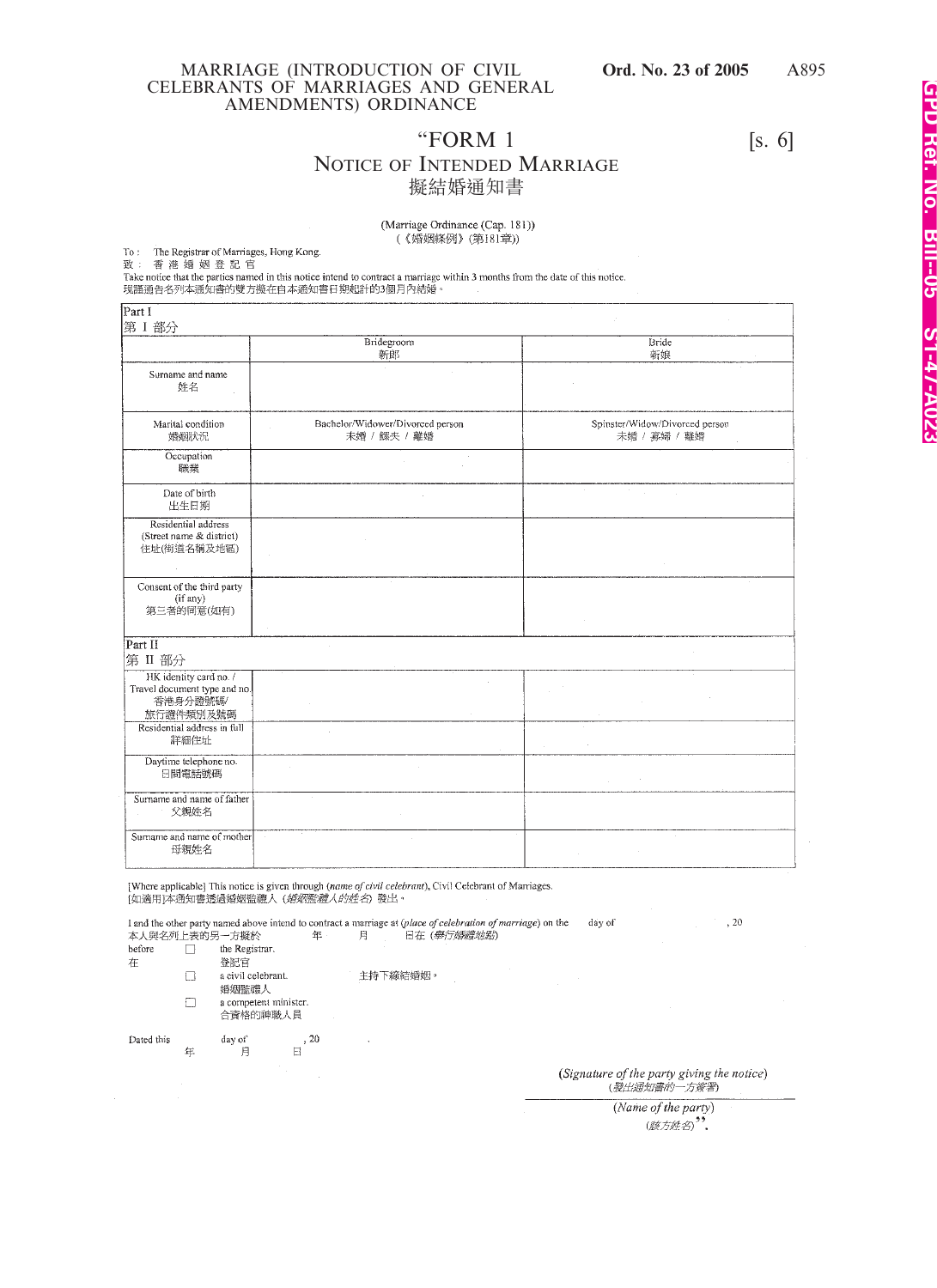(3) Schedule 1 is amended by repealing Form 5 and substituting—

"FORM 5 [s. 21]

### **DECLARATION**

### (Section 21 of the Marriage Ordinance (Cap. 181))

I, [*name of the person making the declaration*] of [*address*] hereby declare that I fully understand that—

- (*a*) by taking [*name of spouse*] as my \*wife/\*husband in the presence of \*the Registrar of Marriages/\*a Deputy Registrar of Marriages/\*a Civil Celebrant of Marriages in accordance with the Marriage Ordinance (Cap. 181), I shall become legally married and bound to [*name of spouse*], although there will be no other rite of a civil or religious nature;
- (*b*) the effect of my taking [*name of spouse*] as my \*wife/\*husband is to create between us a marriage which cannot be dissolved during our joint lives except by a valid judicial decree; and
- (*c*) if I contract, during the lifetime of my \*wife/\*husband, another marriage while this marriage subsists, I commit the offence of bigamy and will be liable for the penalty for that offence.

Dated this day of , 20

(*Signature of the person making this declaration*) (*Name of the person making this declaration*)

### Witness,

(*Signature of the person taking this declaration*)

(*Name of the person taking this declaration*) \*Registrar of Marriages/ \*Deputy Registrar of Marriages/ \*Civil Celebrant of Marriages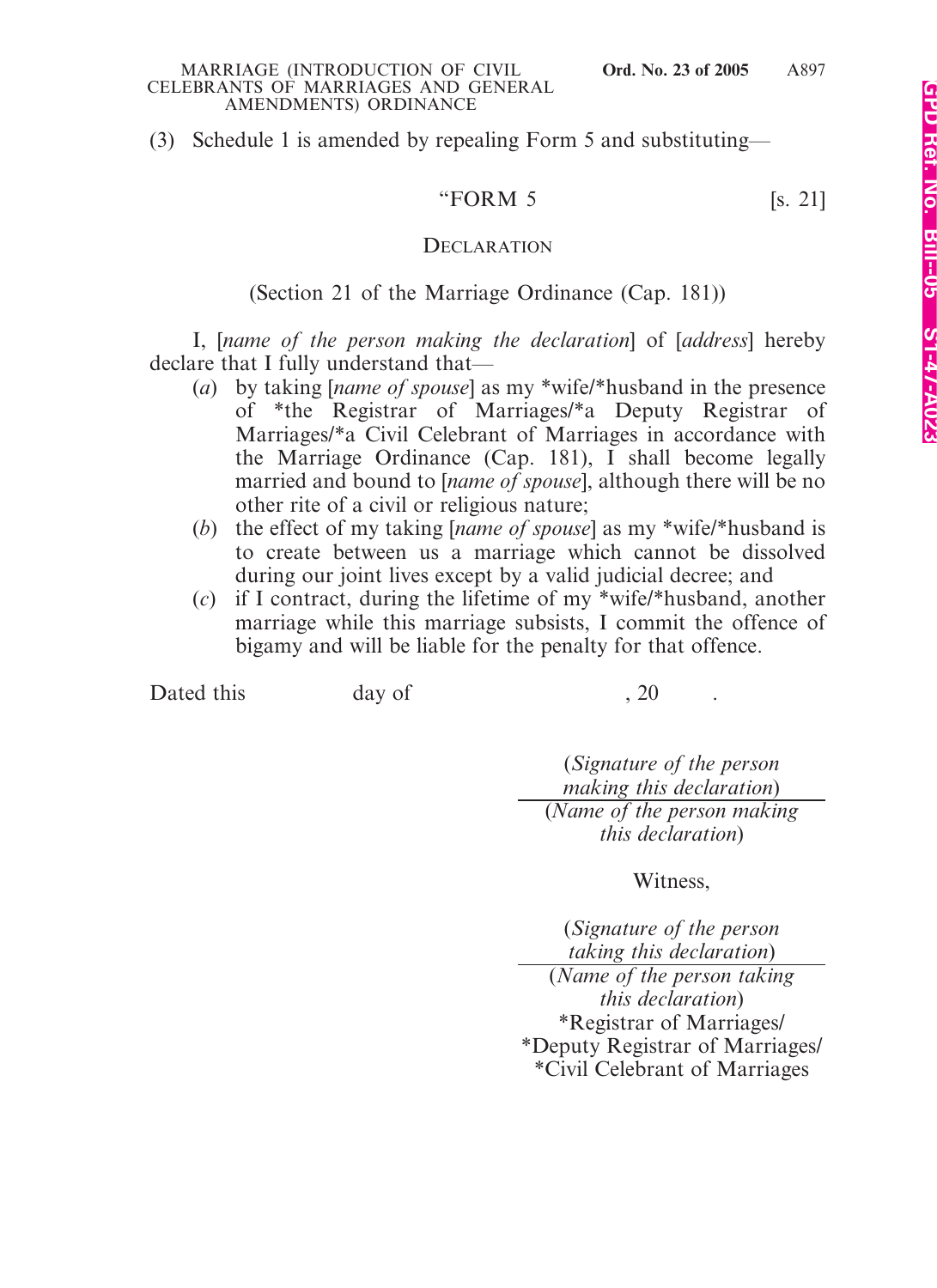Interpreted to the person making this declaration in the language in the presence of the person taking this declaration.

> (*Signature of the interpreter*) (*Name of the interpreter*)

\* Delete where inappropriate.".

(4) Schedule 1 is amended by adding—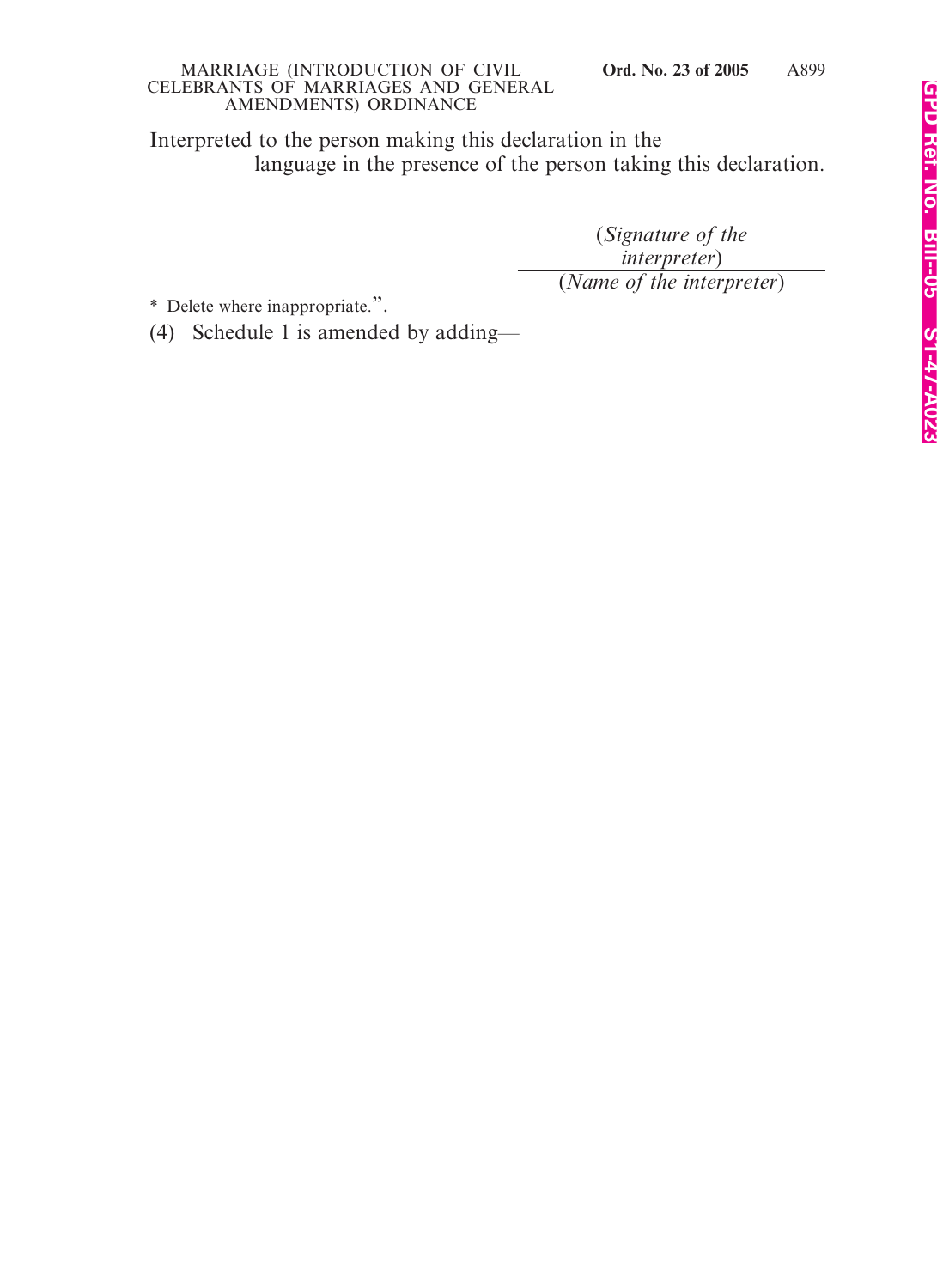"FORM 7 [ss. 2, 20A & 21]

# CERTIFICATE OF MARRIAGE 結婚證書

| (Marriage Ordinance (Cap. 181)) |  |
|---------------------------------|--|
| (《婚姻條例》(第181章))                 |  |

| Registration No.<br>登記編號                          |                                                                                           |                                                                                                                                            |  |
|---------------------------------------------------|-------------------------------------------------------------------------------------------|--------------------------------------------------------------------------------------------------------------------------------------------|--|
| Date of Marriage<br>結婚日期                          |                                                                                           |                                                                                                                                            |  |
|                                                   | Bridegroom<br>新郎                                                                          | Bride<br>新娘                                                                                                                                |  |
| Surname and name<br>姓名                            |                                                                                           |                                                                                                                                            |  |
| Age<br>年齡                                         |                                                                                           |                                                                                                                                            |  |
| Marital condition<br>before marriage<br>結婚前婚姻狀況   | Bachelor/Widower/Divorced person<br>未婚 / 鰥夫 / 離婚                                          | Spinster/Widow/Divorced person<br>未婚 / 寡婦 / 離婚                                                                                             |  |
| Occupation<br>職業                                  |                                                                                           |                                                                                                                                            |  |
| Residential address<br>住址                         |                                                                                           |                                                                                                                                            |  |
| Surname and name of father<br>父親姓名                |                                                                                           |                                                                                                                                            |  |
| Surname and name of mother<br>母親姓名                |                                                                                           |                                                                                                                                            |  |
| 婚禮在本人主持下於香港(學行婚禮地點)按照《婚姻條例》(第181章)舉行。             |                                                                                           | Married at (place of celebration of marriage), Hong Kong in accordance with the provisions of the Marriage Ordinance (Cap. 181) before me. |  |
|                                                   |                                                                                           | (Signature of the person celebrating the marriage)<br>(主持婚禮的人的簽署)<br>(Name and title of the person<br>celebrating the marriage)            |  |
|                                                   |                                                                                           | (主持婚禮的人的姓名及稱銜)                                                                                                                             |  |
| The marriage was solemnized<br>between us<br>結婚雙方 | (Signature of bridegroom)<br>(新郎簽署)                                                       | (Signature of bride)<br>and<br>與<br>(新娘簽署)                                                                                                 |  |
| in the presence of us<br>證婚人                      | (Signature of the first witness)<br>(第一見證人簽署)<br>(Name of the first witness)<br>(第一見證人姓名) | (Signature of the second witness)<br>(第二見證人簽署)<br>and<br>(Name of the second witness)<br>及<br>(第二見證人姓名)                                    |  |

".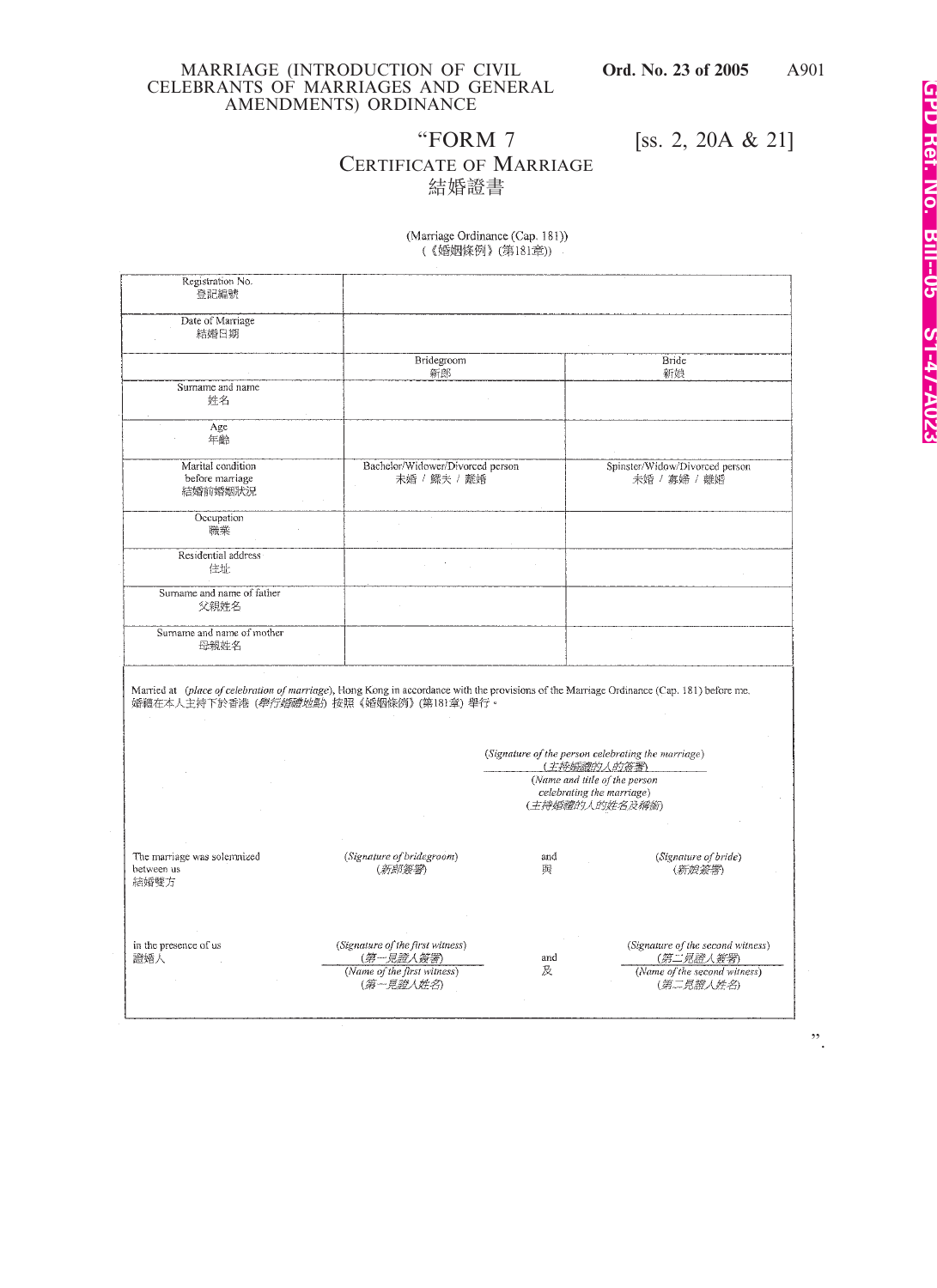### **23. Fees**

(1) The Second Schedule is amended by repealing—

"SECOND SCHEDULE [s. 36]"

and substituting—

"SCHEDULE 2 [ss. 2 & 36]".

(2) Schedule 2 is amended by adding—

- "10. Processing application for appointment as civil celebrant or for renewal of such appointment .............. 650".
	- 11. Appointment as civil celebrant ...................................... 350".
	- 12. Renewal of appointment as civil celebrant ................... 350".

## **24. Consent required to the marriage of a party of or over 16 and under 21 years of age**

The Third Schedule is amended by repealing—

| "THIRD SCHEDULE   | [ss. 14, 18A & 42]"   |
|-------------------|-----------------------|
| and substituting— |                       |
| "SCHEDULE 3       | [ss. 14, 18A & 42A]". |

## **25. Schedule 4 added**

The following is added—

"SCHEDULE 4 [ss. 5A, 5B, 5D,

5E, 5H & 42A]

# ELIGIBILITY CRITERIA FOR CIVIL CELEBRANTS

1. Being—

(*a*) a solicitor—

- (i) holding a current practising certificate issued under section 6 of the Legal Practitioners Ordinance (Cap. 159) which is unconditional save as to the condition of compliance with the Continuing Professional Development Rules (Cap. 159 sub. leg. W) and the Legal Practitioners (Risk Management Education) Rules (Cap. 159 sub. leg. Z); and
- (ii) holding a certificate issued by The Law Society of Hong Kong—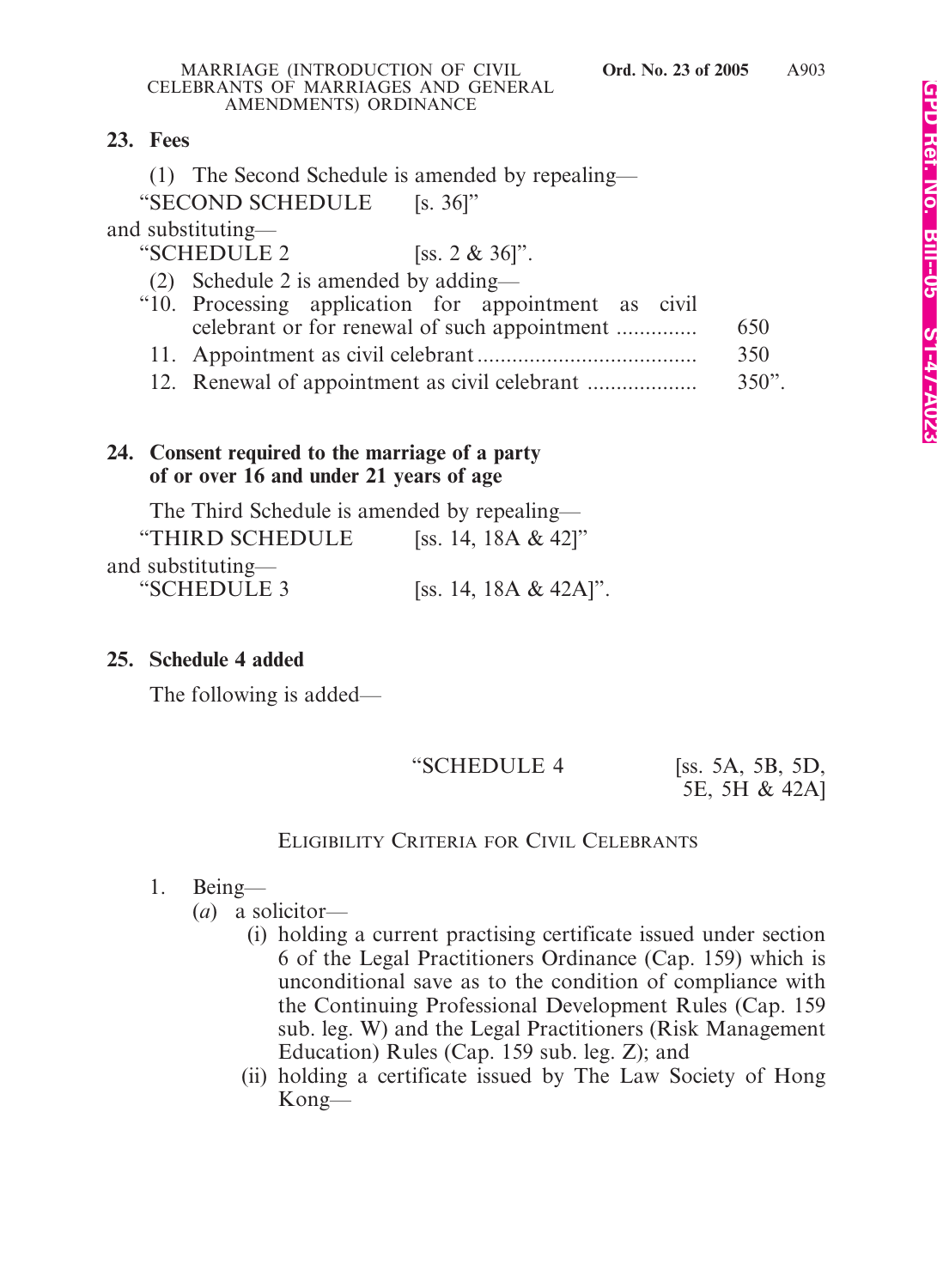- (A) certifying that he has practised as a solicitor; or
- (B) upon a statutory declaration by him in such form as the Council of The Law Society of Hong Kong may determine certifying that he has been employed while his name is on the roll of solicitors within the meaning of the Legal Practitioners Ordinance (Cap. 159) to provide legal service to the employer,

for a period or periods in aggregate of not less than 7 years; or

- (*b*) a notary public—
	- (i) who holds a current practising certificate issued under section 40E of the Legal Practitioners Ordinance (Cap. 159) which is unconditional; or
	- (ii) who is qualified to practise as a notary public under subsection (1) of section 40D of the Legal Practitioners Ordinance (Cap. 159) by virtue of subsection (2) of that section.
- 2. Has not been—
	- (*a*) the subject of a valid order made under section 10(2) of the Legal Practitioners Ordinance (Cap. 159) by a Solicitors Disciplinary Tribunal constituted under section 9B of that Ordinance;
	- (*b*) removed from or struck off the register of notaries public before 30 June 2005 under section 42 of the Legal Practitioners Ordinance (Cap. 159) as then in force;
	- (*c*) suspended from practice as a notary public before 30 June 2005 under section 42 of the Legal Practitioners Ordinance (Cap. 159) as then in force; or
	- (*d*) the subject of a valid order made under section 40J(2) of the Legal Practitioners Ordinance (Cap. 159) by a Notaries Public Disciplinary Tribunal constituted under section 40I of that Ordinance,

during the 3 years immediately preceding the date of the application for appointment as civil celebrant or renewal of appointment as civil celebrant, as may be appropriate.

3. Having completed such training organized for the purposes of this Ordinance as the Registrar may specify.".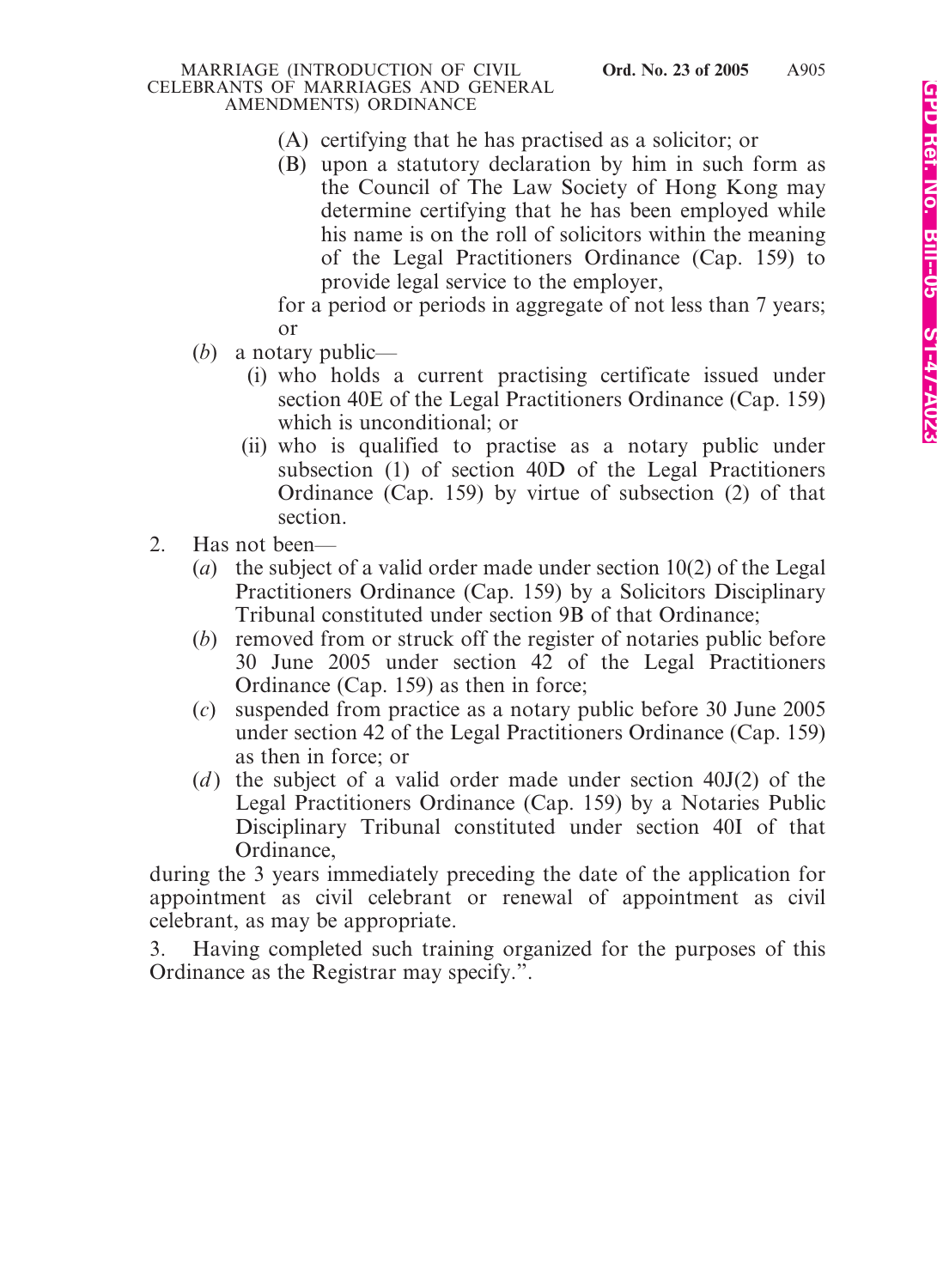### PART 3

### CONSEQUENTIAL AMENDMENTS

### **Specification of Public Offices**

### **26. Schedule amended**

The Schedule to the Specification of Public Offices (Cap. 1 sub. leg. C) is amended by adding—

"Secretary for Security Marriage Ordinance (Chapter 181), section  $5J(7)$ .".

### **Immigration Service Ordinance**

### **27. Scheduled offences**

(1) Schedule 2 to the Immigration Service Ordinance (Cap. 331) is amended, in Part II, in item 5, in column 2, by repealing "section 31" and substituting "section  $31(1)$  or  $(2)$ ".

(2) Schedule 2 is amended, in Part II, in item 5, by adding—

| "section $31A(1)$ | failure by civil celebrant to return notice of<br>appointment, etc. upon cancellation or<br>suspension of appointment |
|-------------------|-----------------------------------------------------------------------------------------------------------------------|
| section $31A(2)$  | failure by civil celebrant to provide<br>information                                                                  |
| section $31A(3)$  | failure by civil celebrant to notify cessation<br>of compliance with appointment criteria                             |
| section $31A(4)$  | failure by civil celebrant to forward<br>certificate of the Registrar to parties"                                     |
| before—           |                                                                                                                       |
| "section 32       | removing, etc. record".                                                                                               |
|                   | (3) Schedule 2 is amended, in Part II, in item 5, by adding—                                                          |
| "section $33A(1)$ | providing false information in relation to<br>appointment of civil celebrant                                          |
| section 33B       | false advertisement or representation as<br>regards status of civil celebrant"                                        |
| $after-$          |                                                                                                                       |
| esection 33       | unauthorized person celebrating marriage".                                                                            |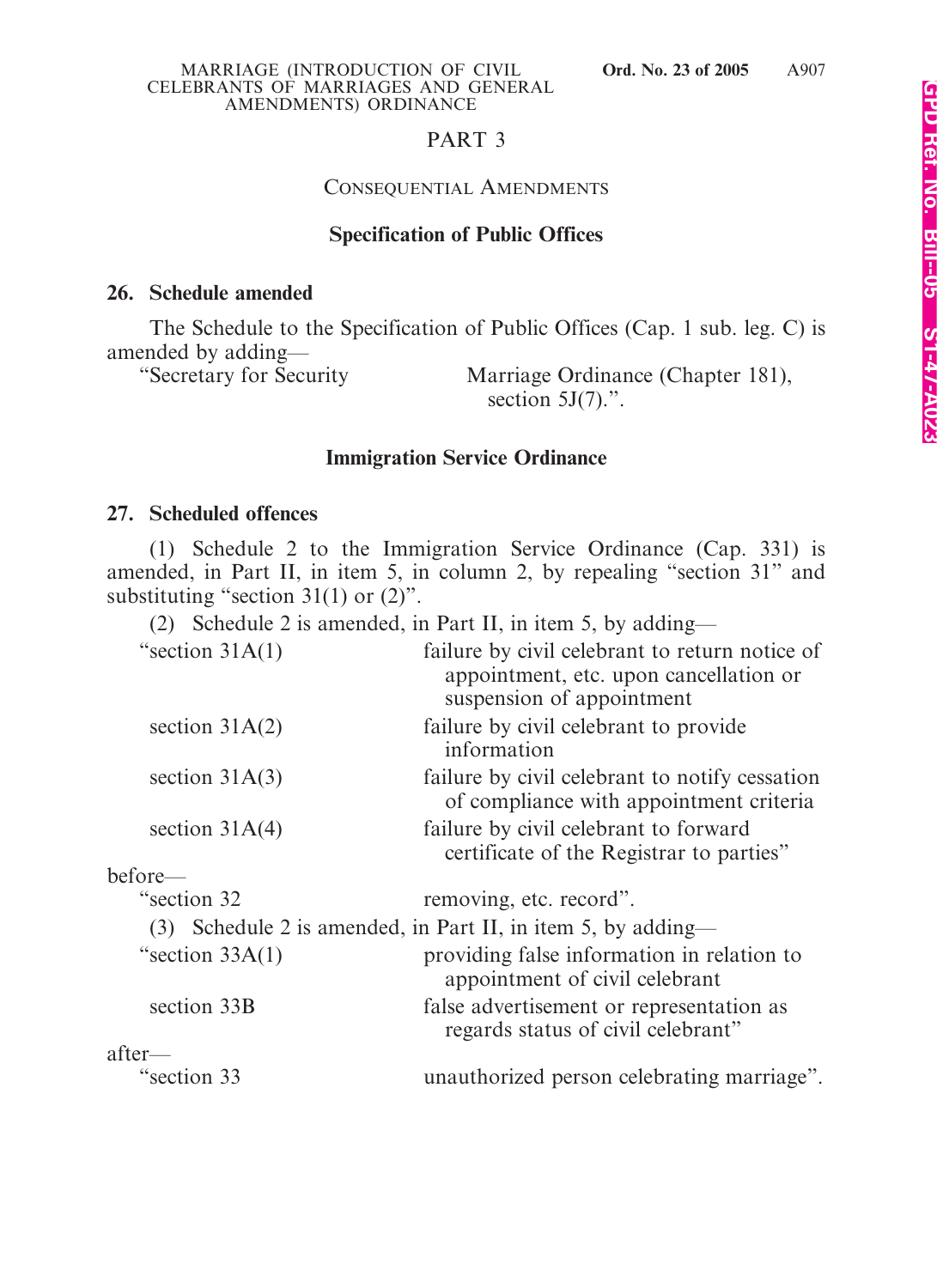### **Electronic Transactions Ordinance**

### **28. Proceedings in relation to which sections 5, 5A, 6, 7 and 8 of this Ordinance do not apply under section 13(1) of this Ordinance**

(1) Schedule 2 to the Electronic Transactions Ordinance (Cap. 553) is amended, in paragraph  $(zp)$ , by repealing ";  $\vec{\mathbb{R}}$ " and substituting a semicolon.

(2) Schedule 2 is amended, in paragraph (*zq*), by repealing the full stop and substituting a semicolon.

(3) Schedule 2 is amended by adding—

"(*zr*) the Civil Celebrant of Marriages Appointment Appeal Board established under the Marriage Ordinance (Cap. 181).".

### PART 4

### MODERNIZING THE DRAFTING STYLE OF CERTAIN PROVISIONS OF THE MARRIAGE ORDINANCE AND MISCELLANEOUS AMENDMENTS

### **29. Part heading added (Part 1)**

The Marriage Ordinance (Cap. 181) is amended by adding before section 1—

"PART 1

PRELIMINARY".

### **30. Interpretation**

- (1) Section 2 is amended, in the definition of "Registrar"—
	- (*a*) by adding "(登記官)" before "means";
	- (*b*) by adding "includes" before "any deputy";
	- (*c*) by repealing the full stop and substituting a semicolon.
- (2) Section 2 is amended by adding—
- ""certificate of marriage" (結婚證書) means a certificate of marriage in Form 4, Form 6 or Form 7, as may be applicable, in Schedule 1;
	- "certificate of the Registrar" (登記官證明書) means a Certificate of Registrar of Marriages issued under section 9(1);
	- "licensed place of worship" (特許禮拜場所) means a place licensed under section 4;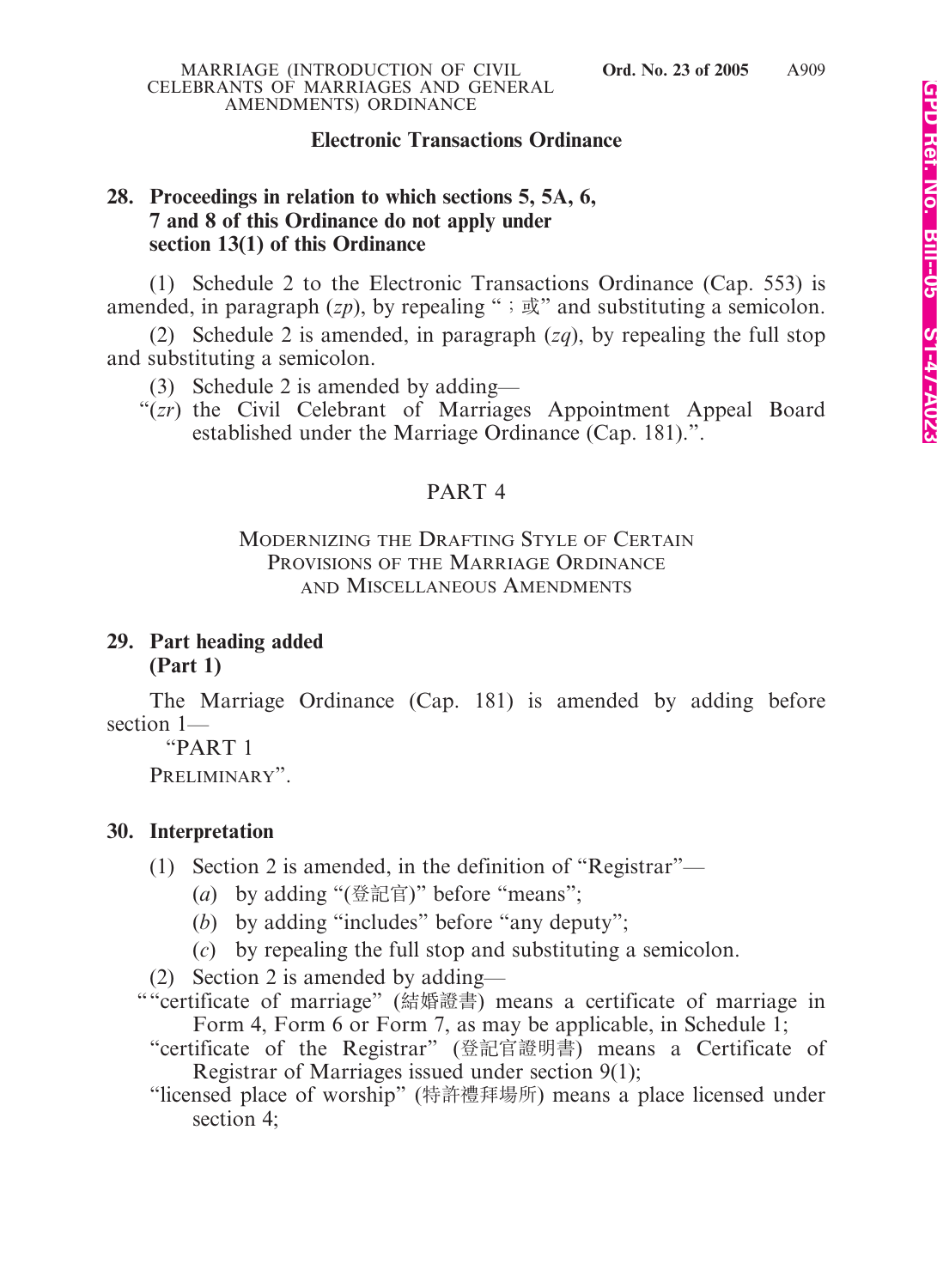"notice of intended marriage" (擬結婚通知書) means a notice given under section  $6(1)$ ;

"special licence" (特別許可證) means a special licence granted under section  $11(1)$ .".

### **31. Part heading added (Part 2)**

The following is added before section 3— "PART 2

AUTHORITIES FOR CELEBRATION OF MARRIAGE".

# **32. Licensing of places of worship**

Section 4 is amended by repealing everything after "Chief Executive" and substituting—

"may—

- (*a*) by granting a licence in respect of any place of public worship, license such place to be a place for celebration of marriages; and
- (*b*) cancel any such licence at any time.".

# **33. Notification of licence**

Section 5 is amended by repealing "such licence" and substituting "licence under section 4".

### **34. Part heading added (Part 5)**

The following is added before section 6— "PART 5 REQUIREMENTS RELATING TO

PRE-CELEBRATION PROCEDURES".

# **35. Giving of notice of intended marriage**

(1) Section 6(1) is amended by adding "proposed" before "parties".

(2) Section 6(1) is amended by repealing "notice thereof" and substituting "a notice of intended marriage".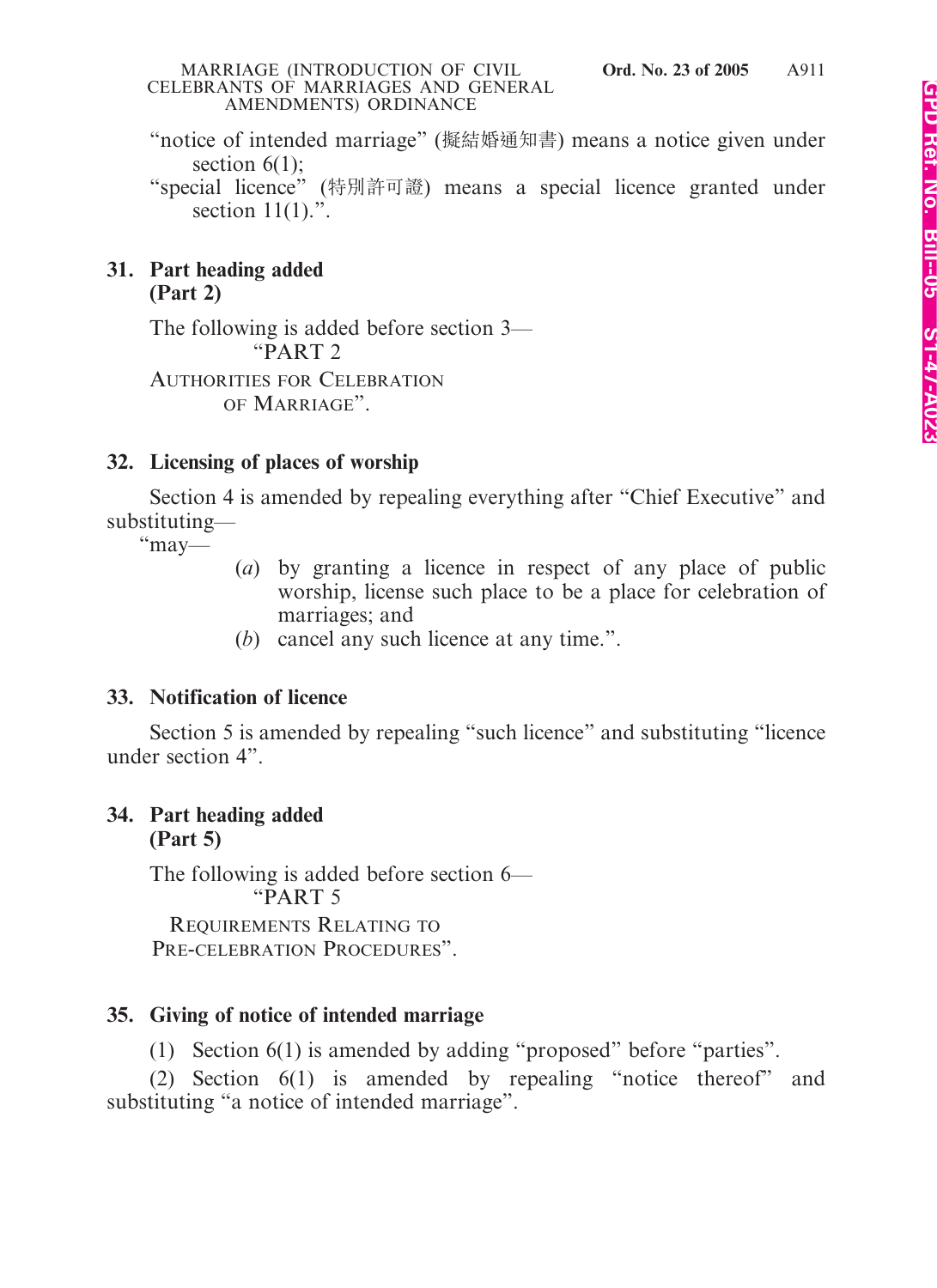(3) Section 6(2) is amended by repealing "such notice" and substituting "notice of intended marriage".

(4) Section 6 is amended by adding—

"(4) A notice of intended marriage shall not be invalidated by any change in any information contained in it, but the Registrar may require the parties to make an appropriate amendment to it.".

### **36. Filing, exhibition and inspection of notice of intended marriage**

(1) Section 7(1) is amended by repealing "such notice" and substituting "notice of intended marriage given to him".

(2) Section 7(2) is amended by repealing "such notice" and substituting "Part I of a notice of intended marriage".

(3) Section 7(3) is amended by repealing "the notices filed in his office under this section and copies" and substituting "all notices of intended marriage filed in his office under this section and copies of Part I".

(4) Section 7(4) is amended by repealing "filed under this section, produce to such person for inspection a copy" and substituting "of intended marriage filed under this section, produce to such person for inspection a copy of Part I".

## **37. Supply of forms**

Section 8 is amended by repealing "notice" and substituting "notice of intended marriage".

## **38. Issue of certificate of the Registrar**

(1) Section 9(1) is amended by repealing "such notice," and substituting "a notice of intended marriage,".

(2) Section 9(1) is amended by repealing "certificate in the prescribed form" and substituting "Certificate of Registrar of Marriages in Form 2 in Schedule 1".

(3) Section 9(2) is amended by repealing "certificate under subsection (1)" and substituting "certificate of the Registrar".

(4) Section 9(2) is amended by repealing "such notice" and substituting "the notice of intended marriage".

(5) Section 9(2) is amended by adding "of the Registrar" before "had been issued".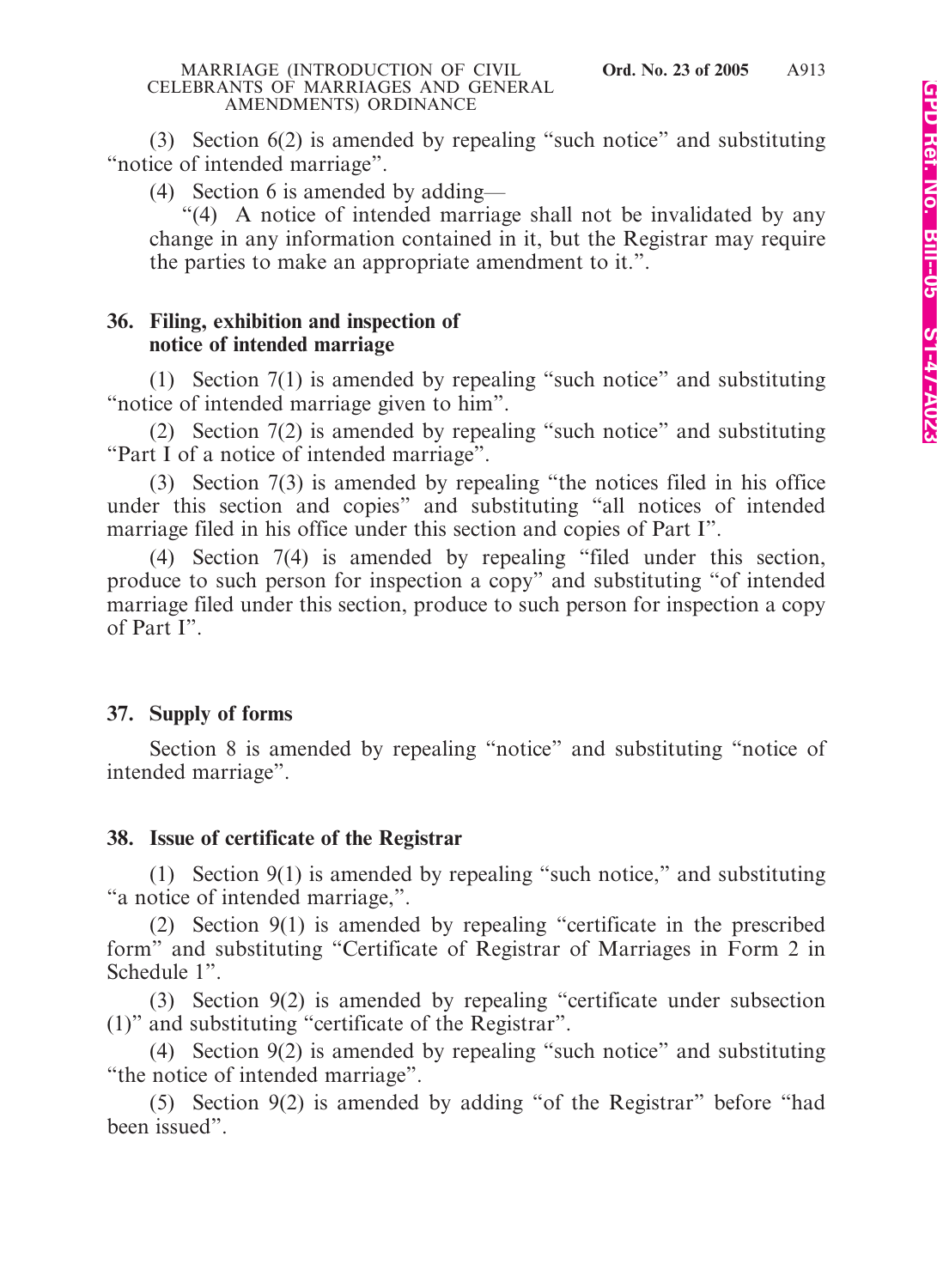### **39. Notice of intended marriage void unless marriage within 3 months**

(1) Section 10 is amended by repealing "above-mentioned notice, the notice given" and substituting "notice of intended marriage, the notice".

(2) Section 10 is amended by repealing "utterly".

(3) Section 10 is amended by repealing "fresh notice will be required before any marriage can be had between the parties" and substituting "another notice of intended marriage will be required before the parties can contract a marriage".

### **40. Grant of special licence**

- (1) Section 11(1) is repealed and the following substituted—
- "(1) The Chief Executive may, by granting a special licence in Form 3 in Schedule 1—
	- (*a*) dispense with—
		- (i) the notice of intended marriage;
		- (ii) the certificate of the Registrar; or
		- (iii) both such notice and such certificate,
		- in relation to any intended marriage; and
	- (*b*) authorize the celebration of a marriage between the parties named in the licence at the place and time specified in the licence.".

(2) Section 11(2) is amended by repealing "such licence" and substituting "a special licence".

(3) Section 11(2) is amended by repealing "any fee" and substituting "the prescribed fee".

## **41. No licence or certificate if either party under 16**

Section 13 is amended by repealing "licence of the Chief Executive and no certificate of the Registrar shall be issued under this Ordinance if either party" and substituting "certificate of the Registrar may be issued or special licence may be granted if any proposed party".

## **42. Right to forbid issue of certificate of the Registrar**

(1) Section 16(1) is amended by repealing everything after "whose consent" and substituting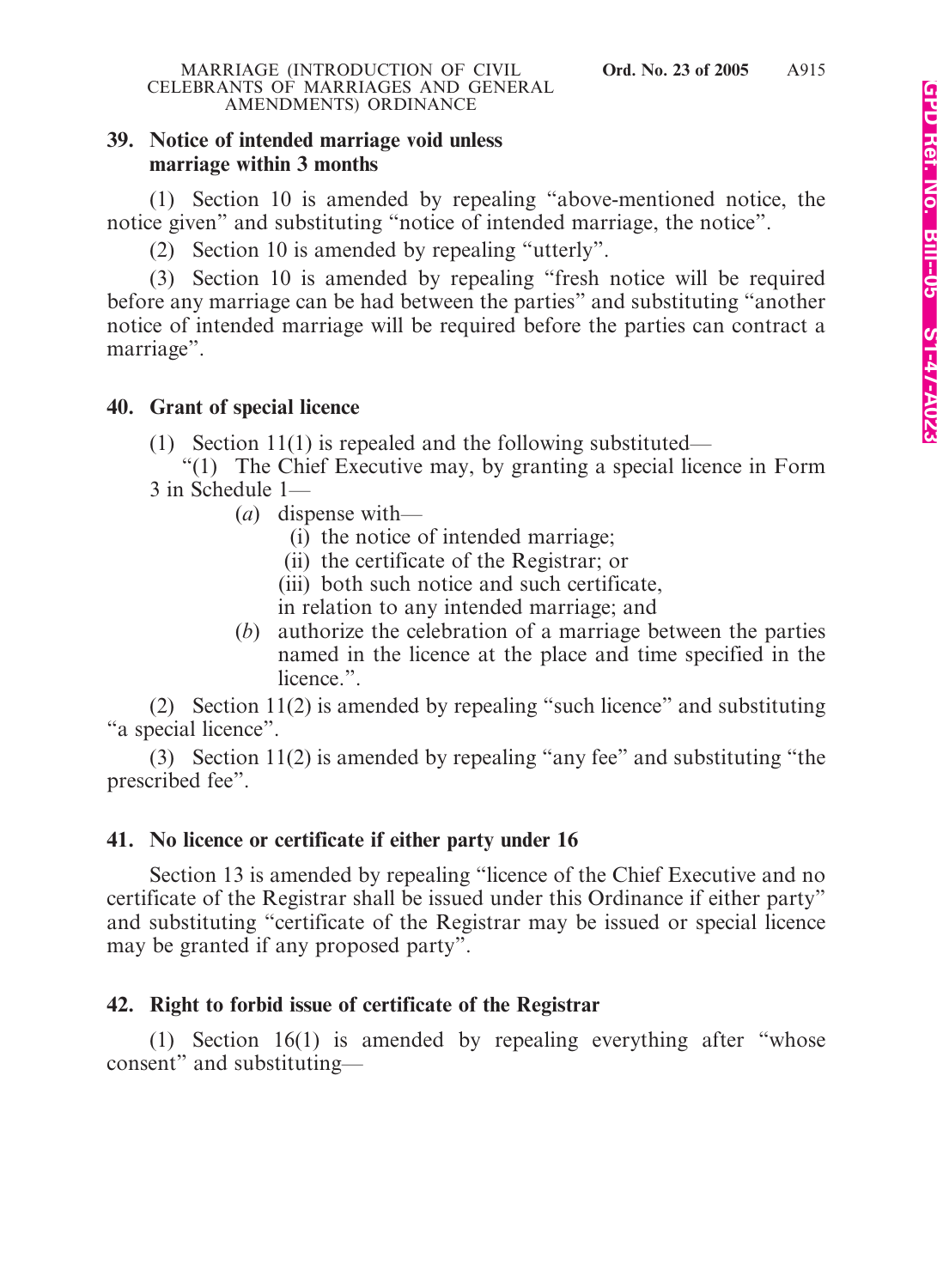"to an intended marriage is required under section 14 may, before the issue of a certificate of the Registrar in respect of the intended marriage, forbid the issue of the certificate by—

(*a*) writing the characters "不准" or the word "Forbidden";

(*b*) signing his name; and

(*c*) stating the capacity in which he forbids the issue,

on the copy of the notice of intended marriage produced for inspection under section 7(4).".

(2) Section 16(2) is amended by repealing "any certificate is so forbidden, the notice" and substituting "a certificate of the Registrar is so forbidden, the notice of intended marriage".

### **43. Registrar may inquire into right to forbid**

(1) Section 17(1) is amended by repealing "parties to the intended marriage alleges that the person forbidding the issue of the certificate is not authorized by law" and substituting "proposed parties to an intended marriage alleges that a person forbidding the issue of a certificate of the Registrar in respect of the intended marriage has no right under section 16".

(2) Section 17(1) is amended by repealing "is not so authorized" and substituting "has no such right".

### **44. Appeal against decision of Registrar**

Section 18(1) is amended by repealing "considers that the person forbidding the issue of the certificate is authorized to do so, either of the parties" and substituting "is satisfied that a person forbidding the issue of a certificate of the Registrar in respect of an intended marriage has a right under section 16 to do so, either of the proposed parties".

## **45. District Judge may give consent**

(1) Section 18A(1) is amended by repealing "the Third Schedule" and substituting "Schedule 3".

(2) Section 18A(1) is amended by adding "of the Registrar" before "had been withdrawn".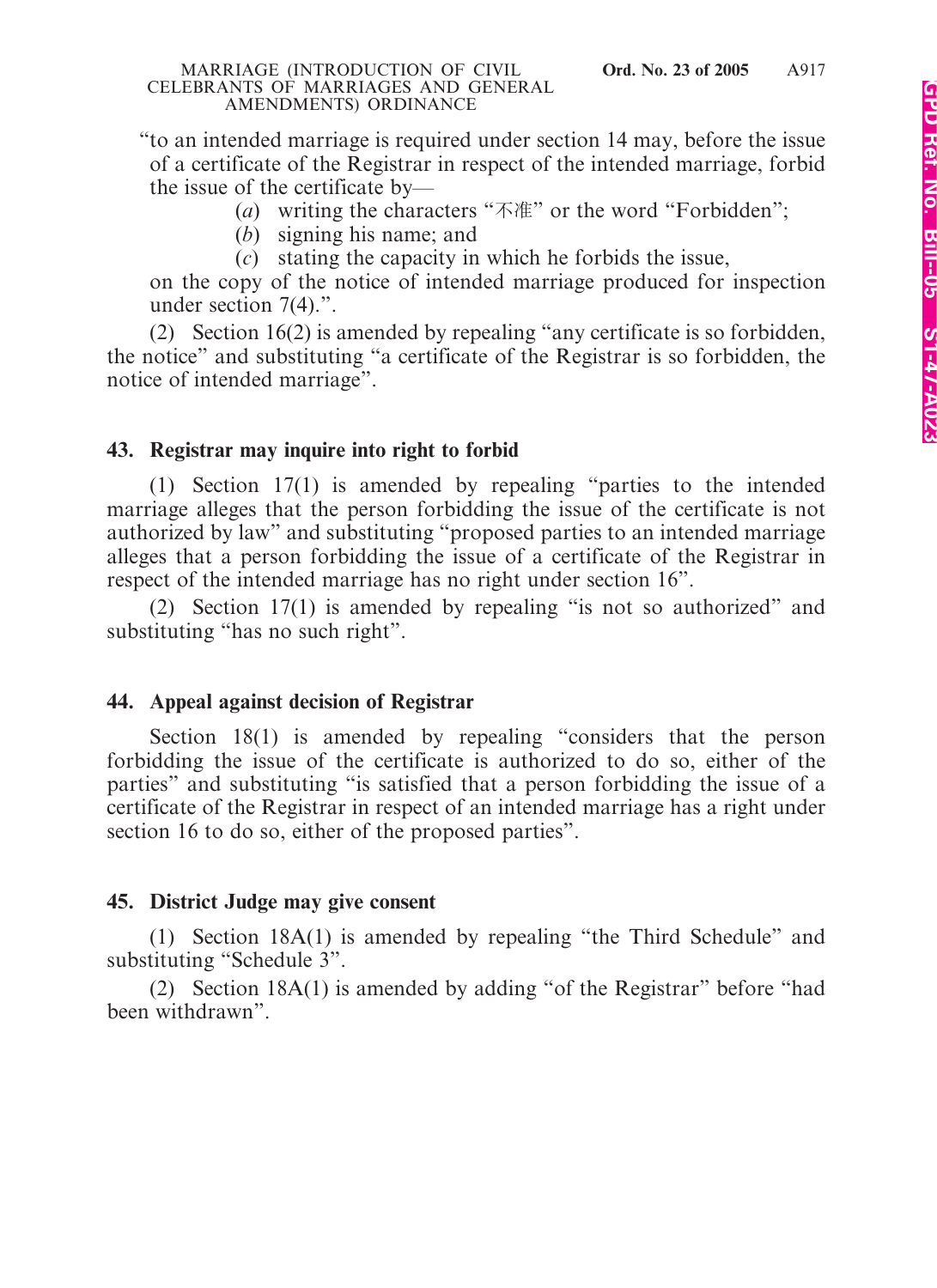### **46. Part heading added (Part 6)**

The following is added before section 19— "PART 6

CELEBRATION OF MARRIAGE, CERTIFICATE OF MARRIAGE AND VALIDITY OF MARRIAGE".

### **47. Celebration of marriage in licensed place of worship**

Section 19(2) is amended by repealing "the Chief Executive's special" and substituting "a special".

## **48. Certificates of marriage for marriage celebrated in licensed place of worship**

(1) Section 20(1) is amended by repealing "delivered to the several licensed places of worship books of marriage certificates in duplicate and with butts in the prescribed form" and substituting "supplied to all licensed places of worship books of marriage certificates in Form 4 in Schedule 1 in duplicate and with butts in such form as may be specified by the Registrar".

(2) Section 20(2) is amended by adding "of marriage" after "The certificate".

(3) Section 20(3) is amended by adding "of marriage" before "to the parties".

## **49. Marriage by special licence at other place**

Section 22 is amended by repealing "the Chief Executive's" and substituting "a".

### **50. Part heading added (Part 7)**

The following is added before section 29— "PART 7 OFFENCES AND PENALTY".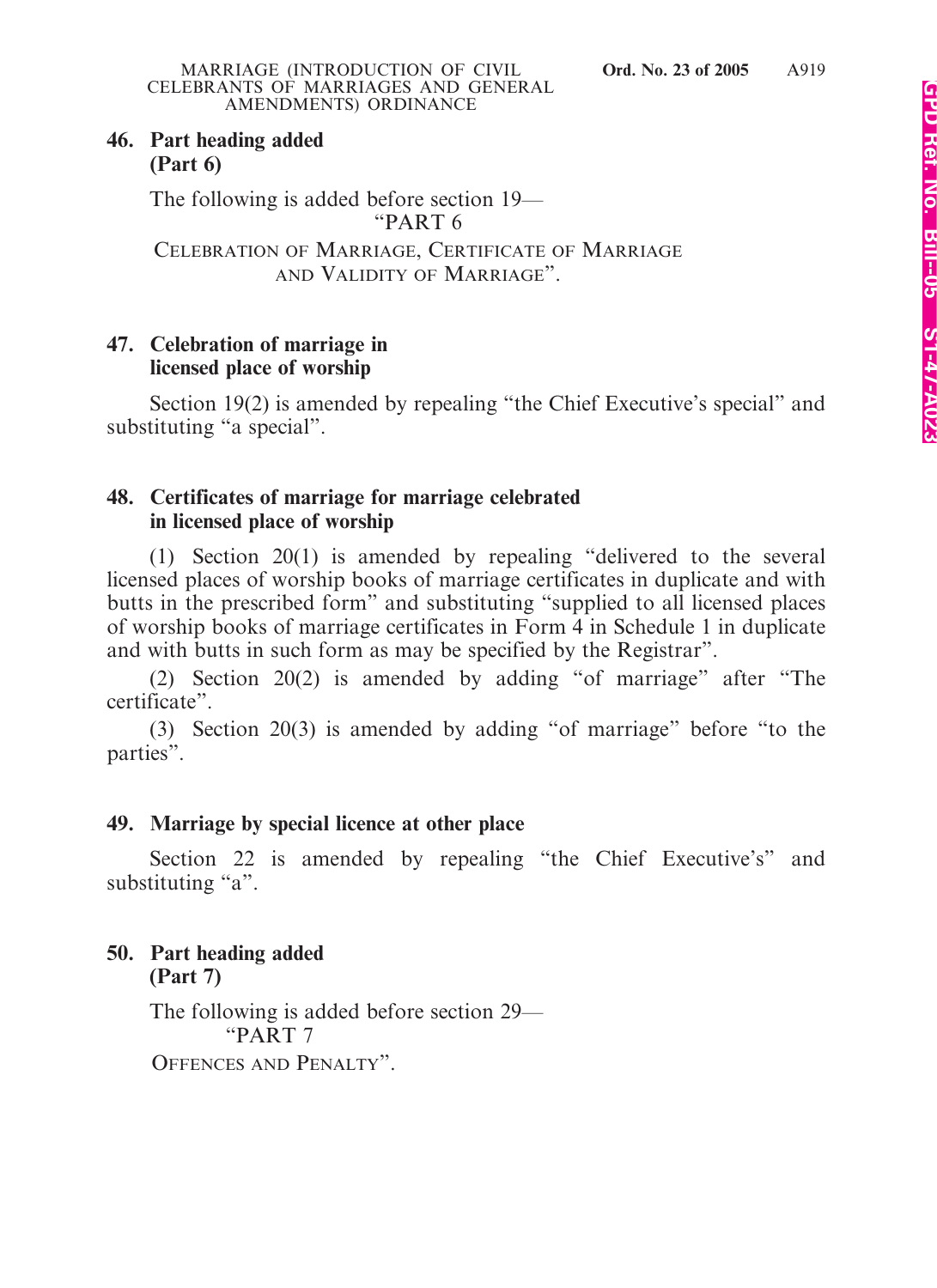### **51. Section substituted**

Section 29 is repealed and the following substituted—

### "**29. Marrying, etc., person under 21 without required consent**

Any person who, knowing that—

- (*a*) a written consent under section 14 is required in respect of the marriage of a party under 21 years of age; and
- (*b*) no such consent has been obtained,

marries or assists or procures any other person to marry the person referred to in paragraph (*a*) shall be guilty of an offence and shall be liable to a fine at level 5 and imprisonment for 2 years.".

### **52. Offences by minister or civil celebrant**

- (1) Section 30(*a*) is repealed and the following substituted—
- "(*a*) knowing that—
	- (i) a consent under section 14 is required in respect of the marriage of a party under 21 years of age; and
	- (ii) no such consent has been produced in accordance with section 14(1A) in respect of the party,

wilfully celebrates the marriage of the party; or".

(2) Section 30 is amended by repealing everything after "an offence" and substituting "and shall be liable to a fine at level 5 and imprisonment for 2 years.".

## **53. Offence of tampering with records**

Section 32 is amended by repealing everything after "shall be" and substituting "guilty of an offence and shall be liable to a fine at level 5 and imprisonment for 2 years.".

### **54. Penalty on unauthorized person celebrating marriage**

Section 33 is amended by repealing everything after "an offence" and substituting "and shall be liable to a fine at level 5 and imprisonment for 2 years.".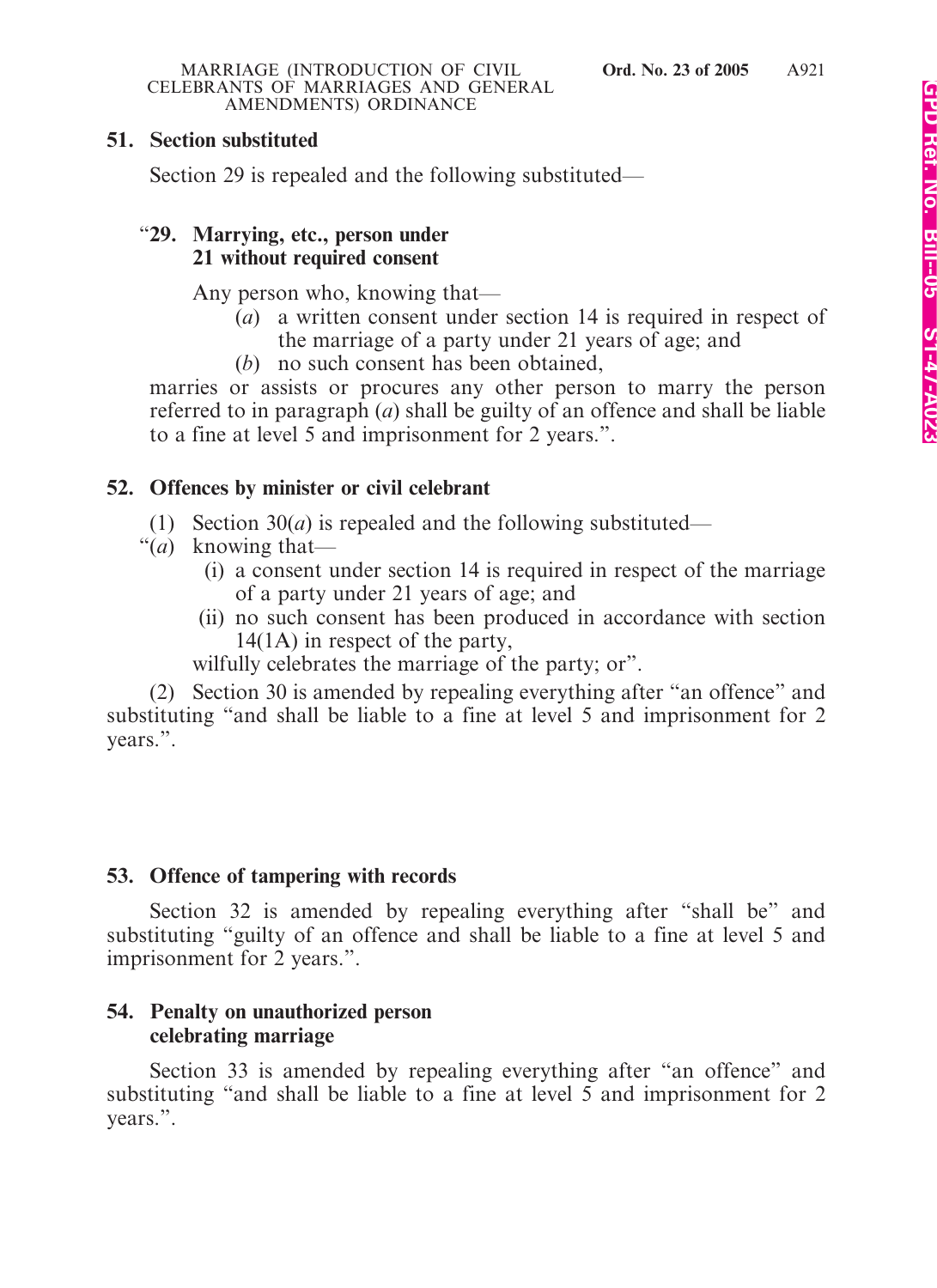### **55. Part heading added (Part 8)**

The following is added before section 35— "PART 8

MISCELLANEOUS".

### **56. Use of forms**

Section 35 is amended by repealing "the First Schedule" and substituting "Schedule 1".

### **57. Fees**

(1) Section 36 is amended by renumbering it as section 36(1).

(2) Section 36(1) is amended by repealing "the Second Schedule" and substituting "Schedule 2".

(3) Section 36(1) is amended by repealing everything after "to the Registrar" and substituting "for the respective matters specified opposite to the fees in that Schedule.".

(4) Section 36 is amended by adding—

"(2) The Chief Executive in Council may by order published in the Gazette amend Schedule 2.".

### **58. Marriage under this Ordinance of persons customarily married**

Section 38 is amended by repealing "the appointed day under the Marriage Reform Ordinance (Cap. 178)" and substituting "7 October 1971".

### **59. Cases in which marriage of a dying person may be celebrated, and conditions of its celebration**

(1) Section 39(1) is amended by repealing "the Registrar has not issued a certificate under the provisions of section 9 and that the Chief Executive has not granted a special licence under the provisions of section 11" and substituting "no certificate of the Registrar has been issued and that no special licence has been granted".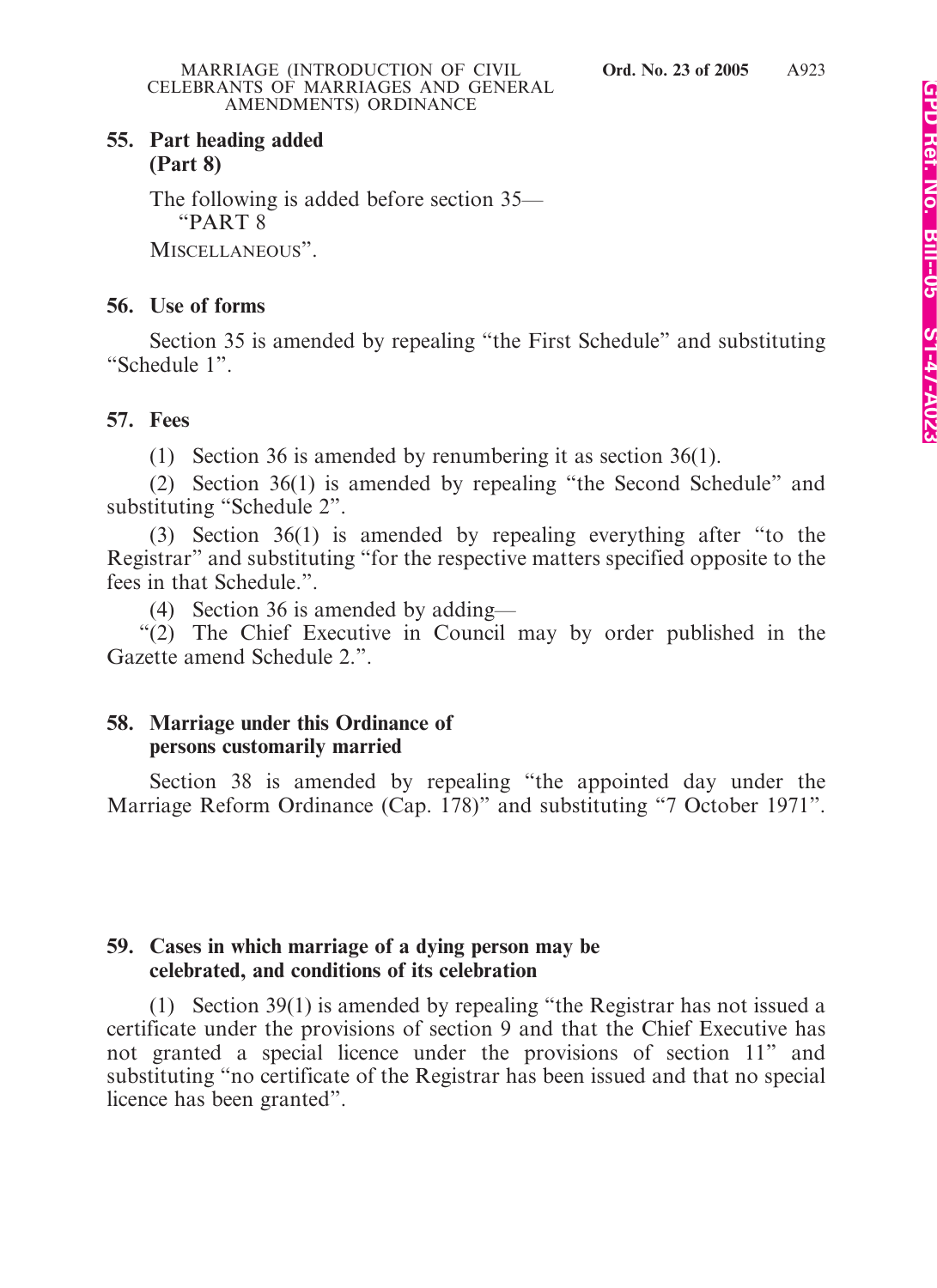(2) Section 39(1) is amended, in the proviso, in paragraph (*c*), by repealing ", in England or Wales" and substituting "as provided in section  $27(1)$ ".

(3) Section 39(1) is amended, in the proviso, in paragraph  $(d)$ , by repealing "the prescribed form" and substituting "Form 6 in Schedule 1".

(4) Section 39(3) is amended by repealing everything after "an offence" and substituting "and shall be liable to a fine at level 5 and imprisonment for 2 years.".

(5) Section 39(4) is amended by adding "shall be guilty of an offence and" before "shall be liable".

### **60. Section added**

The following is added—

### "**45. Saving**

The amendments made to section 27 and paragraph (*c*) of the proviso to section 39(1) by the Marriage (Introduction of Civil Celebrants of Marriages and General Amendments) Ordinance (23 of 2005) shall not—

(*a*) validate a marriage which would have been invalid; or

(*b*) invalidate a marriage which would have been valid,

but for the enactment of that Ordinance.".

### **61. Forms**

(1) Schedule 1 is amended by repealing Form 2 and substituting—

### "FORM 2  $[s, 9]$

### CERTIFICATE OF REGISTRAR OF MARRIAGES 婚姻登記官證明書

### (Marriage Ordinance (Cap. 181)) (《婚姻條例》 (第 181 章))

I hereby certify that on the day of , 20 a notice of intended marriage was entered in the Marriage Notice Book of Hong Kong in respect of the marriage intended to be contracted between the parties named below.

現證明一份擬結婚通知書已於 年 月 日就下述人士擬 締結的婚姻載入香港結婚通知冊。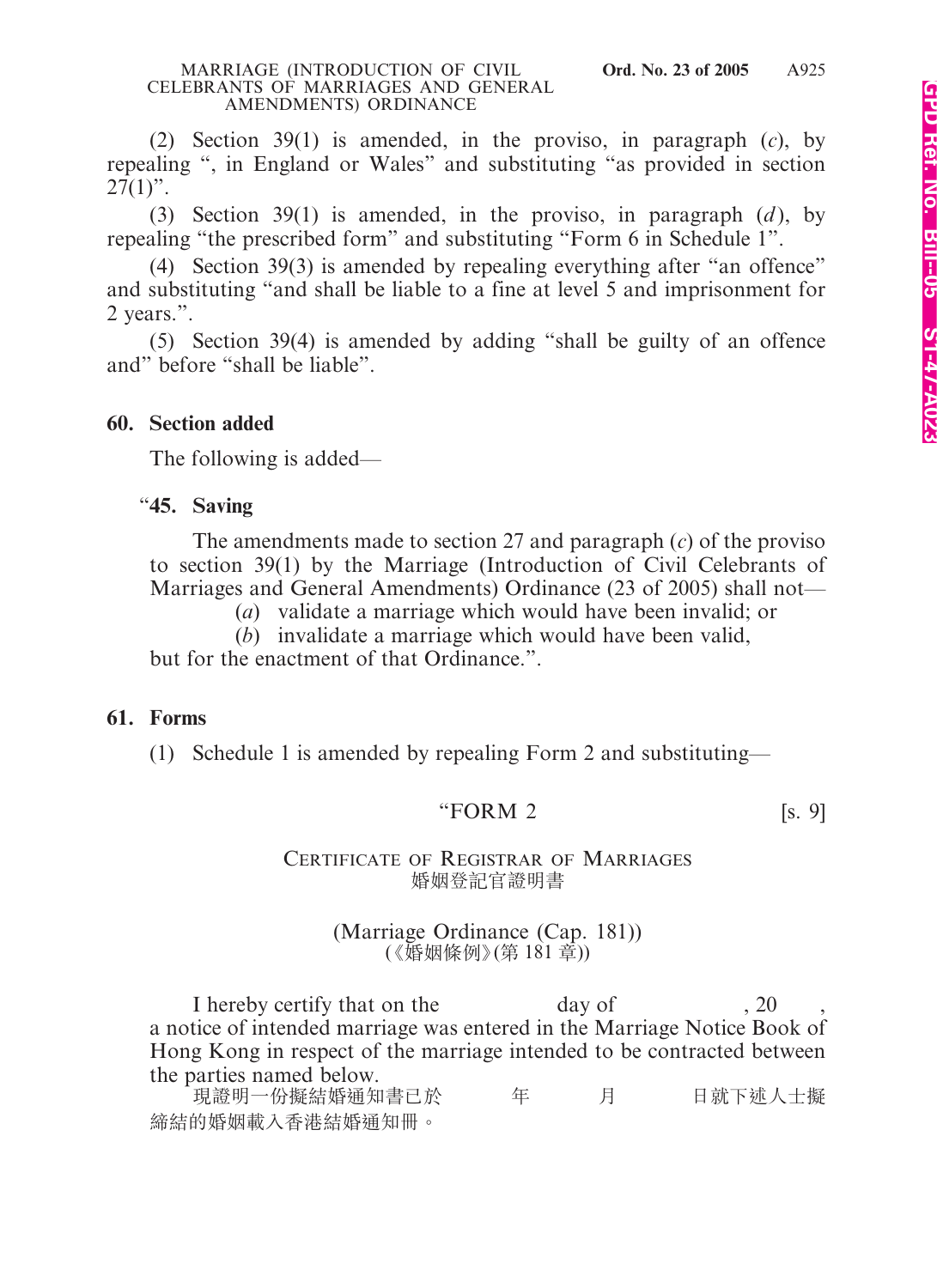|                                          | Bridegroom<br>新郎                                 | <b>Bride</b><br>新娘                             |
|------------------------------------------|--------------------------------------------------|------------------------------------------------|
| Surname<br>and name<br>姓名                |                                                  |                                                |
| Age<br>年齡                                |                                                  |                                                |
| Marital<br>condition<br>婚姻狀況             | Bachelor/Widower/<br>Divorced person<br>未婚/鰥夫/離婚 | Spinster/Widow/<br>Divorced person<br>未婚/寡婦/離婚 |
| Occupation<br>職業                         |                                                  |                                                |
| Residential<br>address<br>住址             |                                                  |                                                |
| Surname and<br>name of<br>father<br>父親姓名 |                                                  |                                                |
| Surname and<br>name of<br>mother<br>母親姓名 |                                                  |                                                |

The issue of this certificate has not been forbidden by any person who is entitled under law to forbid the issue of it.

根據法律有權不准發給本證明書的人,並無不准發給本證明書。

Dated this day of , 20 . 年 月 日

> (*Signature*) (簽署) (*Name and title*) (姓名及稱銜)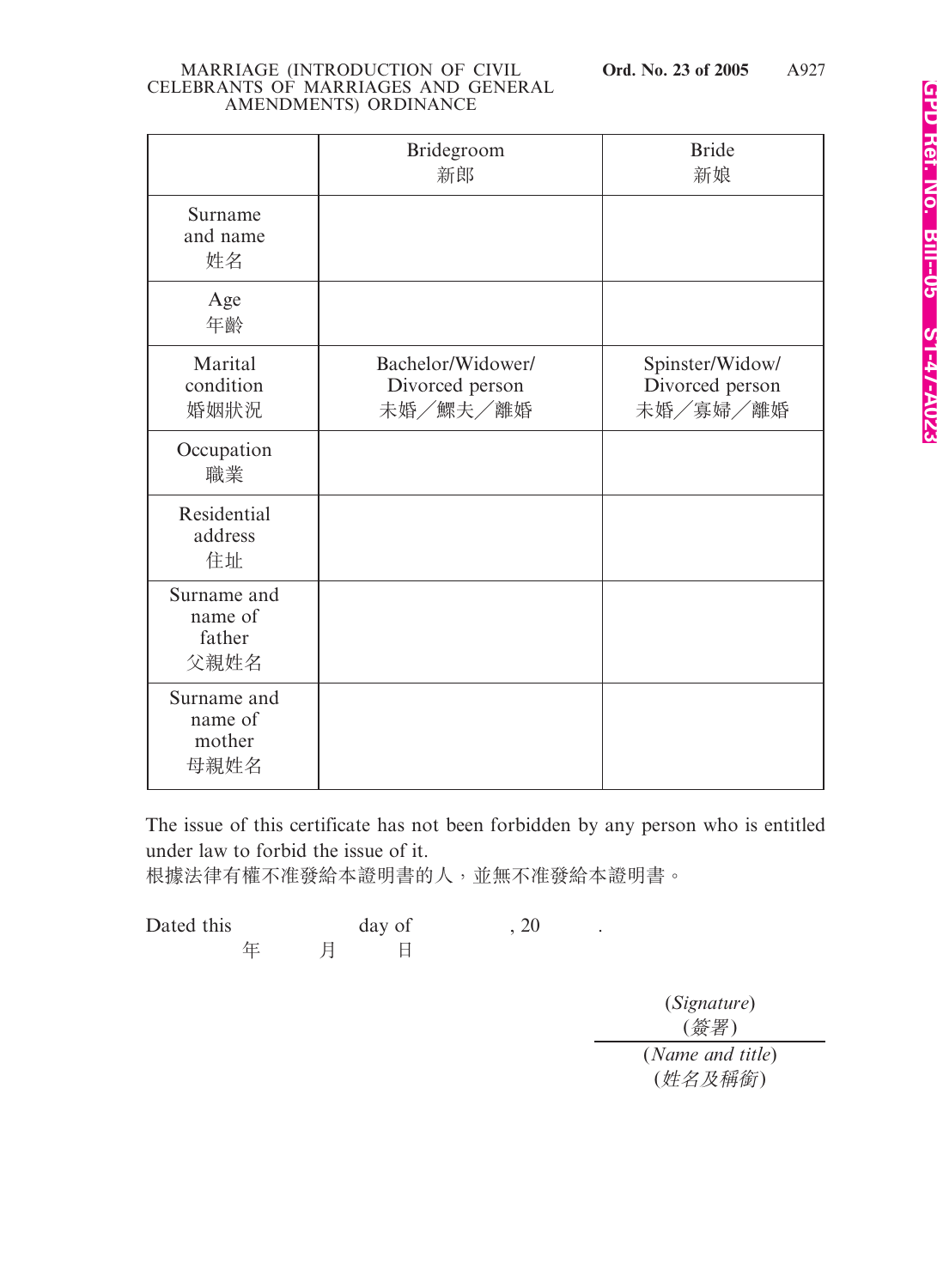This certificate will be of no effect unless the marriage is solemnized on or before the day of , 20 婚禮須於 年 月 日或之前舉行, 否則本證明書即告無效。

This certificate was issued under the proviso to section 9(1) of the Marriage Ordinance (Cap. 181).

本證明書根據《婚姻條例》(第 181 章) 第 9(1) 條但書發給。".

(2) Schedule 1 is amended by repealing Form 3 and substituting—

### "FORM 3  $[s. 11]$

### SPECIAL LICENCE

### (Marriage Ordinance (Cap. 181))

I hereby—

- \* dispense, in relation to the intended marriage between [*name of a party to the intended marriage*] and [*name of the other party*], with—
	- \* the requirement to give a notice of intended marriage under section 6 of the Marriage Ordinance (Cap. 181);
	- \* the requirement to issue a Certificate of Registrar of Marriages under section 9 of the Marriage Ordinance (Cap. 181).
- \* authorize the celebration of a marriage between [*name of a party to the intended marriage*] and [*name of the other party*] at [*place of celebration of marriage*] between [*period of time*] on the day of , 20 .

Dated this day of , 20

(*Signature of the issuer*) (*Name and title of the issuer*)

\* Delete where inapplicable.".

(3) Schedule 1 is amended by repealing Form 4 and substituting—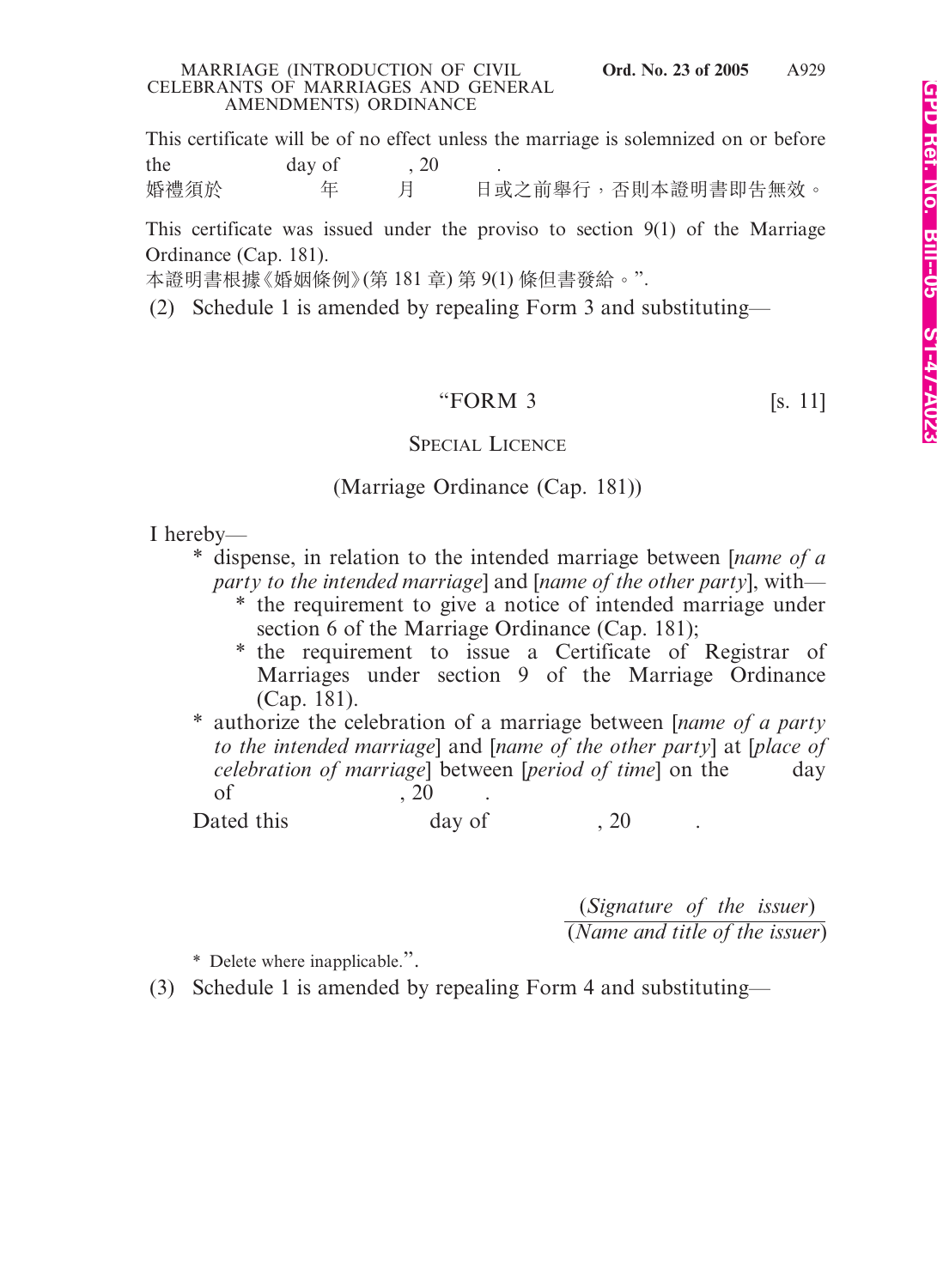A931

"FORM 4 [ss. 2 & 20]

### CERTIFICATE OF MARRIAGE 結婚證書

### (Marriage Ordinance (Cap. 181)) (《婚姻條例》(第 181 章))

| Registration No.<br>登記編號                           |                                                  |                                                |
|----------------------------------------------------|--------------------------------------------------|------------------------------------------------|
| Date of Marriage<br>結婚日期                           |                                                  |                                                |
|                                                    | Bridegroom<br>新郎                                 | <b>Bride</b><br>新娘                             |
| Surname and<br>name<br>姓名                          |                                                  |                                                |
| Age<br>年齡                                          |                                                  |                                                |
| Marital<br>condition<br>before marriage<br>結婚前婚姻狀況 | Bachelor/Widower/<br>Divorced person<br>未婚/鰥夫/離婚 | Spinster/Widow/<br>Divorced person<br>未婚/寡婦/離婚 |
| Occupation<br>職業                                   |                                                  |                                                |
| Residential<br>address<br>住址                       |                                                  |                                                |
| Surname and<br>name of<br>father<br>父親姓名           |                                                  |                                                |
| Surname and<br>name of<br>mother<br>母親姓名           |                                                  |                                                |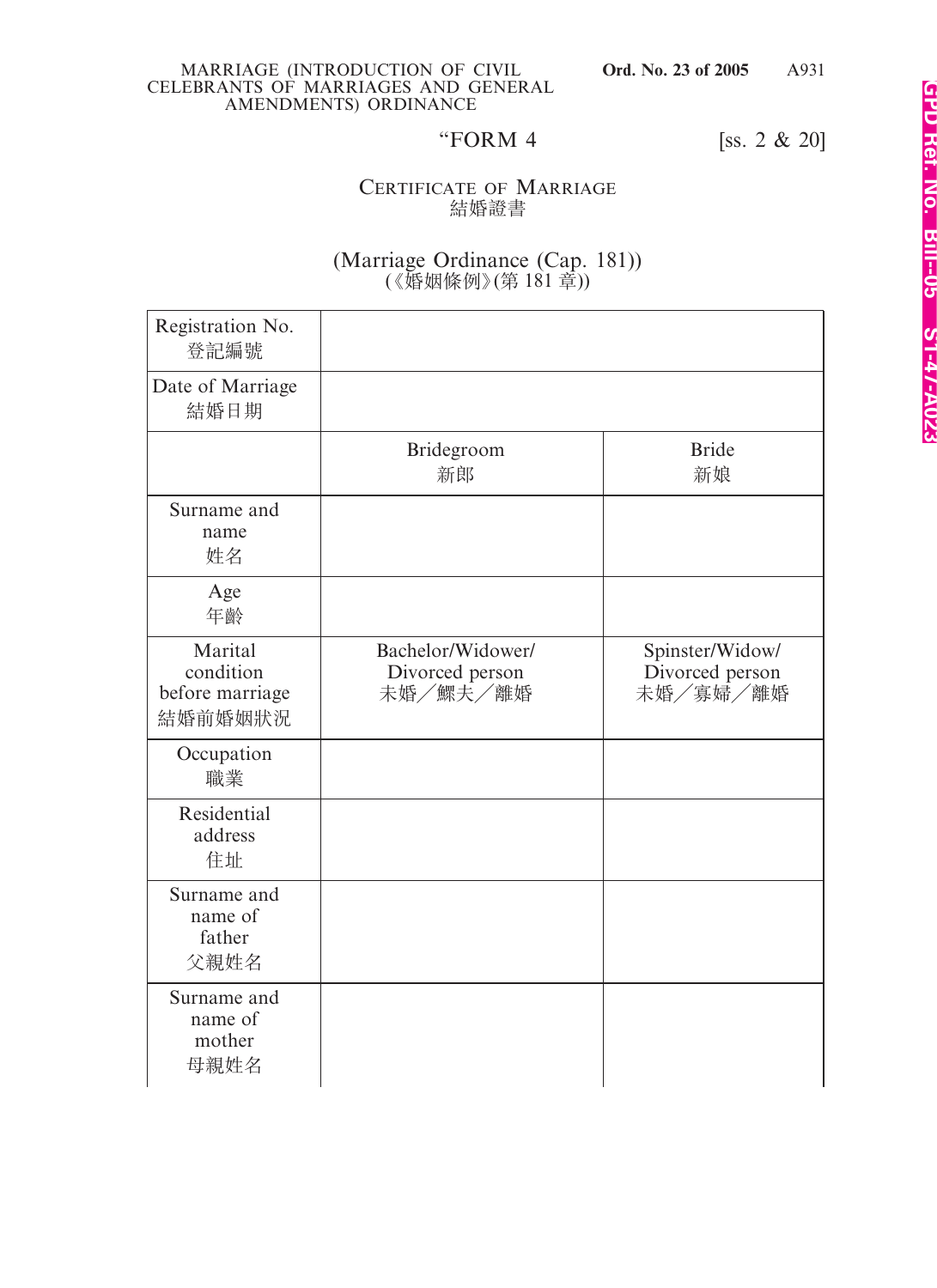| Married at (place of celebration of marriage), Hong Kong according to<br>rites and ceremonies before me. |                                                                                                 |          |                                                                                                   |  |
|----------------------------------------------------------------------------------------------------------|-------------------------------------------------------------------------------------------------|----------|---------------------------------------------------------------------------------------------------|--|
|                                                                                                          | 婚禮在本人主持下於香港 (舉行婚禮地點)以                                                                           |          | 儀式舉行。                                                                                             |  |
|                                                                                                          |                                                                                                 |          | (Signature of minister)<br>(神職人員的簽署)<br>(Name and title<br>of minister)<br>(神職人員的姓名及稱銜)           |  |
|                                                                                                          |                                                                                                 |          |                                                                                                   |  |
| The<br>marriage<br>was<br>solemnized<br>between us<br>結婚雙方                                               | (Signature of<br>bridegroom)<br>(新郎簽署)                                                          | and<br>與 | (Signature of<br>bride)<br>(新娘簽署)                                                                 |  |
| in the presence<br>of us<br>證婚人                                                                          | (Signature of the<br>first witness)<br>(第一見證人簽署)<br>(Name of the<br>first witness)<br>(第一見證人姓名) | and<br>及 | (Signature of the<br>second witness)<br>(第二見證人簽署)<br>(Name of the<br>second witness)<br>(第二見證人姓名) |  |
|                                                                                                          |                                                                                                 |          | ".                                                                                                |  |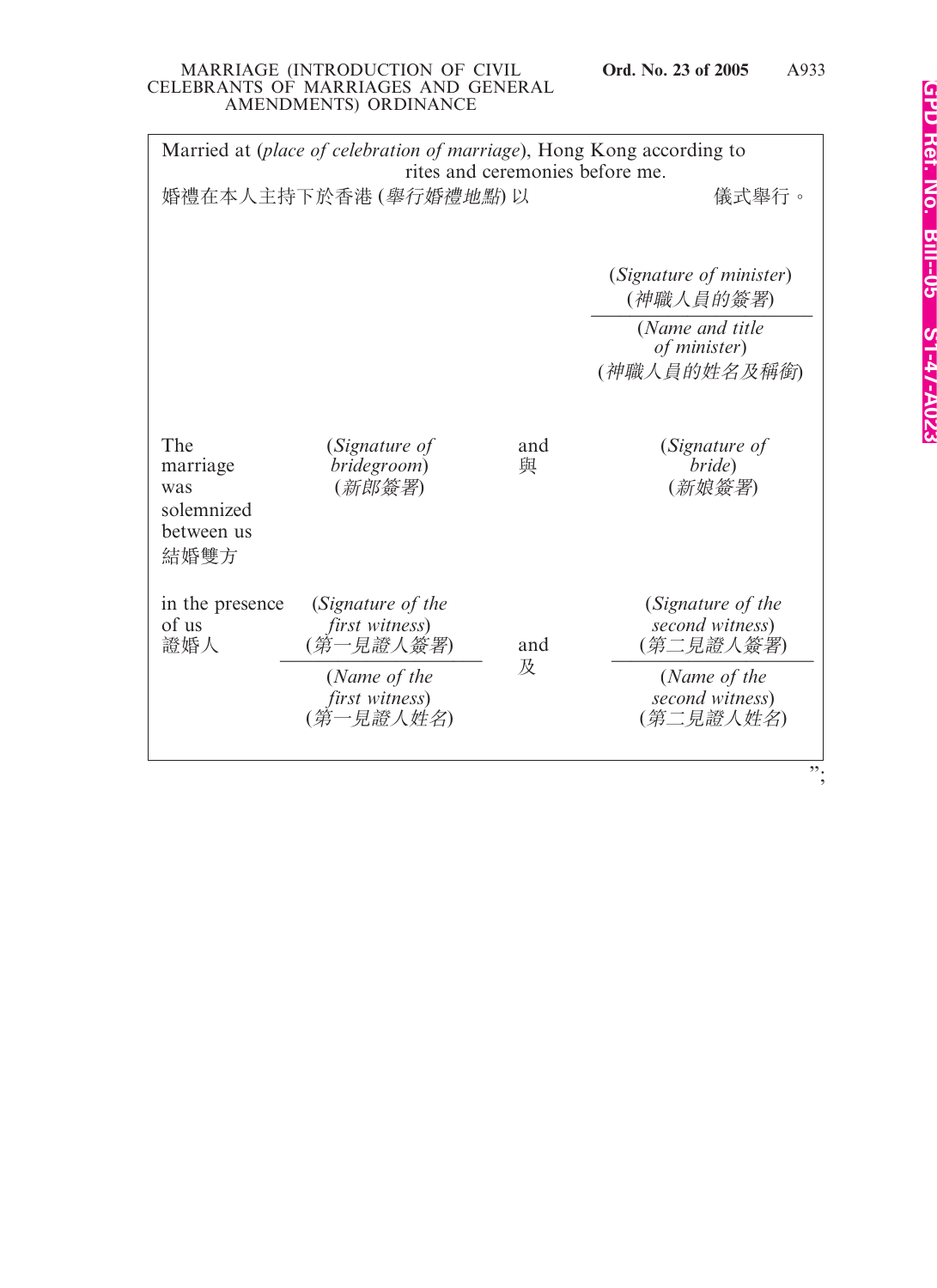(4) Schedule 1 is amended by repealing Form 6 and substituting—

# "FORM 6 [ss. 2 & 39]

### CERTIFICATE OF MARRIAGE 結婚證書

### (Marriage Ordinance (Cap. 181)) (《婚姻條例》(第 181 章))

| Registration No.<br>登記編號                           |                                                  |                                                |
|----------------------------------------------------|--------------------------------------------------|------------------------------------------------|
| Date of Marriage<br>結婚日期                           |                                                  |                                                |
|                                                    | Bridegroom<br>新郎                                 | <b>Bride</b><br>新娘                             |
| Surname and<br>name<br>姓名                          |                                                  |                                                |
| Age<br>年齡                                          |                                                  |                                                |
| Marital<br>condition<br>before marriage<br>結婚前婚姻狀況 | Bachelor/Widower/<br>Divorced person<br>未婚/鰥夫/離婚 | Spinster/Widow/<br>Divorced person<br>未婚/寡婦/離婚 |
| Occupation<br>職業                                   |                                                  |                                                |
| Residential<br>address<br>住址                       |                                                  |                                                |
| Surname and<br>name of<br>father<br>父親姓名           |                                                  |                                                |
| Surname and<br>name of<br>mother<br>母親姓名           |                                                  |                                                |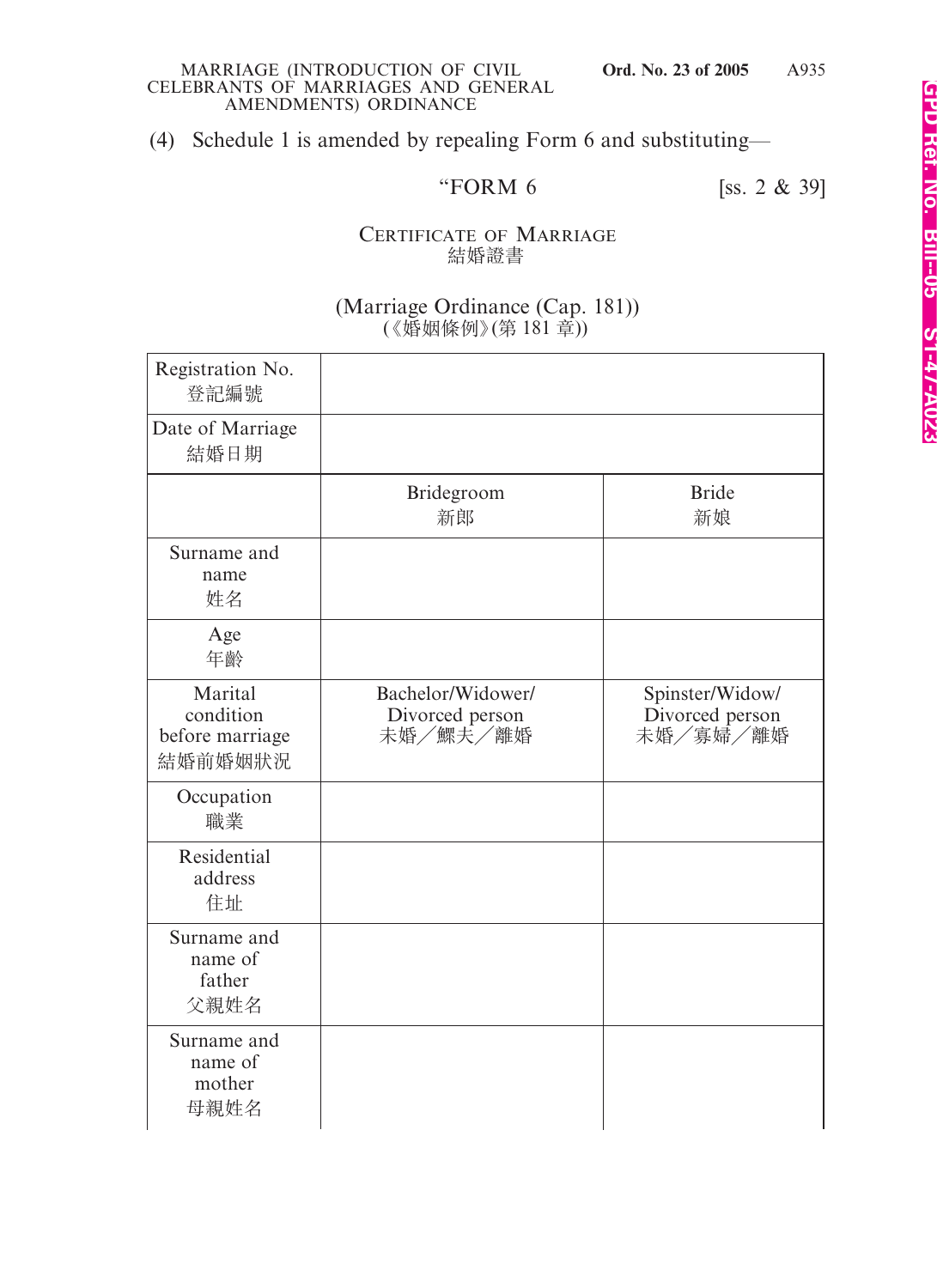| Married at (place of celebration of marriage), Hong Kong in accordance with<br>the provisions of the Marriage Ordinance (Cap. 181) according to |                                                                                                 |          |                                                                                                   |  |
|-------------------------------------------------------------------------------------------------------------------------------------------------|-------------------------------------------------------------------------------------------------|----------|---------------------------------------------------------------------------------------------------|--|
| rites and ceremonies before me.<br>婚禮在本人主持下於香港 (舉行婚禮地點) 按照《婚姻條例》(第181章) 以<br>儀式舉行。                                                              |                                                                                                 |          |                                                                                                   |  |
|                                                                                                                                                 |                                                                                                 |          | (Signature of the person<br><i>celebrating the marriage</i> )<br>(主持婚禮的人的簽署)                      |  |
|                                                                                                                                                 |                                                                                                 |          | (Name and title of the person<br><i>celebrating the marriage</i> )<br>(主持婚禮的人的姓名及稱銜)              |  |
| $*$ The<br>marriage<br>was<br>solemnized<br>between us<br>結婚雙方                                                                                  | (Signature of<br>bridegroom)<br>(新郎簽署)                                                          | and<br>與 | (Signature of<br>bride)<br>(新娘簽署)                                                                 |  |
| $*$ The<br>marriage<br>was<br>solemnized<br>between us<br>結婚雙方                                                                                  | (Signature and name<br><i>of one party</i> )<br>(一方的簽署及姓名)                                      | and<br>與 | (Name of the<br><i>other party</i> )<br>(另一方的姓名)                                                  |  |
| in the presence<br>of us<br>證婚人                                                                                                                 | (Signature of the<br>first witness)<br>(第一見證人簽署)<br>(Name of the<br>first witness)<br>(第一見證人姓名) | and<br>及 | (Signature of the<br>second witness)<br>(第二見證人簽署)<br>(Name of the<br>second witness)<br>(第二見證人姓名) |  |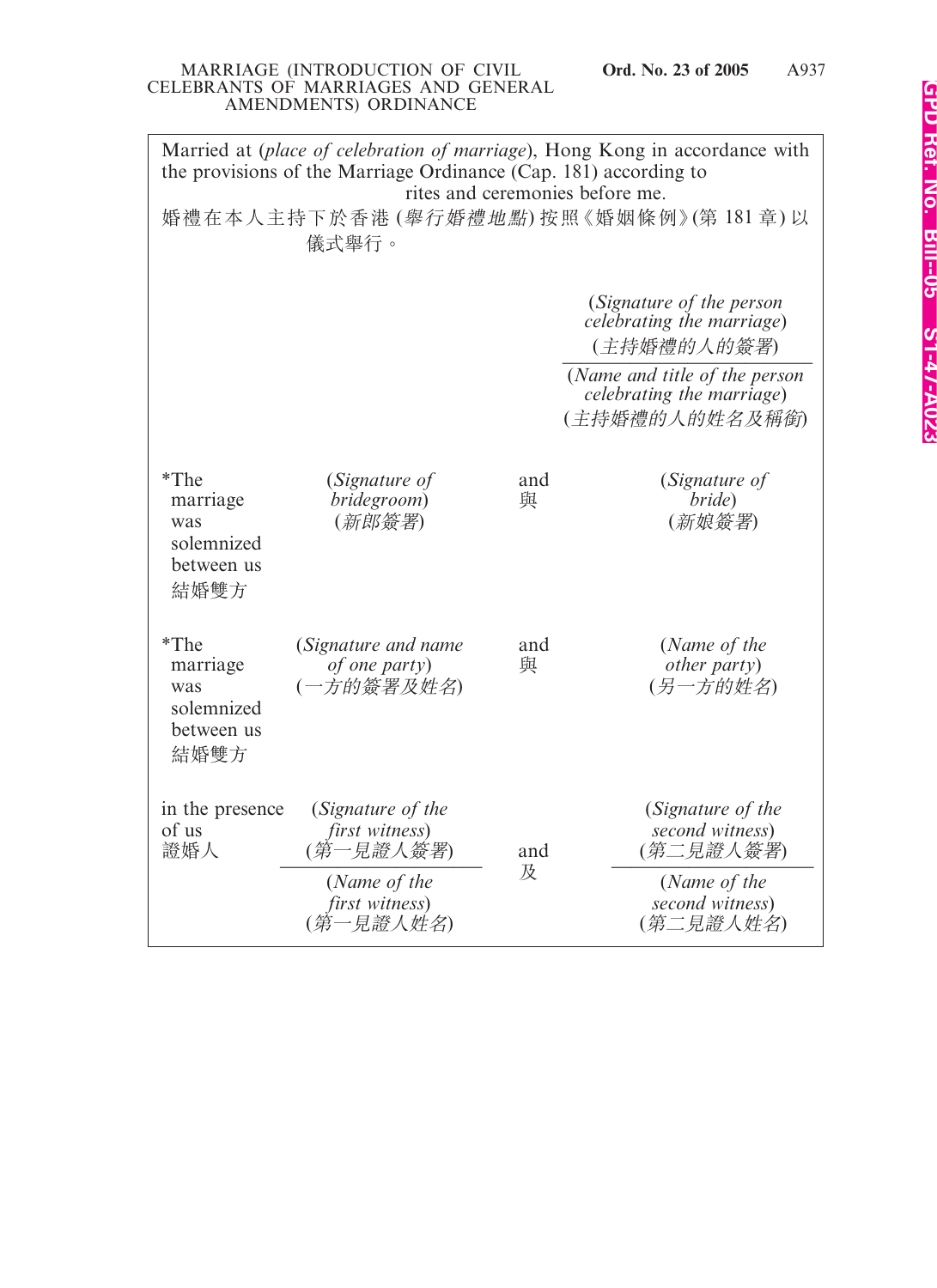\* I hereby certify that the said (*name of the party who was unable to sign*) was unable to sign this certificate owing to \*the state of health/\*[*other ground as may be applicable*]. 本人現核證上述 (不能簽署的一方的姓名) 由於 \* 健康狀況/ \* [適用的其他理由] 而 不能在本證書上簽署。

> (*Signature of the person celebrating the marriage*) (主持婚禮的人的簽署) *\_\_\_\_\_\_\_\_\_\_\_\_\_\_\_\_\_\_\_\_\_\_\_\_\_\_*

> (*Name of the person celebrating the marriage*) (主持婚禮的人的姓名)

\* Complete where applicable. 只在適用時填寫。".

## **62. Fees**

(1) Schedule 2 is amended, in item 1, by adding "intended" after "notice  $of$ ".

- (2) Schedule 2 is amended, in item 2—
	- (*a*) by repealing "Certificate of notice" and substituting "Certificate of the Registrar";
	- (*b*) by repealing "section 9" and substituting "section 9(1)".
- (3) Schedule 2 is amended, in item 9—
	- (*a*) by repealing "of Marriages";
	- (*b*) by repealing "每宗婚姻" where it twice appears and substituting "每次婚禮".

## **63. Schedule 5 added**

The following is added—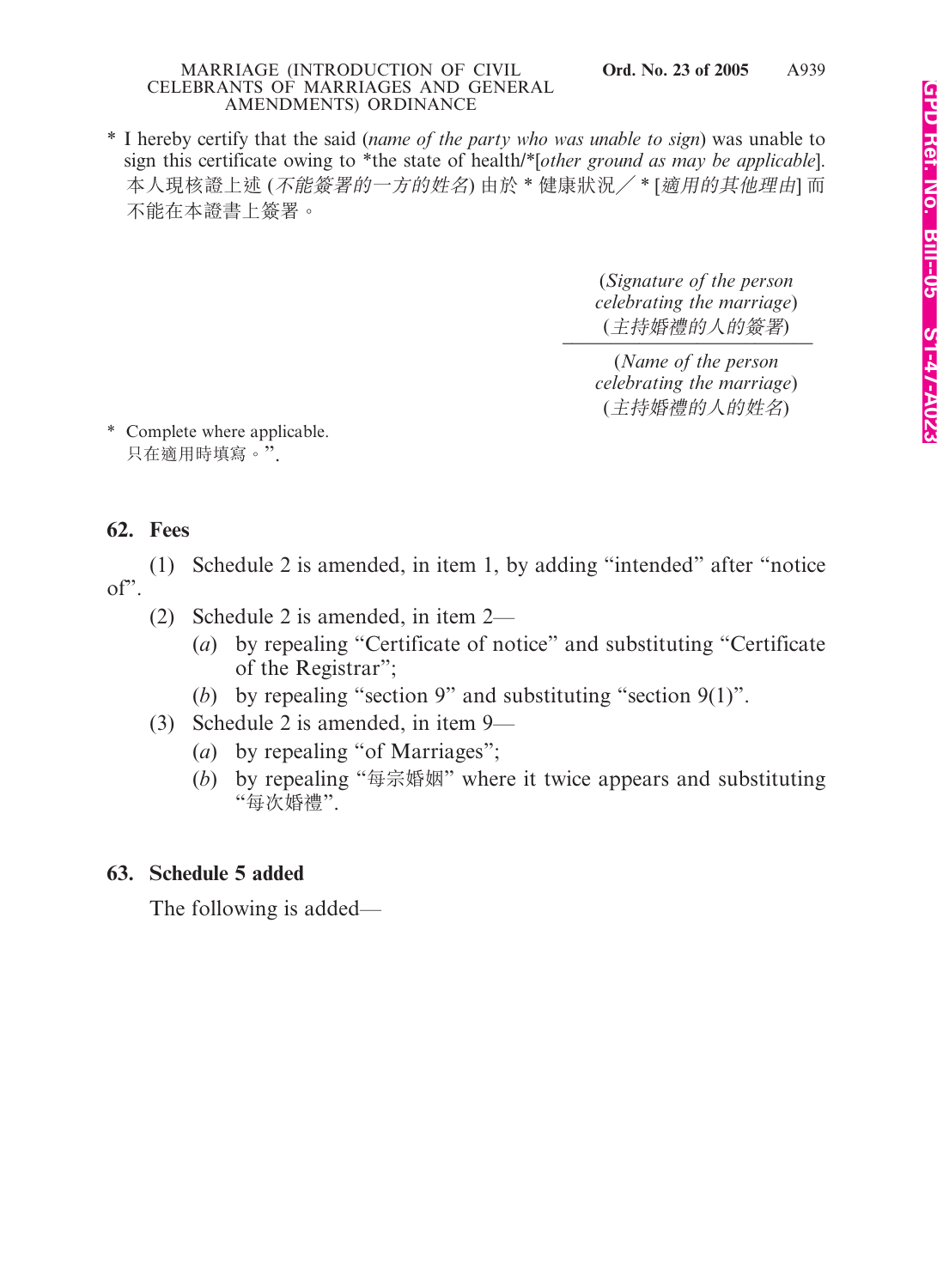### "SCHEDULE  $5$  [s. 27]

### KINDRED AND AFFINITY

### PART 1

1. In this Schedule—

"brother" (兄弟) includes a brother of the half blood;

"child" (兒童) means a person under the age of 18;

"child of the family" (家庭子女), in relation to any person, means a child who has lived in the same household as that person and been treated by that person as a child of his family;

"sister" (姊妹) includes a sister of the half blood.

- 2. A marriage—
	- (*a*) solemnized between a man and any person specified in the first column of Part 2; or
	- (*b*) solemnized between a woman and any person specified in the second column of Part 2,

shall be null and void.

- 3. Subject to paragraph 4, a marriage—
	- (*a*) solemnized between a man and any person specified in the first column of Part 3; or
	- (*b*) solemnized between a woman and any person specified in the second column of Part 3,

shall be null and void.

4. A marriage referred to in paragraph 3 shall not be null and void by reason only of affinity if—

- (*a*) both the parties to the marriage have attained the age of 21 at the time of the marriage; and
- (*b*) the younger party has not at any time before attaining the age of 18 been a child of the family in relation to the other party.
- 5. Subject to paragraph 6, a marriage—
	- (*a*) solemnized between a man and any person specified in the first column of Part 4; or
	- (*b*) solemnized between a woman and any person specified in the second column of Part 4,

shall be null and void.

6. A marriage referred to in paragraph 5 shall not be null and void by reason only of affinity if—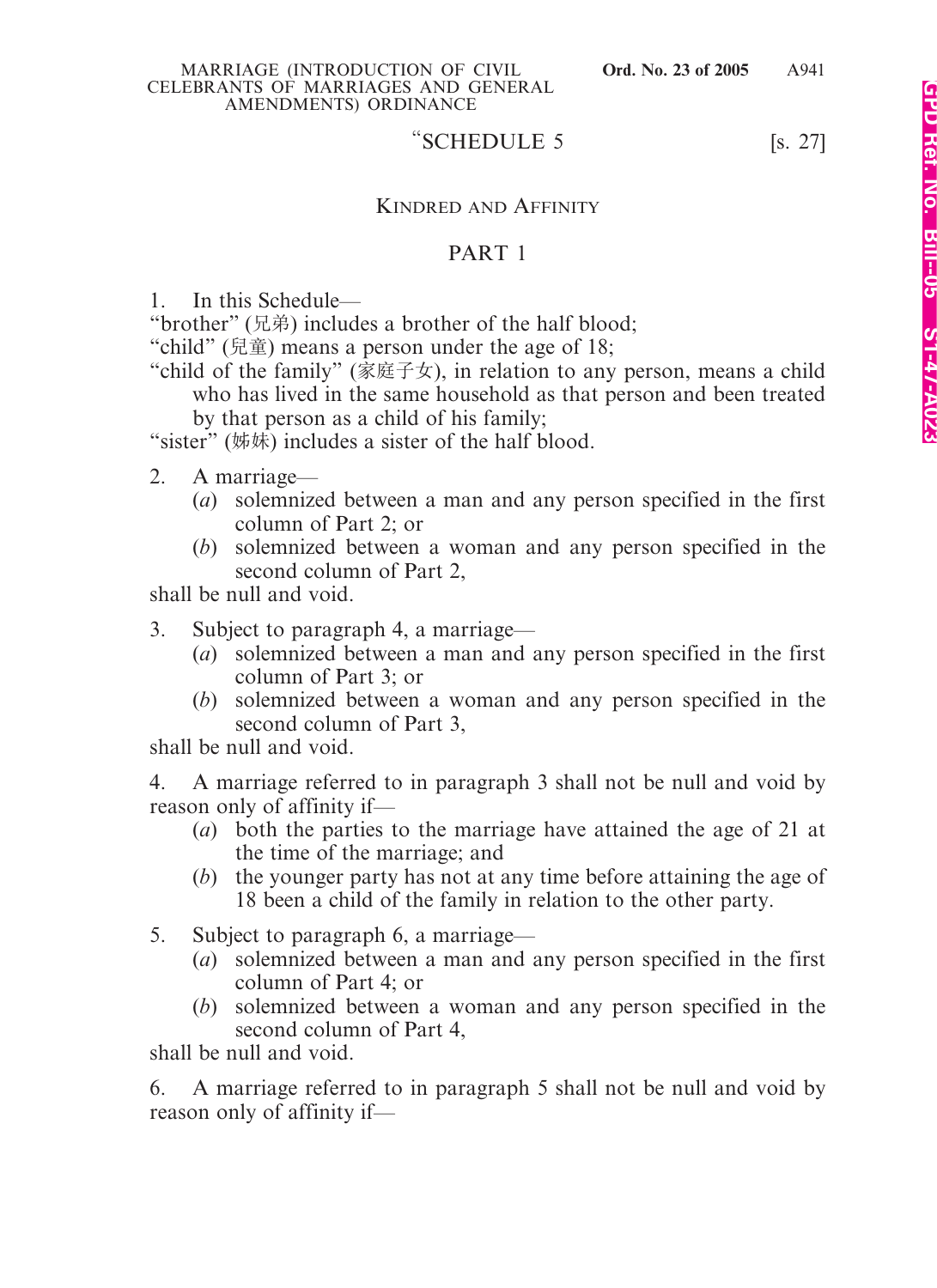- (*a*) both the parties to the marriage have attained the age of 21 at the time of the marriage; and
- (*b*) the marriage is solemnized—
	- (i) in the case of a marriage between a man and the mother of a former wife of his, after the death of both the former wife and the father of the former wife;
	- (ii) in the case of a marriage between a man and the former wife of his son, after the death of both his son and the mother of his son;
	- (iii) in the case of a marriage between a woman and the father of a former husband of hers, after the death of both the former husband and the mother of the former husband; or
	- (iv) in the case of a marriage between a woman and a former husband of her daughter, after the death of both her daughter and the father of her daughter.

# PART 2

### PROHIBITED DEGREES OF RELATIONSHIP REFERRED TO IN PARAGRAPH 2 OF PART 1

For men For women

| Mother                                           | Father                                       |
|--------------------------------------------------|----------------------------------------------|
| Adoptive mother or former<br>adoptive mother     | Adoptive father or former adoptive<br>father |
| Daughter                                         | Son                                          |
| Adoptive daughter or former<br>adoptive daughter | Adoptive son or former adoptive<br>son       |
| Father's mother                                  | Father's father                              |
| Mother's mother                                  | Mother's father                              |
| Son's daughter                                   | Son's son                                    |
| Daughter's daughter                              | Daughter's son                               |
| <b>Sister</b>                                    | <b>Brother</b>                               |
| Father's sister                                  | Father's brother                             |
| Mother's sister                                  | Mother's brother                             |
| Brother's daughter                               | Brother's son                                |
| Sister's daughter                                | Sister's son                                 |
|                                                  |                                              |